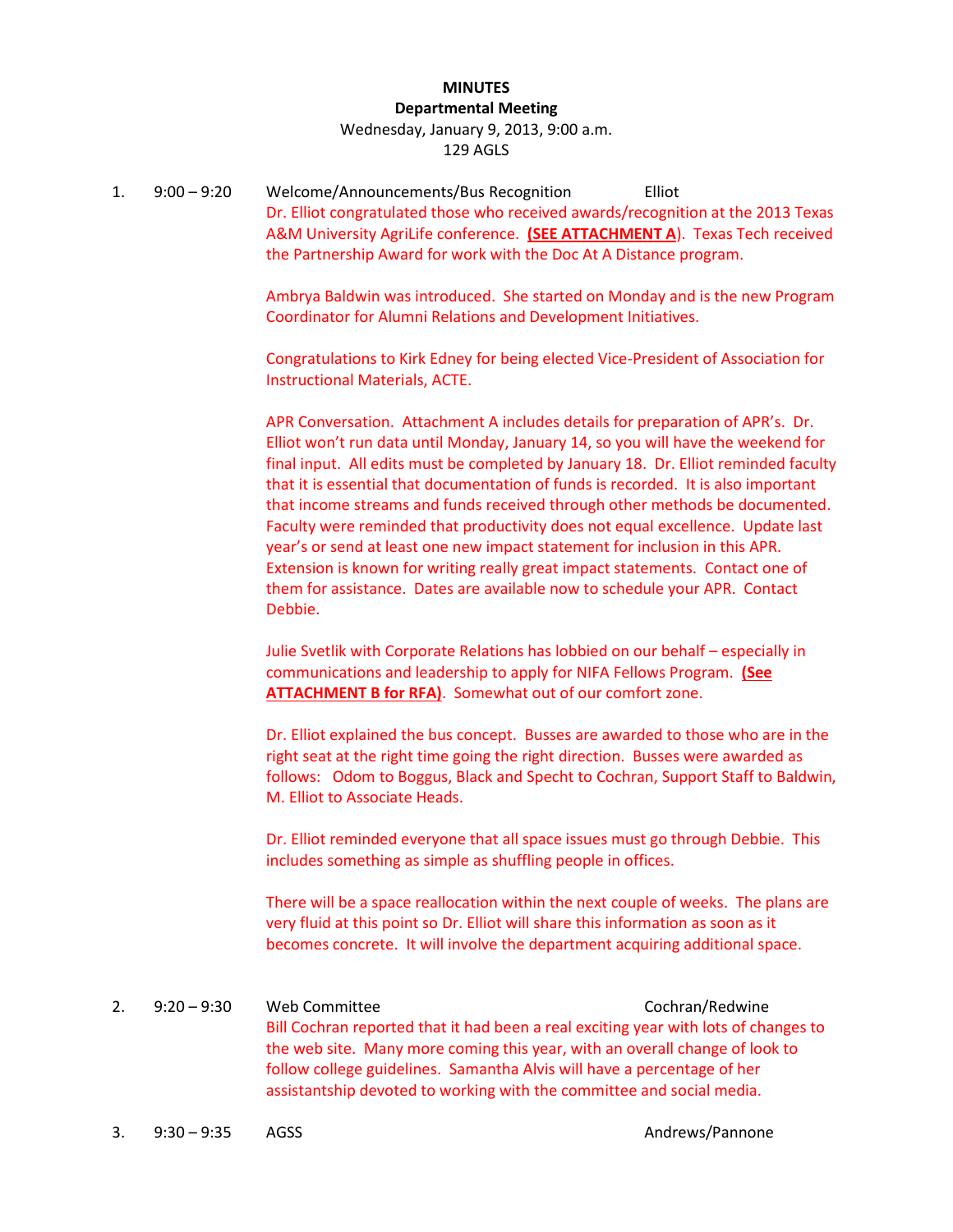- 4. 9:35 9:40 NCAC-24 report Murphy Tim Murphy attended the NCAC-24 Meeting at Mississippi State for Dr. Elliot. This is a national research meeting for department heads in agricultural education. There was a really good turnout. As soon as minutes become available he will share them with the faculty. Focus of this group is multi-state research efforts. They meet three times a year. There are currently three active projects – Ag Communications, Agricultural Literacy, and Agricultural Education. Focal points of discussion were on providing supporting structure to research in profession, and on developing strategies to better inform decision- and policy-makers of the nature of their research capabilities.
- 5. 9:40 9:45 High Impact Experience Update Rutherford Dr. Rutherford reported that we were funded again. At the end of each semester we will review internship portfolios, directed studies projects and research projects as ongoing assessment of HIE and to provide artifacts for WEAVEonline reporting. A ½ time graduate assistant (Orry Pratt) was hired to promote, evaluate, and support the HIE programs in the department.

Please remind students of deadline (February 1, 2013) for Study Abroad Applications. Four Study Abroad trips are in the works. Greece and Brazil are may mesters. Guatamala is first summer session and Namibia is second summer session.

Dr. McKim is planning a study away trip to California. The class is 9 hours (full course load) Approximately six weeks on campus and four weeks on the road. Class will cover research and technical writing.

Dr. Elliot commented that the blogs coming from the Costa Rica trip have been amazing. Drs. Harlin and Strong along with Samantha Alvis will return from this trip this weekend. In country contacts are extremely important for a successful study abroad.

Plans are being discussed for a 2014 or 2015 study abroad to Poland – led by Dr. Jimmy Mazurkiewicz.

Dr. Wash Jones from Prairie View A&M University has expressed interest in some of his students taking our study abroad trips.

Dr. Rutherford reminded all faculty that class syllabi are required to be posted on Howdy by the first day of classes. She suggested posting a minimum rather than detailed syllabi to protect content. CV's are also to be posted. This is for undergraduate classes only at this time.

Leadership minor has been approved. Will be on the books for Fall.

6. 9:45 – 10:00 Strengths Odom/Norgaard Great team building exercise. **See Attachment C.**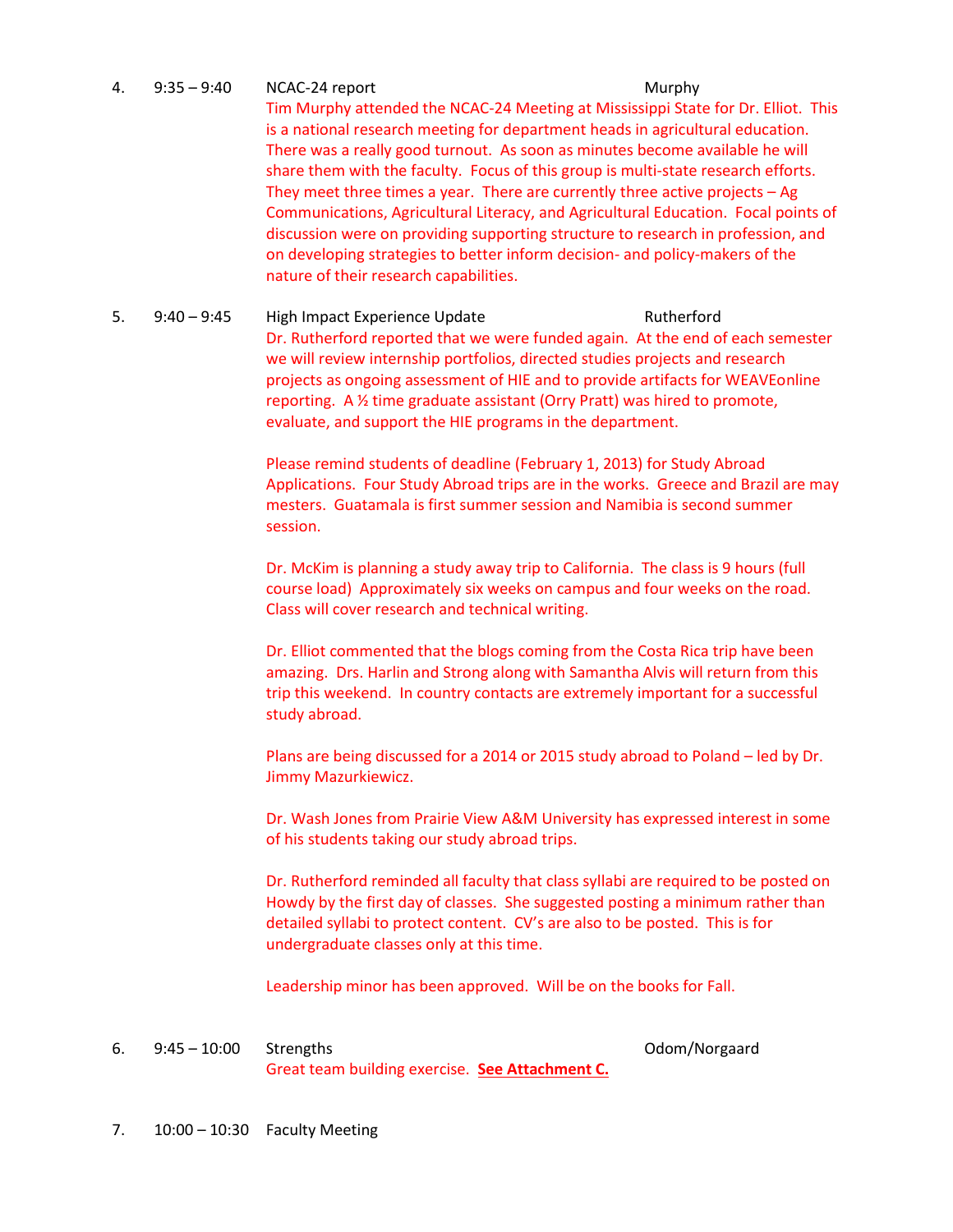- APR Elliot
- Annual Department Review **Elliot**
- P&T guideline review process Elliot and P&T leaders
- Quadrennial Review The Contract of the King and Elliot

#### **Travel Request Form Deadlines**

Domestic (30 days prior to trip): e.g., travel February 1, 2013 due by January 1, 2013 International (60 days prior to trip): e.g., travel March 1, 2013 due by January 1, 2013

#### **Upcoming Events**

Martin Luther King Day, January 21<sup>st</sup> (University Holiday) ALEC 2013 Department Review, Monday, January 28<sup>th</sup> SRAAAE, Orlando, February 3-5 Spring Break, Friday, March 15<sup>th</sup> Awards Reception, AgriLife Center, Friday, April 12 (2-4)

#### **Future Departmental Meetings**

February 12, Tuesday, 2:00 pm March 7, Thursday, 9:00 am April 2, Tuesday, 2:00 pm May 6, Monday, 9:00 am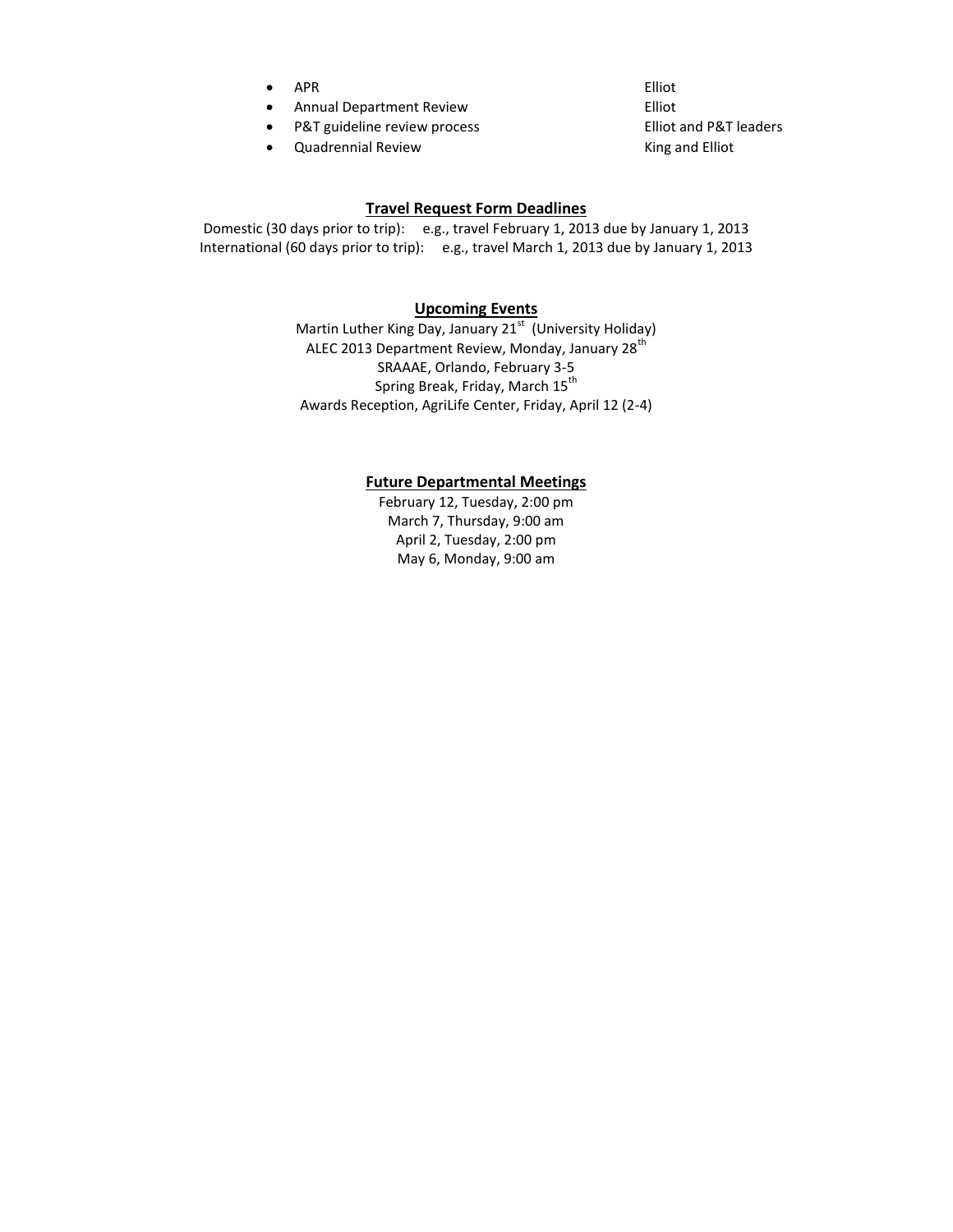## ALEC: January 9, 2013

- 1. Congratulations, Thank You, and Welcome:
	- a. 2013 Texas A&M AgriLife Conference Award winners and recognitions: **ALEC Doc@ Distance program, Dr. Williams, Dr. Dunsford, Horace McQueen, Jimmy Cheek, Roscoe Dooley, Donald Kelm, Dr. Ripley, Dr. Rutherford,** and **Dr. Vestal**
	- b. **Ambrya Baldwin**  Program Coordinator for Alumni Relations and Development Initiatives position
	- c. **Dr. Edney** was elected vice-president of Association for Instructional Materials, ACTE and he also ran for the position of division VP, New & Related Services, ACTE.
- 2. Announcements:
	- a. **APR 2012**
		- **i.** Input completed by January 11 (ok, a little secret I won't run the data until Monday [January 14] morning)
		- **ii. Edits completed by January 18** (sorry, this deadline is solid as our Department information is due on the 22nd).
		- iii. Before January 18:
			- (1) Please complete the 3 "Significant" sections in AIMS as we submit these items to the provost office each year.
			- (2) Verify the accuracy of your AIMS data by using the discrepancy form at the bottom of the AIMS entry page.
			- (3) If your grant(s) are not managed by ALEC, please **provide documentation** that clearly identifies the percentage (and dollar amount/year) of your responsibility to that project.
		- iv. Three days prior to your 2012 APR (yes, you may schedule your APR today):
			- (1) Send Debbie and me your vitae (or just the pertinent 2012 parts [highlight them] of your vitae especially if you have a very large vitae), position description (obtain from Kenny), and your plan of work or goals for 2013 and beyond.
			- (2) For early career personnel please provide me with the name of your mentor and bring your updated professional growth time line/goals (for those who did that last year, simply update your document).
			- (3) Update last year's or send at a minimum one new impact statement that is related to at least one of our posted public value statements (on our website). We will be updating the impact statements on our website. **Note: this trend of documenting our impact/outcomes was encouraged continually during the past year by our administrators and reinforced during the 2013 AgriLife Conference. Remember, productivity does not equal excellence.**
		- v. During your APR:
			- (1) We will look at your research agenda/framework (be ready to share how you use this in your work with graduate students, research, teaching, and engagement), CV, impact statement(s), research skill set, and research topical areas on your faculty page on our web site.
			- (2) We will review your position description.
			- (3) We will create a draft of your APR letter after we review the AIMS. Please bring refereed documents and/or web locations.
	- b. From Julie Svetlik, Corporate Relations: NIFA National Program Leaders encouraged us to have ALEC students apply for the NIFA Fellows Program (RFA will be included in the minutes and link below). With NIFA's increased focus on "Social Science and Economics" (not "Socioeconomics" anymore), they feel that having fellows with social science/leadership/entrepreneurial-type backgrounds in this program would be extremely valuable. If you can identify some candidates, I am happy to assist with proposal prep.

http://www.nifa.usda.gov/funding/rfas/pdfs/13 afri fellowships modified 12 19.pdf

3. Publications/Presentations: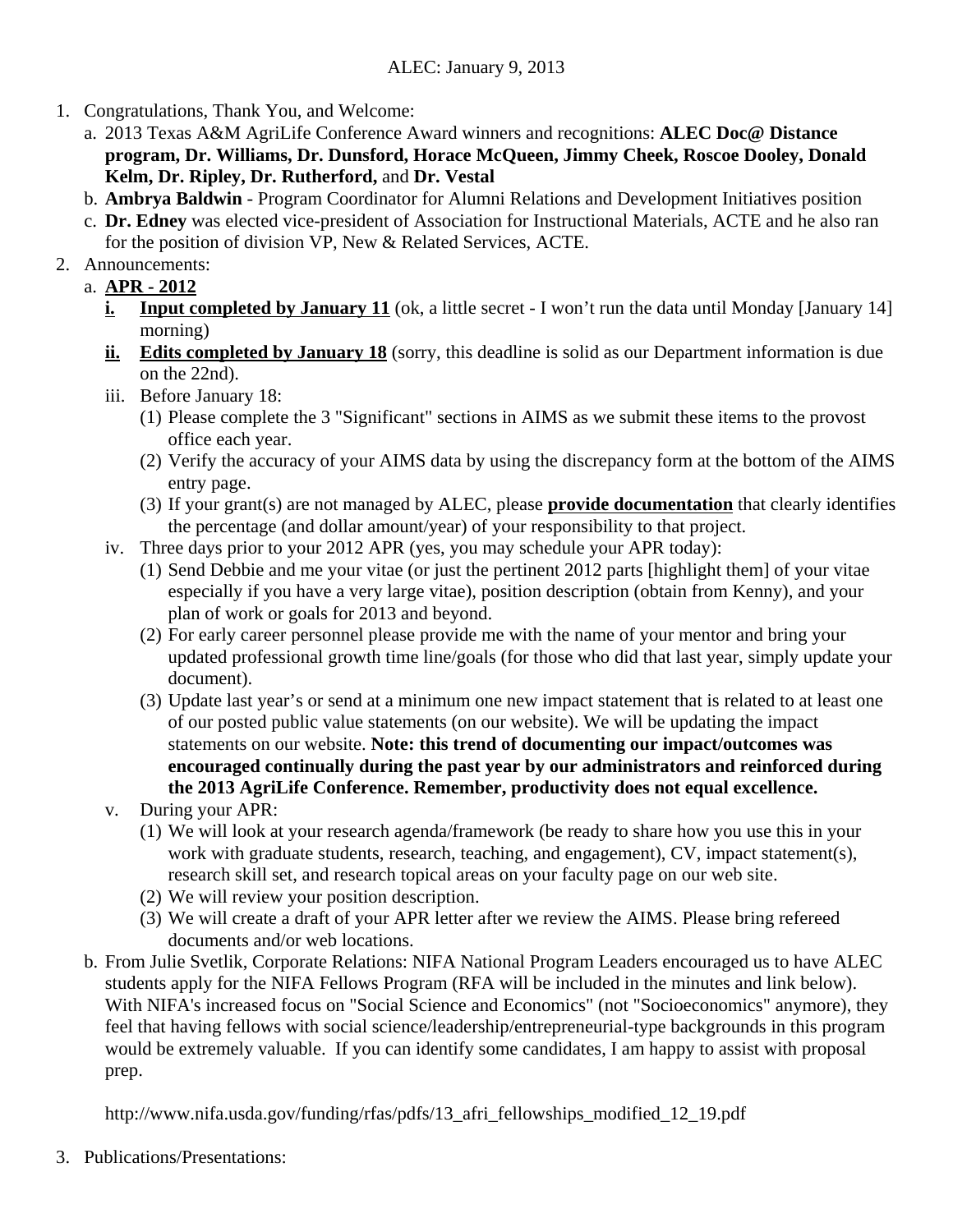- a. NACTA Journal 56(4)
	- i. **Leggette, H. R., McKim, B. R., & Dunsford, D.** (Accepted). A case study of using electronic self-assessment rubrics in a core curriculum writing course.
	- ii. Edgar, L., Edgar, D., McGuire, A.\*, **Rutherford, T**., Doerfert, D., & Murphrey, T. (2012). Crisis Communication Needs Assessment: A Delphi Study to Enhance Instruction for Agricultural Communicators and Other Stakeholders. NACTA Journal 56(4), 52-62.
	- iii. Settle, Q., Doerfert, D. L., Irlbeck, E., Akers, C., Burris, S., Wingenbach, G. W., & Rutherford, T. (2012). The effects of an agricultural communications workshop on self-efficacy and career interest: A comparison between agriculture and non-agriculture students., NACTA Journal 56(4) 71-77.
- b. Rutherford, T. (2012). Perception meets reality: A case study of faculty and student reflections of participation in the 2011 World (AIAEE) Conference and related activities. Journal of International Agriculture and Extension Education 19(3).
- c. White, J. & Rutherford, T. (2012). Impact of newspaper characteristics on reporters' agricultural crisis stories: Productivity, story length, and source selection. Journal of Applied Communications 96(3), 88-104.
- d. Journal of Agricultural Education. Volume 53(4) Table of Contents
	- i. An Assessment of Students' Perceptions Toward Factors Influencing Supervised Agricultural Experience Participation. **Lauren J. Lewis, John Rayfield, & Lori L. Moore.**
	- ii. Supervised Agricultural Experience: An Examination of Student Knowledge and Participation. **Lauren J. Lewis, John Rayfield, & Lori L. Moore** .
	- iii. Program Evaluation Competencies of Extension Professionals: Implications for Continuing Professional Development. **Megan M. McClure,** Nicholas E. Fuhrman, & A. Christian Morgan.
- e. Using YouTube to Record Microteaching Lessons in Preservice Teacher Preparation. 2013 Southern Region AAAE Poster. **Erynne Treptow** and **Tim Murphy**.
- f. **Andrews, K. & Payne, T**.: Using Data Visualization Tools to Demonstrate Extension's Impact. Share Fair Session presented at National Association of Extension Program and Staff Development Professionals 2012 Annual Conference in Denver, CO.
- 4. Grant Management 101 (should provide 3 out of 4 of these to the Department meaning faculty become managers or facilitators of the grants).
	- a. Salary Savings (100% to Department [50% department] and PIs [50%] restricted discretionary)
	- b. Indirect (40% to be split 60/40 between Department and PIs discretionary)
	- c. Personnel (project director, support staff, GTAs, etc.)
	- d. Operations (e.g., travel, supplies, copying, printing, etc.)
	- e. Funded:
- 5. Dutch treat lunch with Dr. E.
	- a. Contact Debbie King to schedule and leave a contact number (for rescheduling):January 11, 14, 18, 22, 23, 24, 25, 29, 30, & 31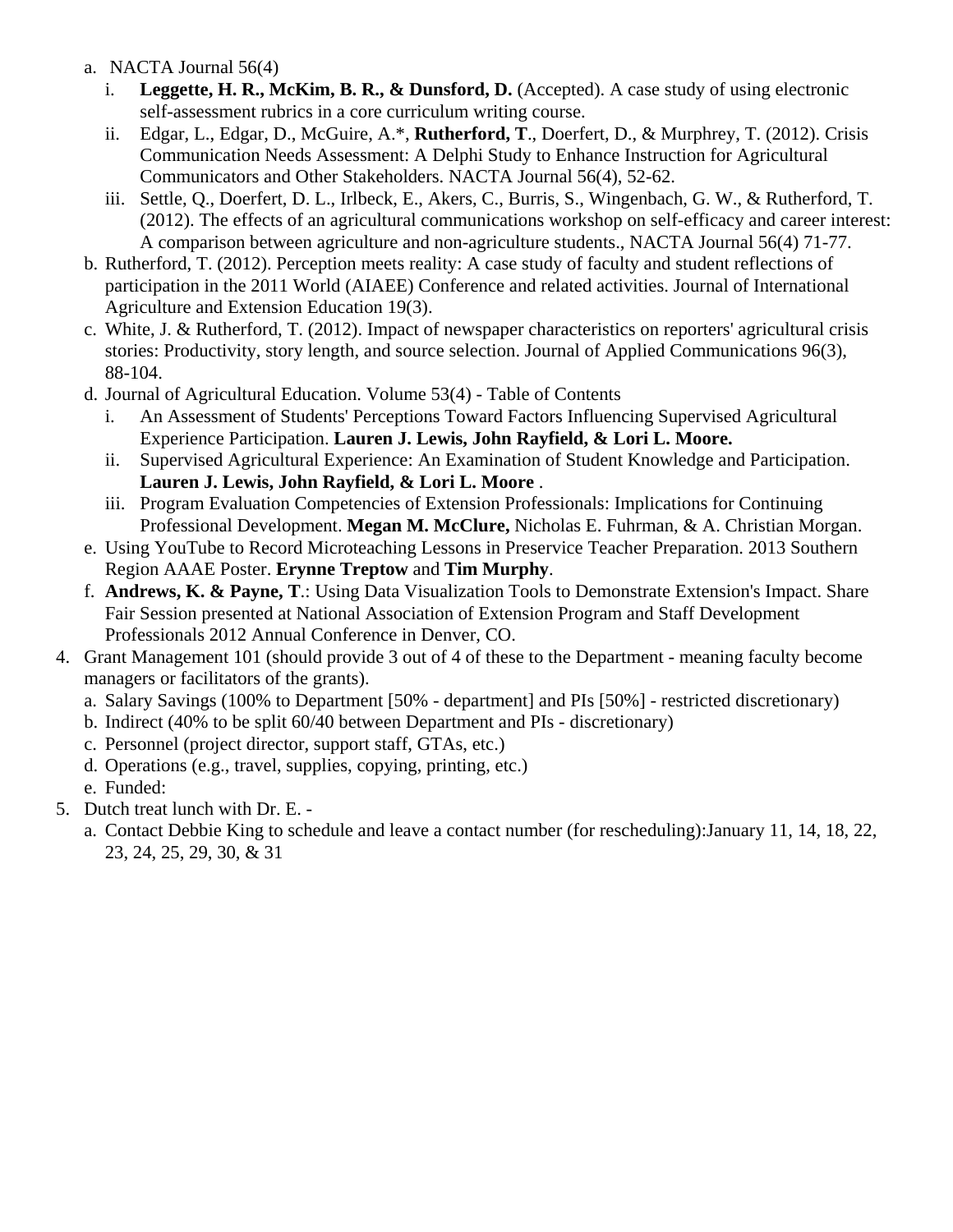# **Agriculture and Food Research Initiative Competitive Grants Program**

Modifications: Pages 2, 13, 14, 20, 29, 33, & 34.

# **NIFA Fellowships Grant Program**

*FY 2013 Request for Applications*

*Letter of Intent Deadline: January 17, 2013*

*Application Deadline: March 14, 2013*



**United States** Department of of Food and Agriculture

National Institute Agriculture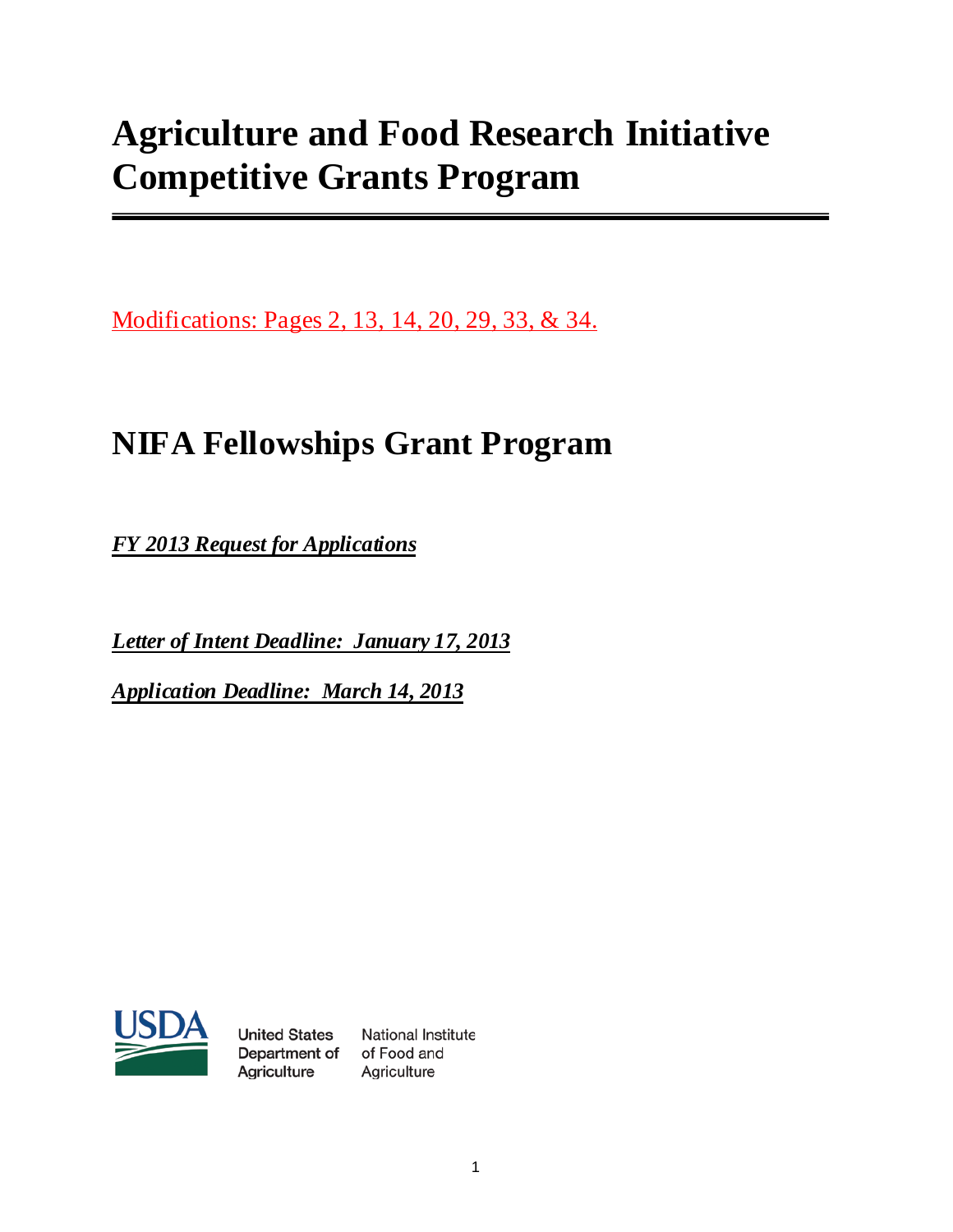## **NATIONAL INSTITUTE OF FOOD AND AGRICULTURE U.S. DEPARTMENT OF AGRICULTURE**

## **AGRICULTURE AND FOOD RESEARCH INITIATIVE COMPETITIVE GRANTS PROGRAM NIFA FELLOWSHIPS GRANT PROGRAM**

## **INITIAL ANNOUNCEMENT**

**CATALOG OF FEDERAL DOMESTIC ASSISTANCE:** This program is listed in the Catalog of Federal Domestic Assistance (CFDA) under 10.310.

**DATES:** A Letter of Intent (LOI) must be submitted by 5:00 p.m. Eastern Time (ET) on **January 17, 2013.** A LOI is a prerequisite to submission of an application. Applications must be submitted via Grants.gov by **5:00 p.m. ET on March 14, 2013**. LOIs or applications received after the deadline will normally not be considered for funding. Comments regarding this request for applications (RFA) are requested within six months from the issuance of this notice. Comments received after this date will be considered to the extent practicable.

**STAKEHOLDER INPUT:** The National Institute of Food and Agriculture (NIFA) is requesting comments regarding this RFA from any interested party. These comments will be considered in the development of the next RFA for the program, if applicable, and will be used to meet the requirements of section 103(c)(2) of the Agricultural Research, Extension, and Education Reform Act of 1998 (7 U.S.C. 7613(c)(2)). This section requires the Secretary to solicit and consider input on a current RFA from persons who conduct or use agricultural research, education, and extension for use in formulating future RFAs for competitive programs. Written stakeholder comments directed toward this RFA should be submitted in accordance with the deadline set forth in the DATES portion of this notice.

Written stakeholder comments should be submitted by mail to: Policy and Oversight Division; Office of Grants and Financial Management; National Institute of Food and Agriculture; USDA; STOP 2299; 1400 Independence Avenue, SW; Washington, DC 20250-2299; or via e-mail to: [Policy@nifa.usda.gov.](mailto:Policy@nifa.usda.gov) (This e-mail address is intended only for receiving comments regarding this RFA and not for requesting information or forms.) In your comments, please state that you are responding to the Agriculture and Food Research Initiative NIFA Fellowships Grant Program RFA.

**EXECUTIVE SUMMARY:** The Department of Agriculture established the Agriculture and Food Research Initiative (AFRI) under which the Secretary of Agriculture may make competitive grants for fundamental and applied research, extension, and education to address food and agricultural sciences (as defined under section 1404 of the National Agricultural Research, Extension, and Teaching Policy Act of 1977 (NARETPA) (7 U.S.C. 3103)), as amended, in six priority areas. The six priority areas include: 1) plant health and production and plant products; 2) animal health and production and animal products; 3) food safety, nutrition, and health; 4) renewable energy, natural resources, and environment; 5) agriculture systems and technology; and 6) agriculture economics and rural communities.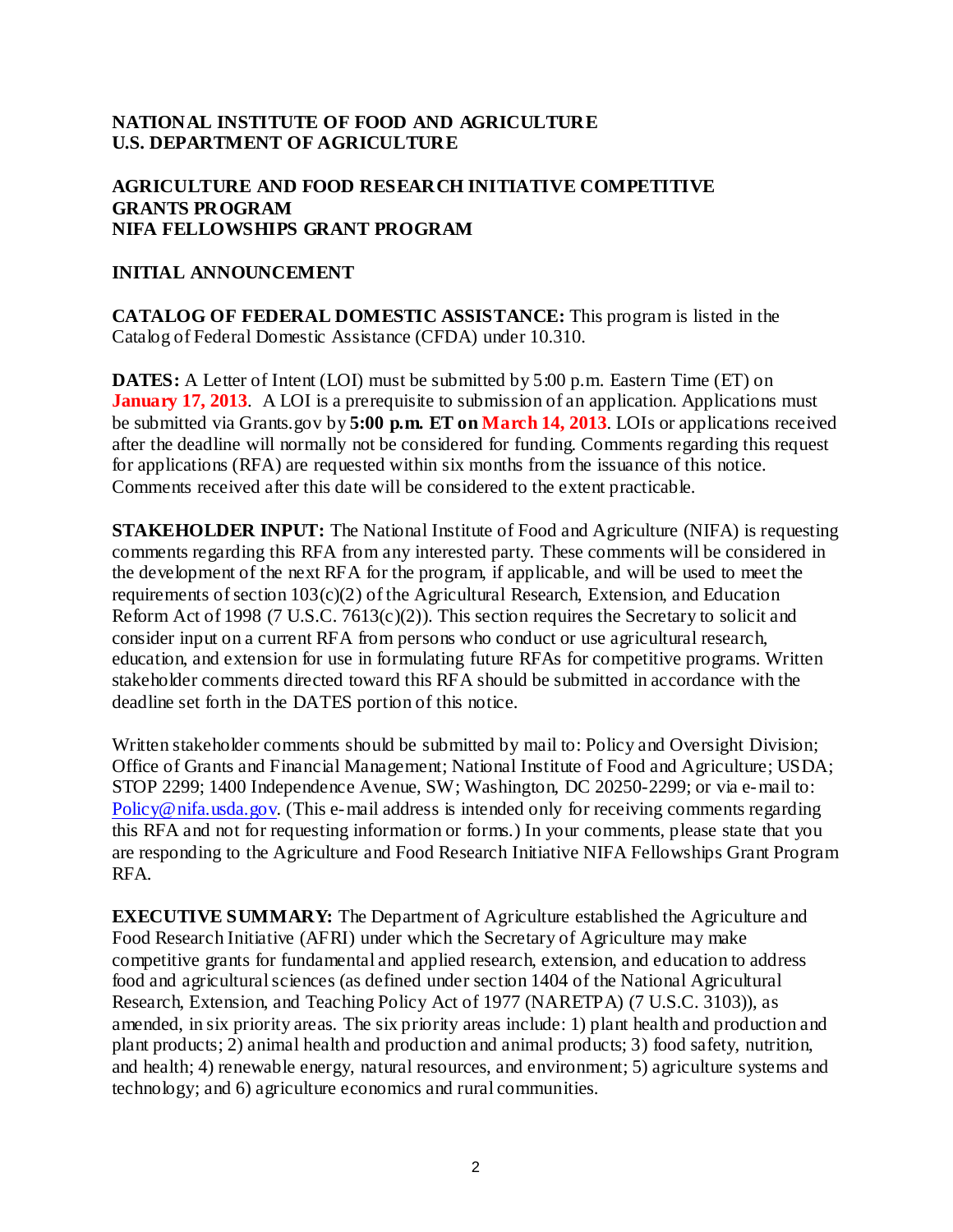NOTE: This RFA is being released prior to the passage of an Appropriations Act for fiscal year (FY) 2013. Enactment of Continuing Resolutions or an Appropriations Act may affect the overall level of funding for the AFRI program. Therefore, NIFA reserves the right to amend, delete, or alter any programs outlined in this RFA.

In fiscal year (FY) 2013, it is anticipated that approximately \$264 million will be available to support the AFRI program. Of this amount, no less than 30 percent will be made available to fund integrated research, education, and extension projects.

In FY 2013, it is anticipated that approximately \$6 million will be available to support the NIFA Fellowships Grant Program within AFRI to provide fellowships to outstanding pre- and postdoctoral students in the agricultural sciences. **The program goal is to develop the next generation of research, education, and extension professionals in the food and agricultural sciences.** The AFRI NIFA Fellowships Grant Program is focused on developing technical and functional competence for predoctoral students and the research independence and teaching credentials of postdoctoral students in the agriculture, forestry, and food sciences that are within NIFA's challenge and foundational program areas through well-developed and highly interactive mentoring and training activities.

This notice identifies the objectives for the AFRI NIFA Fellowships Grant Program, the eligibility criteria for projects and applicants, and the application forms and associated instructions needed to apply for the AFRI NIFA Fellowships Grant Program.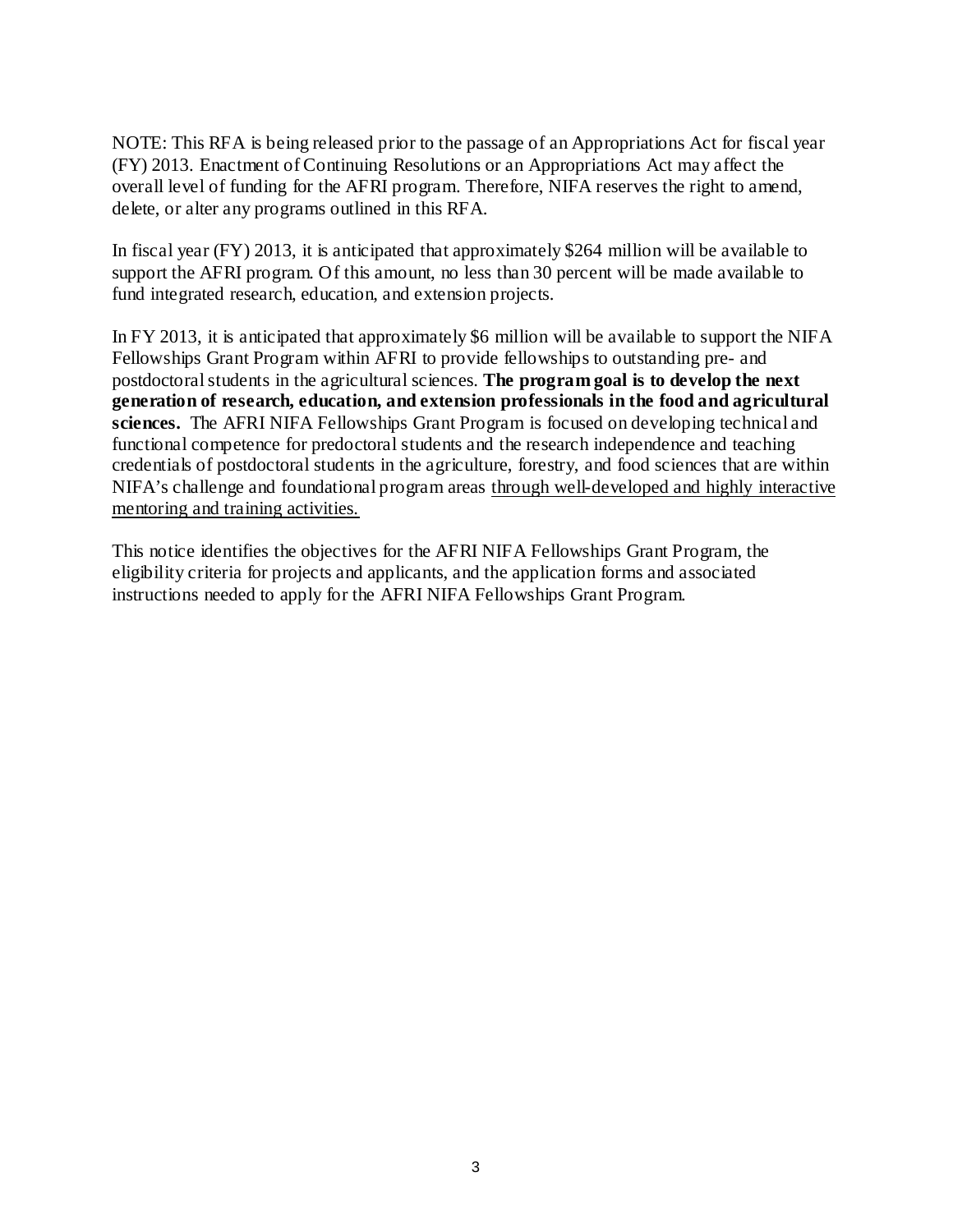## **TABLE OF CONTENTS**

| B. Electronic Application Package and Content and Form of Application Submission  21 |  |
|--------------------------------------------------------------------------------------|--|
|                                                                                      |  |
|                                                                                      |  |
|                                                                                      |  |
|                                                                                      |  |
|                                                                                      |  |
|                                                                                      |  |
|                                                                                      |  |
|                                                                                      |  |
|                                                                                      |  |
|                                                                                      |  |
|                                                                                      |  |
|                                                                                      |  |
|                                                                                      |  |
|                                                                                      |  |
|                                                                                      |  |
|                                                                                      |  |
|                                                                                      |  |
|                                                                                      |  |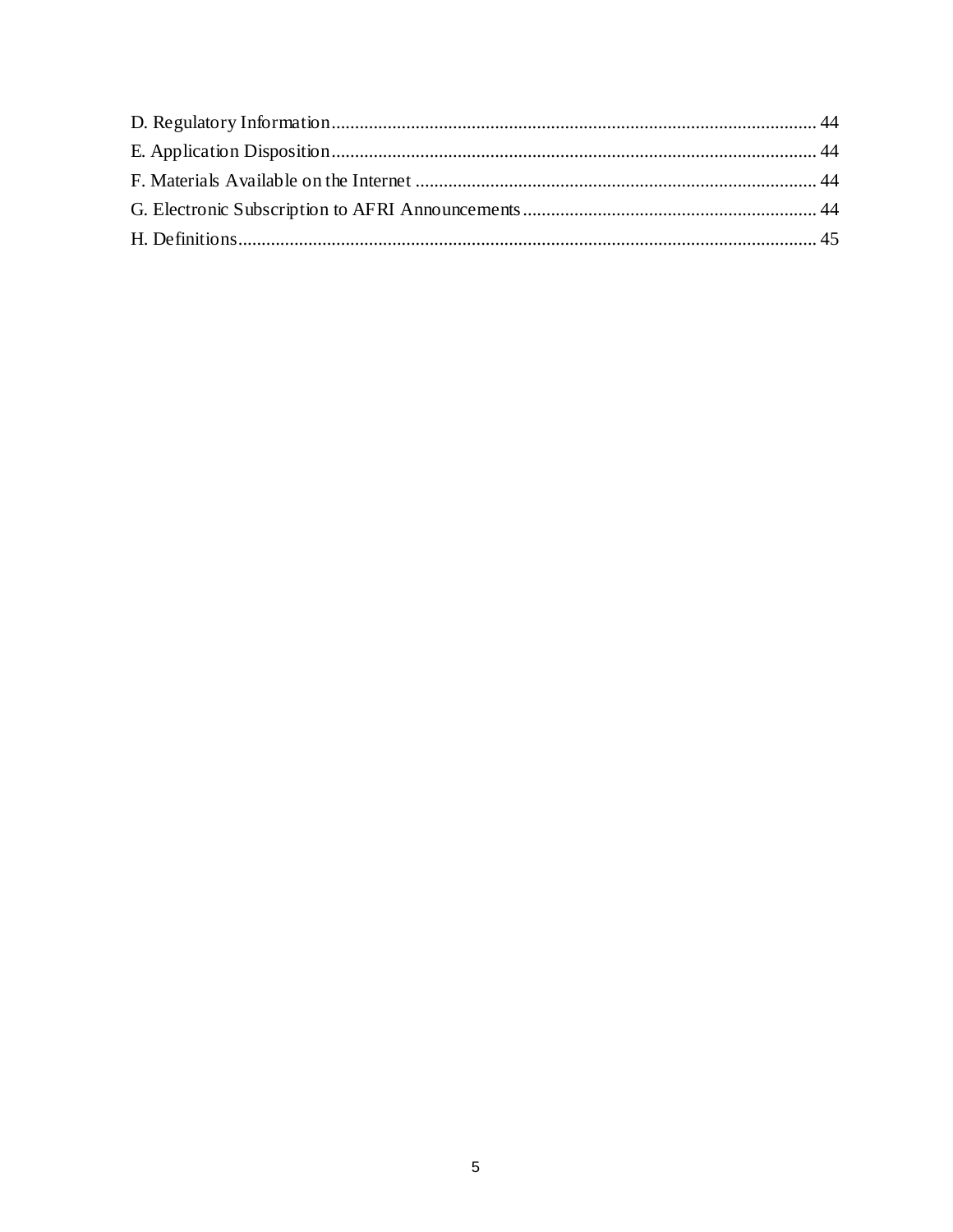## <span id="page-10-0"></span>**PART I – FUNDING OPPORTUNITY DESCRIPTION**

## <span id="page-10-1"></span>**A. Legislative Authority and Background**

Section 7406 of the Food, Conservation, and Energy Act of 2008 (FCEA) (Pub. L. 110-246) amends section 2(b) of the Competitive, Special, and Facilities Research Grant Act (7 U.S.C. 450i(b)) to authorize the Secretary of Agriculture to establish the Agriculture and Food Research Initiative (AFRI); a competitive grant program to provide funding for fundamental and applied research, extension, and education to address food and agricultural sciences. Grants shall be awarded to address priorities in United States agriculture in the following areas:

- 1. Plant health and production and plant products;
- 2. Animal health and production and animal products;
- 3. Food safety, nutrition, and health;
- 4. Renewable energy, natural resources, and environment;
- 5. Agriculture systems and technology; and
- 6. Agriculture economics and rural communities.

To the maximum extent practicable, the National Institute of Food and Agriculture (NIFA), in coordination with the Under Secretary for Research, Education, and Economics (REE), will make grants for high priority research, education, and extension, taking into consideration, when available, the determinations made by the National Agricultural Research, Extension, Education, and Economics Advisory Board (NAREEEAB) pursuant to section 2(b)(10) of the Competitive, Special, and Facilities Research Grant Act (7 U.S.C. 450i(b)(10)), as amended. The authority to carry out this program has been delegated to NIFA through the Under Secretary for REE.

## <span id="page-10-2"></span>**B. Purpose and Priorities**

The purpose of AFRI is to support research, education, and extension work by awarding grants that address key problems of national, regional, and multi-state importance in sustaining all components of agriculture, including farm efficiency and profitability, ranching, renewable energy, forestry (both urban and agroforestry), aquaculture, rural communities and entrepreneurship, human nutrition, food safety, biotechnology, and conventional breeding. Through this support, AFRI advances knowledge in both fundamental and applied sciences important to agriculture. It also allows AFRI to support education and extension activities that deliver science-based knowledge to people, allowing them to make informed practical decisions, and develop the next generation workforce for agriculture, forestry, and food sciences. This AFRI RFA is announcing anticipated funding opportunities for fundamental Research, applied Research, Education, Extension, and Integrated Research, Education, and/or Extension Projects.

Supporting the many components of agriculture under the constraints of a growing population, pressure on natural resources, and the challenges of climate variability and change, requires research, education, extension, and integrated programs that increase agricultural and natural resource sustainability. The term ''sustainable agriculture'' (NARETPA, 7 U.S.C. 3103) means an integrated system of plant and animal production practices having a site-specific application that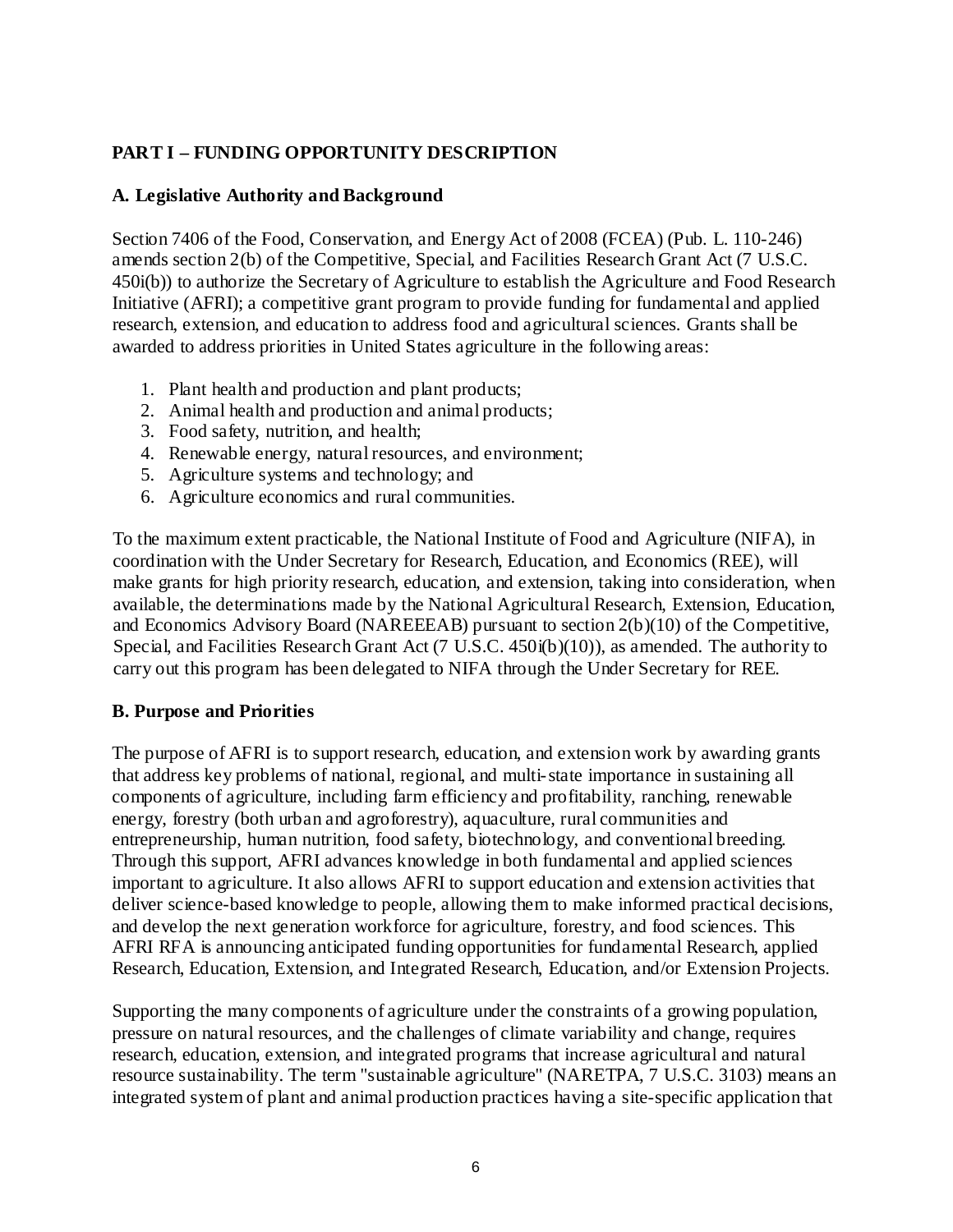will over the long-term achieve the following goals: 1) Satisfy human food and fiber needs; 2) Enhance environmental quality and the natural resource base upon which the agriculture economy depends; 3) Make the most efficient use of nonrenewable resources and on-farm resources and integrate, where appropriate, natural biological cycles and controls; 4) Sustain the economic viability of farm operations; and 5) Enhance the quality of life for farmers and society as a whole.

The National Research Council Committee on Twenty-First Century Systems Agriculture recently updated and simplified this definition as a four-part goal: satisfy human food, feed, and fiber needs and contribute to biofuel needs; enhance environmental quality and the resource base; sustain the economic viability of agriculture; and enhance the quality of life for farmers, farm workers, and society as a whole. The Committee states that progress toward these goals will require robust systems which adapt to and continue to function in the face of stresses, are productive, use resources efficiently, and balance all four goals across all scales of farms and enterprises. They further state that if the U.S. is to maintain adequate resources to meet food, feed, fiber, and biofuel needs, progress toward meeting the four goals must be accelerated. This acceleration must be based on research that determines ways to reduce tradeoffs and enhance synergies among the four goals while managing risks associated with their pursuit. The Committee's 2010 report, *Toward Sustainable Agricultural Systems in the 21st Century*, provides a review of the contributions of farming practices and systems and fields of science that elaborates on these general goals with respect to many of the specific priorities within AFRI programs.

AFRI is intended to promote advances in U.S. agriculture and forestry. Agriculture, however, is increasingly worldwide in scope and reach. To attain AFRI's goals for U.S. agriculture, applicants to Foundational or Challenge Area RFAs may include international partnerships or engagement in proposals as appropriate. Applicants are asked to keep in mind that while international activities supported by AFRI may contribute to Food Security as described in the U.S. Government's Feed the Future Food Security initiative [\(www.feedthefuture.gov\)](http://www.feedthefuture.gov/), **any international activity proposed under AFRI such as partnerships, exchanges, training, trips, etc., must first and foremost support AFRI's domestic program goals.** Applicants must clearly describe and demonstrate how international activities proposed in applications submitted to AFRI will contribute to and support advances in American agriculture.

If international activities (*e.g.,* partnerships, exchanges, travel) are proposed, then applicants shall describe indicators that will be used to assess those activities. Appropriate indicators include but are not limited to those posted at the U.S. Government's Feed the Future Food Security initiative Web site ([www.feedthefuture.gov/progress](http://www.feedthefuture.gov/progress)).

## **AFRI Stakeholder Input**

The programs described herein were developed within the context of the authorized purposes of USDA research, extension, and education projects and activities. In addition, AFRI obtains input from Congress, the NAREEEAB, as well as many university, scientific, and agricultural committees and organizations. NIFA developed a stakeholder's Web page [\(www.nifa.usda.gov/business/reporting/stakeholder.html\)](http://www.nifa.usda.gov/business/reporting/stakeholder.html) to document stakeholder input that is considered when developing and updating Program Area Descriptions and Priorities each year.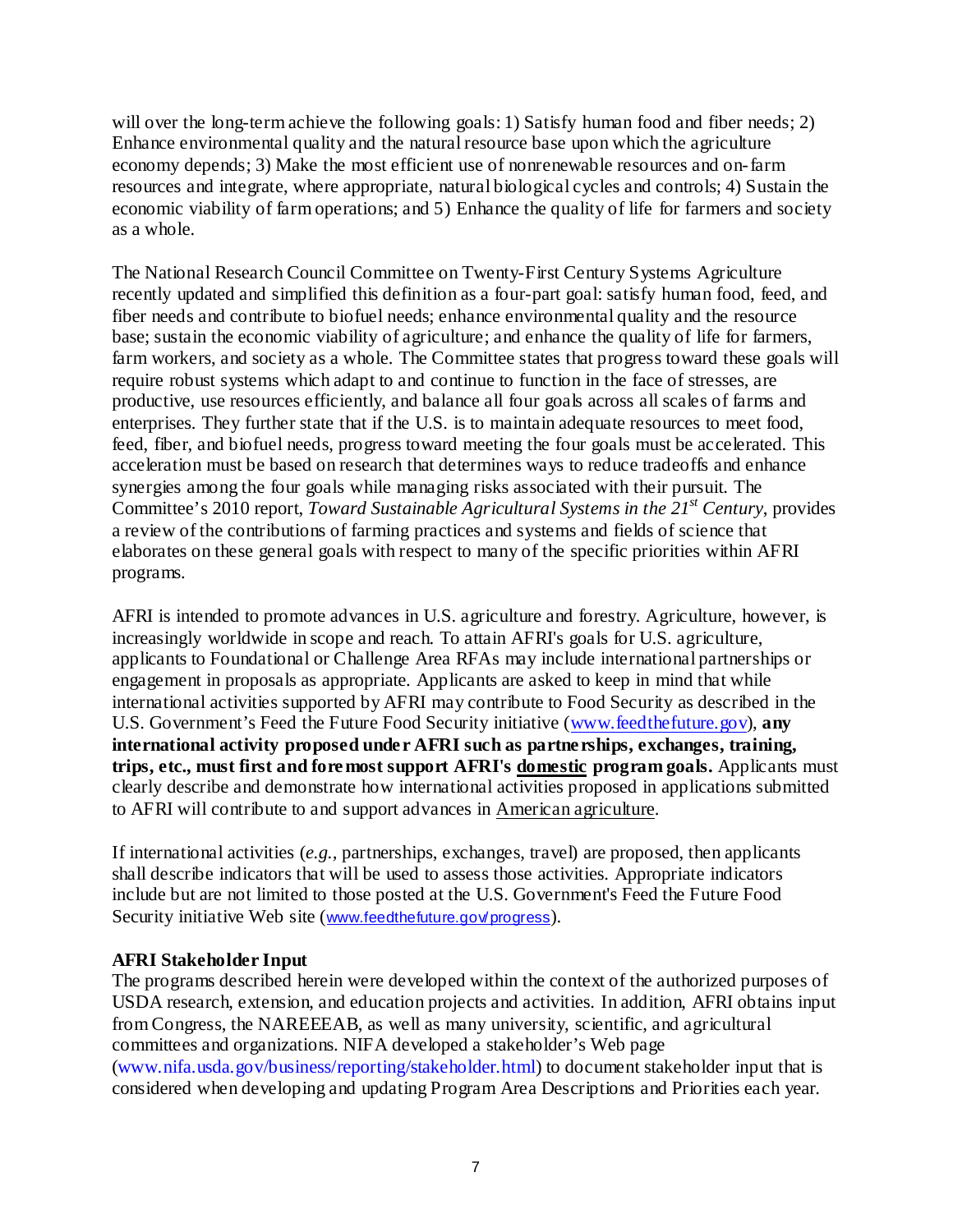The AFRI program was significantly restructured and refocused in FY 2010 to more effectively address societal challenges while continuing to support foundational agricultural science. A public meeting was held on June 2, 2010, to seek stakeholder comment on the FY 2010 AFRI RFAs prior to revising them for FY 2011. NIFA has once again solicited stakeholder input via a public meeting and 12 program-specific webinars. The public meeting was held on February 22, 2012 and the webinars were held during the months of March and April 2012. NIFA received more than 145 comments from stakeholders, including a wide range of scientific societies, producer associations, universities and other research organizations, policy and advocacy groups, non-profit organizations, and leading scientists in the field of agriculture and food sciences. Collectively, the non-governmental organizations represent over 300,000 stakeholders of interest. A comprehensive analysis was conducted of the written and oral stakeholder input comments received. Categorically, these comments can be clustered into the following: Production Agriculture; Food Safety; Energy, Environment, Natural Resources, and Rural Communities; Bioengineering, Biochemistry, and Plant Health; Health and Obesity; Grantmaking; and Animal Agriculture and Aquaculture.

In general, the broad range of AFRI stakeholders provided overwhelming support for NIFA and the AFRI program. During the in-person stakeholder listening session, 100 percent of the speakers expressed their appreciation for the event and the opportunity to participate. It should be noted that hundreds of e-mails were received from stakeholders indicating their regrets of not being able to attend due to other commitments, the short notification, and lack of financial resources. Overall, stakeholders applauded NIFA for expending the time, effort, and resources to facilitate sessions designed to obtain their feedback, comments, and being responsive to stakeholder input. In addition, almost ten percent of the stakeholders specifically expressed their gratitude for the Administration, USDA, and NIFA's request for an increase in funding for the AFRI program in the FY 2013 budget. Moreover, many supported full funding of the AFRI program to the level indicated in the 2008 Farm Bill. Stakeholders with current and past AFRI projects expressed their appreciation of the goals and mission of the AFRI program. The stakeholders applauded NIFA for its courage and leadership in taking on the diverse, global agricultural and food science issues. In addition, a significant proportion of the stakeholders, 40 percent, expressed in great detail the level of their gratitude of AFRI as a funding source, the competitive grants process, efforts to ensure that AFRI Challenge Area RFAs include basic research and relevant scientific disciplines. Lastly, stakeholders articulated their support for NIFA's partnership initiatives including inter-agency and public-private.

Stakeholders concern exists regarding NIFA's compliance with AFRI authorizing language, the scientifically confining aspects of the RFAs, the funding amount and allocations between the foundational and challenge areas, the benefit and efficacy of Coordinated Agricultural Project (CAP) grants, and the overall AFRI program/project types that are under/not funded. Stakeholders expressed specific trepidation regarding the eligibility criteria for integrated projects that excludes entities beyond colleges and universities as primary recipients. Also, Stakeholders felt that the funding level of the Foundational Program was inadequate and indicated support of an allocation level of up to 50 percent of the AFRI appropriation for that part of the program. Other stakeholders provided input regarding specific AFRI set-aside amounts for program/projects, e.g. organic, classical breeding, water, and bio-technology.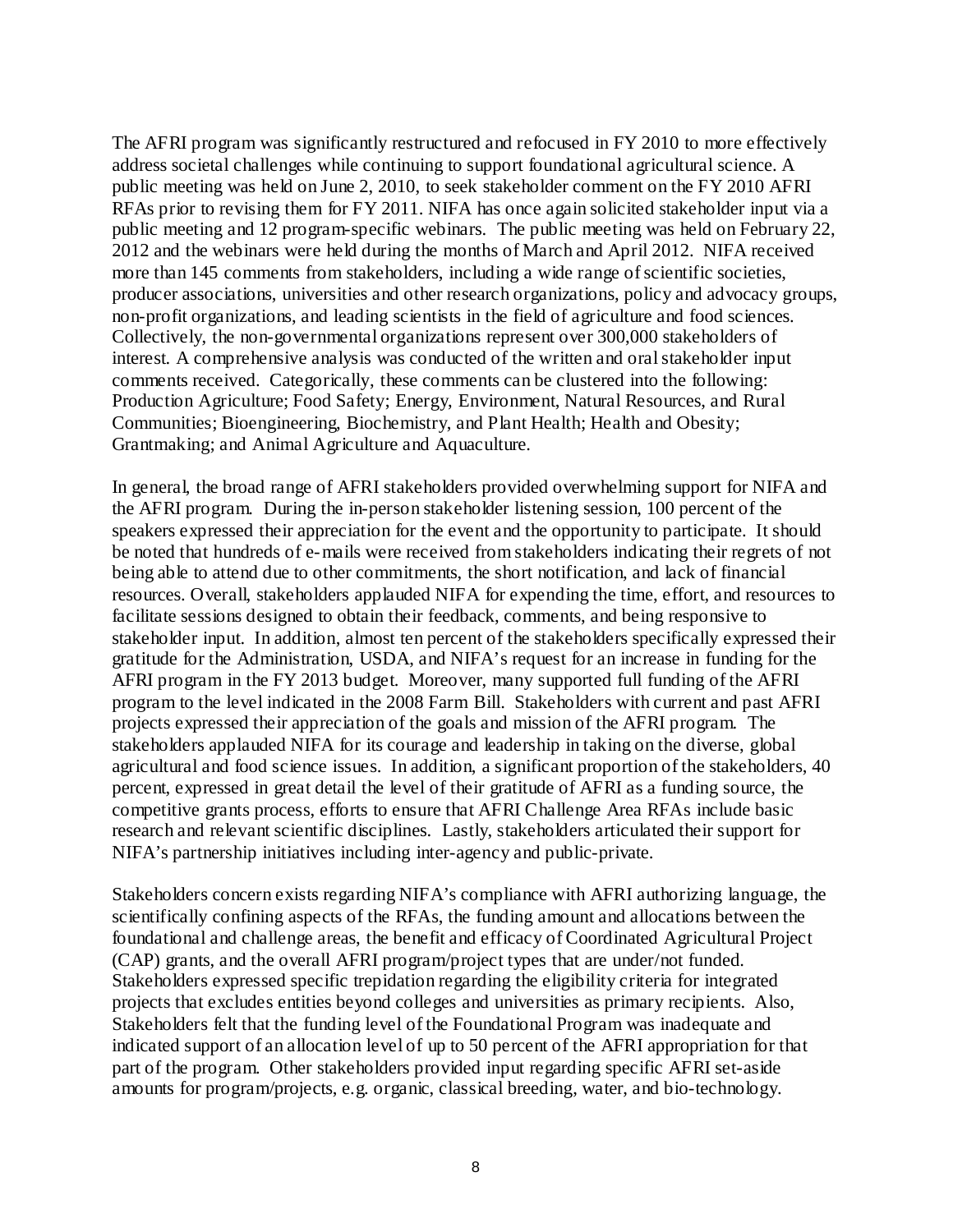Overall, 30 percent of stakeholders expressed concern that CAP grants are too large. While many of the stakeholders expressed an understanding of the concept and benefit of CAP grants to long-term, interdisciplinary, scientific research, stakeholders encouraged NIFA to reconsider and balance the portfolio and funds attributed to these types of projects. Additionally, stakeholders expressed concerns regarding the overall AFRI program as it pertains to decisions that eliminate and/or suppress investigator, hypothesis-driven scientific discovery, junior faculty award success rates, qualified and diverse panel reviewers, and a disconnect between industry and higher education scientific research.

Stakeholders provided an abundance of recommendations that are proactive and designed to have immediate, beneficial outcomes. The recommendations included the need for NIFA to define its agricultural identity among the federal agencies, improvements to the AFRI Program, current and future investments, and the development of RFAs. Some stakeholders indicated that NIFA was duplicative and/or undistinguishable in its research efforts associated with other federal agencies. However, they were supportive of the need and benefit of leveraging limited resources through inter-agency partnerships. Stakeholders expressed the need for more, smaller innovative awards in the amount of \$1 million dollars and restricting the range of CAP awards to \$10-20 million. Lastly, the recommendations regarding RFAs included expanding and/or clarifying the restrictive language, allowing adequate time to prepare a responsive, comprehensive proposal, systematic and consistent publishing, and associating the request for information to match the size of the award.

In response to the comments received, NIFA will take several actions. The AFRI program will undergo a rigorous external evaluation during the next 24 months to examine a number of issues around NIFA's administration of the program and to assess the quality of the work being supported. Based on the recommendations of the evaluation, as well as comments from stakeholders, NIFA will make changes to program offerings, make adjustments to award sizes, and reconsider the distribution of funds between Challenge Areas and the Foundational Program. The rate at which these changes will occur will depend, in part, on available funding.

NIFA understands that some stakeholders are concerned about priority limitations identified in the AFRI RFAs. NIFA has focused on making critical but essential decisions regarding the scientific reach and impact for each RFA that is published. These decisions included the identification of five Challenge Areas that are relevant and consistent with the priority areas identified in the AFRI legislation. Moreover, these decisions are guided by the NAREEEAB, USDA Strategic Plan, Research, Education, and Economics Action Plan, NIFA Strategic Plan, pertinent industry-related scientific reports, and stakeholder input. In the end, the RFAs reflect a comprehensive, consultative document to address the collective needs of specific scientific issues that notably impact America's agricultural and food system.

Within the stakeholder community, there is a fair amount of concern regarding NIFA's agricultural identity among the federal agencies, specifically as it applies to addressing childhood obesity prevention. NIFA emphasizes the role of foods and whole diets in the prevention of chronic degenerative diseases, while the National Institute of Health, in general, addresses therapeutic aspects. Successful applications to AFRI must align with USDA and NIFA mission, Strategic Plans, and goals. Moreover, the existing REE Action Plan encourages the formal and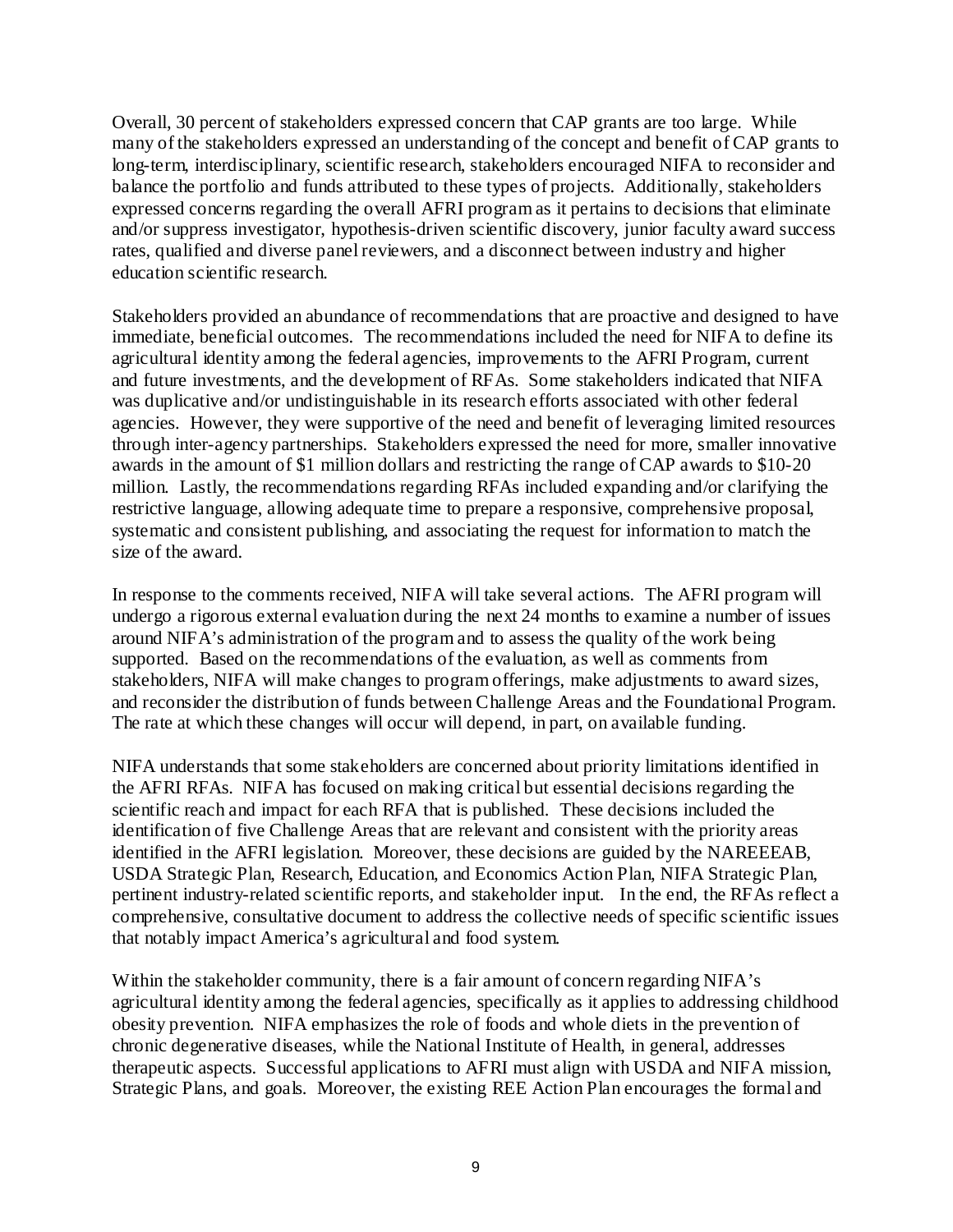informal collaboration with other USDA and Federal agencies, as well as public and private partners. The focus of these partnerships is on a national and international level to ensure our research, education, and extension activities that are representative of current priorities and take advantage of existing knowledge.

NIFA acknowledges the level of concern that exists within a portion of the stakeholder community regarding entities eligible to submit applications for integrated projects. Eligibility for all NIFA programs is established in authorizing legislation. Eligibility to apply to the AFRI program was established in the 2008 Farm and NIFA has adhered to that requirement. Applicants not eligible to directly apply are encouraged to partner with eligible institutions. In addition, NIFA remains committed to engaging small, mid-sized and minority-serving institutions and young scientists in all of its programs. To ensure their participation in AFRI we offer Food and Agriculture Science Enhancement (FASE) grants within all program areas. FASE gives special funding consideration to applications from qualifying schools for even the largest grants, and sets aside 10 percent of AFRI funding for this purpose. FASE-eligible schools are those with enrollments of fewer than 17,500 students, minority-serving institutions, and those in USDA Experimental Program for Stimulating Competitive Research (EPSCoR) states. In addition, AFRI gives special consideration to new faculty with fewer than five years of experience, and offers pre- and post-doctoral fellowships to encourage young scientists to engage in agricultural science.

More detailed comments relevant to each Challenge Area RFA will be published in those RFAs, along with NIFA's responses to those comments.

In FY 2012, NIFA received approximately eight stakeholder comments relevant to the NIFA AFRI Fellowship RFA. Three of the comments centered on eligibility for the predoctoral fellows. The requirements were kept the same as per the guidelines set forth in the Code of Federal Regulations (7 CFR 3430.303). Another comment requested that the program allow international opportunities. The program already allows international opportunities, as long as the proposed project promotes advances in U.S. agriculture and forestry.

Several of the comments were observational; there was not a specific recommendation for the program associated with the feedback. Specifically, two comments addressed the need to fund training grants that are targeted to prepare individuals for careers and funded at an adequate level. This is the purpose of the Fellowship program. A final stakeholder comment pointed out that the shortage of researchers in the food and agriculture sciences is not independent of the lack of knowledge among the generational population about food production. Again, the purpose of the Fellowship program is to strengthen science capabilities in research.

## **Background**

AFRI is one of NIFA's major programs through which to address critical societal issues such as those laid out in the *New Biology for the 21st Century: Ensuring the United States Leads the Coming Biology Revolution* report. USDA leadership has integrated the six AFRI priority areas (outlined in Part I, A) with a focus on grand societal challenges broadly identified by the scientific community in reports such as the "New Biology for the 21<sup>st</sup> Century". Leadership in the scientific community has been calling on multidisciplinary efforts, which integrate biological and social science work to help solve grand societal challenges. NIFA work brings the unique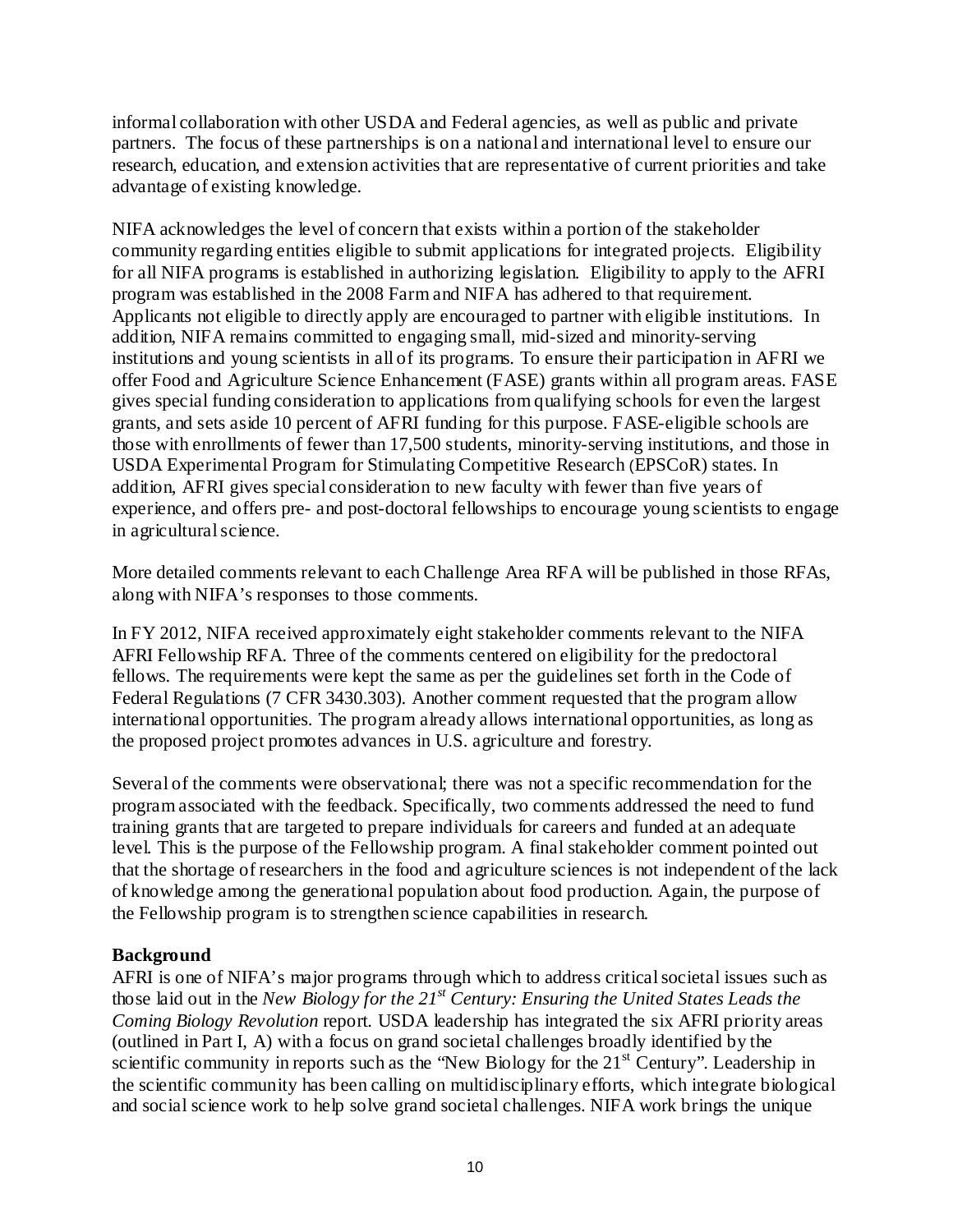capacity to integrate research, education, and extension in order to enhance the impact of scientific work. USDA science will support the following challenges:

- 1. Keep American agriculture competitive while ending world hunger;
- 2. Improve nutrition and end child obesity;
- 3. Improve food safety for all Americans;
- 4. Secure America's energy future; and
- 5. Mitigate and adapt to climate variability and change.

In FY 2010, NIFA released several AFRI RFAs to address these challenges at a meaningful scale and to achieve outcomes of relevance to the societal challenges. These RFAs addressed each of the five challenges, enabled transition and refocusing of grants made previously under AFRI, and provided pre-and postdoctoral fellowship opportunities. These RFAs solicited applications for larger awards for longer periods of time to enable greater collaboration among institutions and organizations and integration of basic and applied research with deliberate education and extension programs.

In FY 2013, AFRI is soliciting projects addressing the above challenges through five separate challenge area RFAs, each addressing one of the challenges. AFRI is also supporting Research and Integrated Project grants in the six AFRI priority areas to continue building a foundation of knowledge in fundamental and applied food and agricultural sciences critical for solving current and future societal challenges. These six foundational programs were announced in a single, separate RFA. In addition, funding opportunities for pre- and postdoctoral fellowship grants are being offered in this single, separate RFA.

#### **NIFA Fellowships Grant Program:**

The FY 2013 AFRI NIFA Fellowship RFA focuses on developing the next generation of research, education, and extension professionals in the food and agricultural sciences who will lead agriculture into the future by solving current and future challenges facing our society. The AFRI NIFA Fellowships Grant Program targets talented, highly-motivated doctoral candidates and postdoctoral trainees that demonstrate remarkable promise and the potential to become gifted education, extension, and research professionals in the United States. The NIFA Fellows are individuals who have the potential for remarkable accomplishments in agricultural science. The Program seeks to develop the technical and academic competence of doctoral candidates and the research independence and teaching competencies of postdoctoral students in the food, forestry and agricultural sciences, which are within NIFA's challenge areas, through well-developed and highly interactive mentoring and training activities. Project types supported by AFRI within this RFA include single-function Research, Education, and Extension Projects and multi-function Integrated Research, Education, and/or Extension Projects.

In addition to AFRI, another source of NIFA funding for fellowships is:

• *Food and Agricultural Sciences National Needs Graduate and Postgraduate Fellowship Grants Program* Total Program Funds: Approximately \$3.24 million Information is available at [www.nifa.usda.gov/funding/nnf/nnf.html](http://www.nifa.usda.gov/funding/nnf/nnf.html)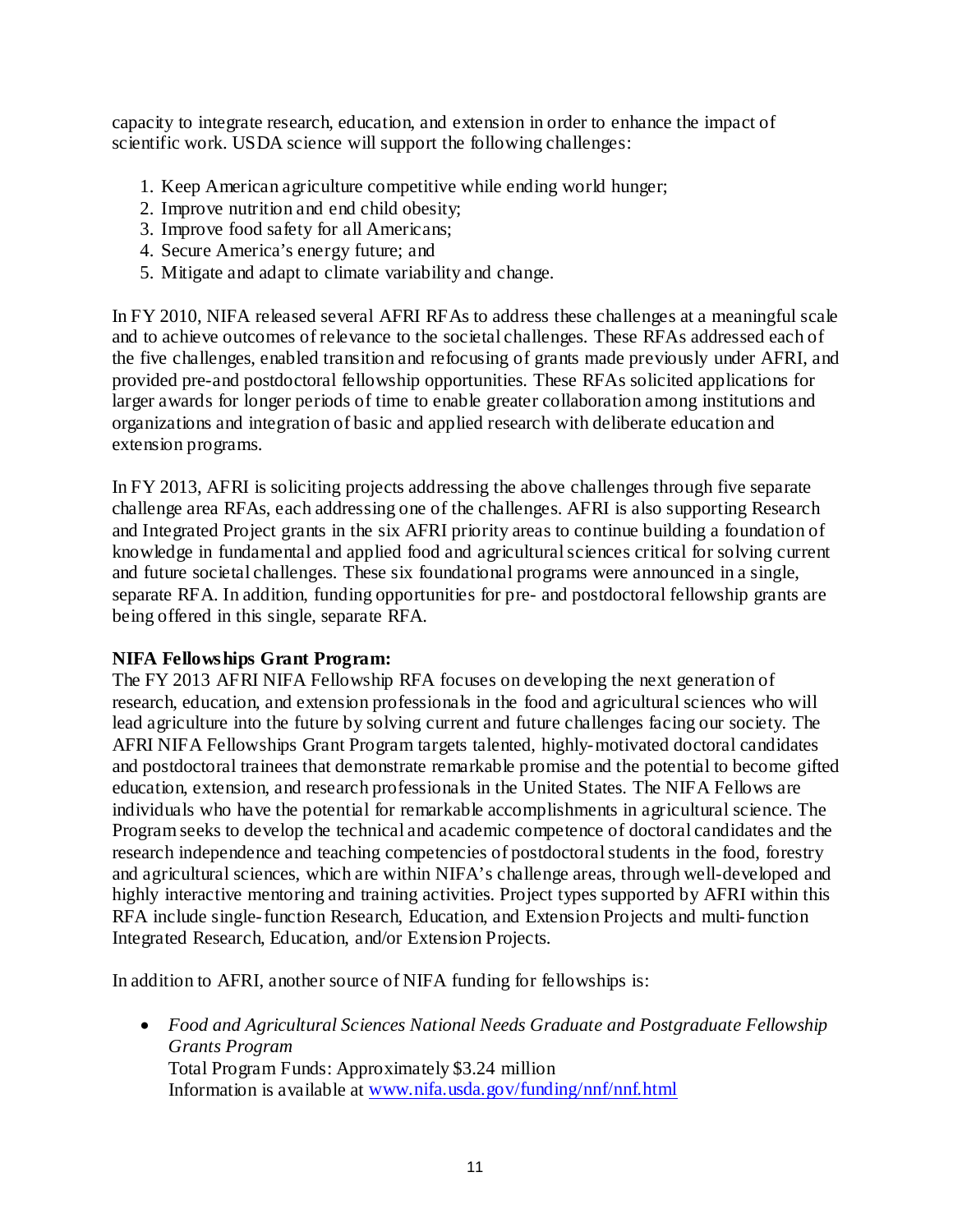## <span id="page-16-0"></span>**C. Program Area Description**

#### **Background**

The NIFA Fellowships Grant Program responds to the need for expanding the intellectual capital of the STEM (Science, Technology, Engineering, and Mathematics) workforce in areas relevant to USDA priorities identified by the Secretary: (i) Promotion of a safe, sufficient, and nutritious food supply for all Americans and for people around the world; (ii) Sustainable agricultural policies that foster economic viability for small and mid-sized farms and rural businesses, protect natural resources, and promote value-added agriculture; (iii) National leadership in climate change mitigation and adaptation; (iv) Building a modern workplace with a modern workforce; and (v) Support for 21st century rural communities. For more information see [http://www.usda.gov/documents/VilsackLetter.pdf.](http://www.usda.gov/documents/VilsackLetter.pdf)

The goal of the AFRI NIFA Fellowships Grant Program is to strongly support the intellectual talent needed to meet the challenges facing the nation's agriculture and food systems. Meeting these challenges will require innovative approaches that foster multi-disciplinary projects. This means that scientists must be educated and prepared to work effectively across disciplines in order to work to solve agricultural and educational challenges. **The goal of this program is to develop the next generation of leaders who will be actively engaged in agriculture, forestry, and food related research, education, and extension careers. NIFA will provide federal assistance through fellowships to emerging pre-and postdoctoral candidates to accomplish this goal.**

The AFRI NIFA Fellowships Grant Program addresses the following AFRI Priority Areas within the 2008 Farm Bill: Plant health and production and plant products; Animal health and production and animal products; Food Safety, nutrition, and health; Renewable energy, natural resources, and environment; Agriculture systems and technology; and Agriculture economics and rural communities.

The NIFA Fellowships Grant Program directly aligns with the USDA Research, Education, and Economics Action Plan [\(http://www.ree.usda.gov/ree/news/USDA\\_REE\\_Action\\_Plan\\_02-](http://www.ree.usda.gov/ree/news/USDA_REE_Action_Plan_02-2012_2.pdf) 2012 2.pdf), and specifically addresses Goal 6 – Education and Science Literacy, by recruiting, cultivating, and developing the next generation of scientists, leaders, and a highly-skilled workforce for food, agriculture, natural resources, forestry, environmental systems, and life sciences to out-educate our global competitors.

Projects are expected to address one of the stated Program Area Priorities which collectively contribute to the achievement of the following objectives:

- 1. Strengthen the ability of the nation's research, education, and extension community to meet the current and future challenges facing agriculture, forestry and food systems.
- 2. Develop the technical and academic competence of doctoral candidates.
- 3. Develop the research independence and teaching credentials of postdoctoral scientists.

In order to achieve these program objectives, the AFRI NIFA Fellowships Grant Program will award fellowships to applicants with: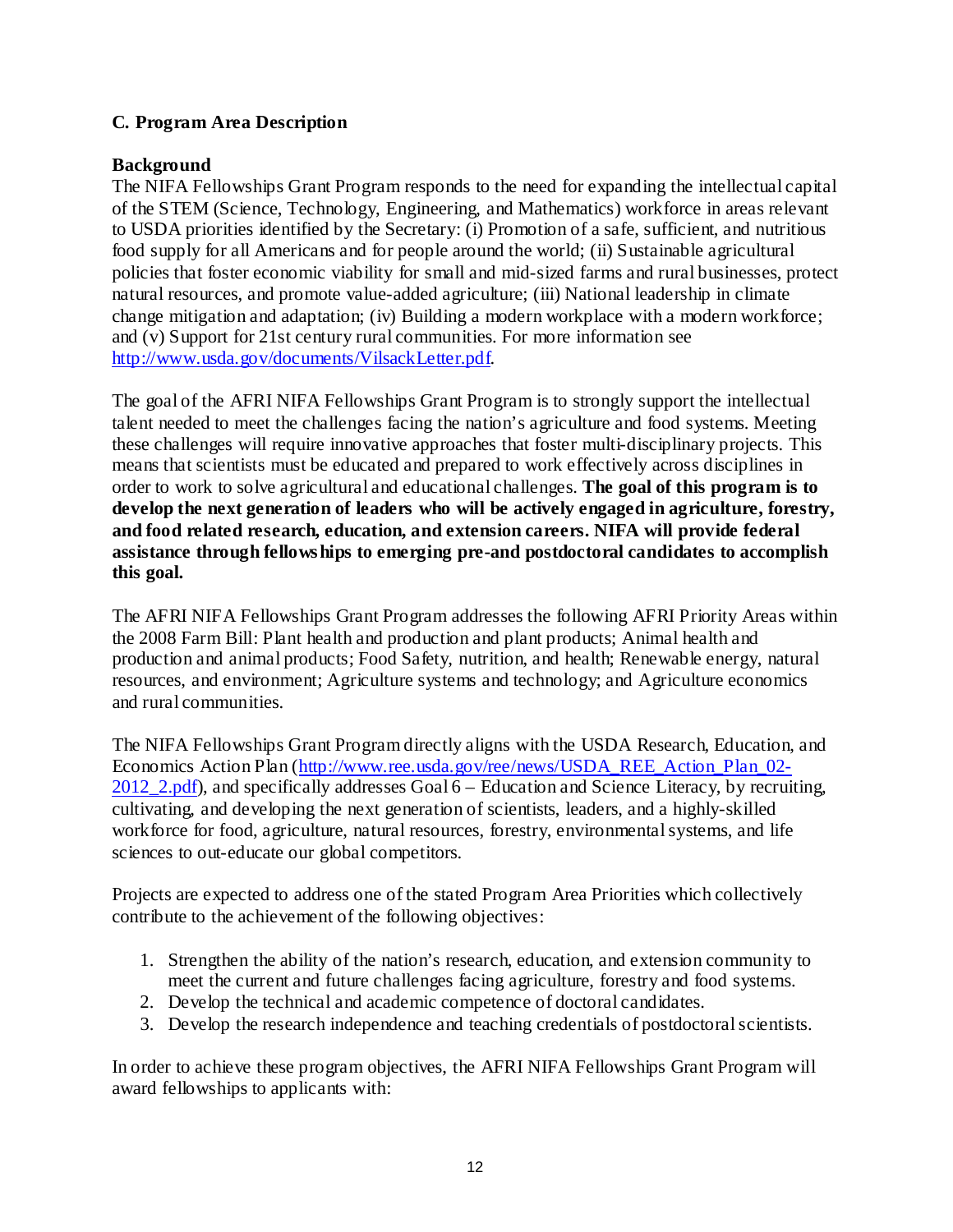- a) focused research, education, and/or extension objectives aligned with NIFA's Challenge and/or Foundational Program areas,
- b) well-developed academic experiences,
- c) productive and interactive mentoring, and
- d) appropriate and applicable training activities, so they will be prepared to join the professional workforce.

#### **Program Areas (Fellowship Categories):**

**1.** *NIFA Predoctoral Fellowships*

## **Program Code – A7101**

**Program Code Name -** AFRI NIFA Fellowships Grant Program: Predoctoral Fellowships **Letter of Intent Deadline** − **January 17, 2013** (5:00 p.m., ET); see Part IV, A for instructions. Required for all applications.

**Application Deadline – March 14, 2013** (5:00 p.m., ET)

## **Proposed Budget Requests –**

- Predoctoral Fellowship applications must not exceed \$79,000 total (including institutional allowance) for project periods of up to 2 years. Predoctoral Fellowship Grants are not renewable and are limited to a total of \$39,500 per year, for:
	- o stipend support (up to \$20,000 per year);
	- o tuition, fees, and fringe benefits (up to \$12,000 per year);
	- o supplies needed to complete the project (up to \$5,000 per year);
	- o travel (up to \$2,500 per year); and an
	- o institutional allowance, in lieu of indirect costs, not to exceed \$2,400 per year, may be requested within the \$79,000 per award maximum limit. Indirect costs are not permitted on Predoctoral Fellowship Grant awards.
- Applications with budget requests exceeding the budgetary guidelines will not be reviewed.

**Requested Project Type** – Research, Education, Extension, or Integrated Projects **Program Area Contact** – Dr. Ray Ali (202-720-2727[; nifafellows@nifa.usda.gov](mailto:nifafellows@nifa.usda.gov)) **Program Area Priority –** NIFA Predoctoral Fellowships will support Research, Education, Extension, or Integrated Projects that address one or more of the following issues:

- a. Projects aligned with one of the five AFRI Challenge Areas:
	- 1) Agricultural and Natural Resources Science for Climate Variability and Change;
	- 2) Childhood Obesity Prevention;
	- 3) Food Safety;
	- 4) Food Security; and
	- 5) Sustainable Bioenergy.

**b.** Projects aligned with one of the six AFRI Foundational areas (see the priorities identified in Part I A.).

#### **Other Program Area Requirements:**

- **Letters of Intent must be submitted by the predoctoral student.**
- All applications must adhere to the requirements beginning in Part IV.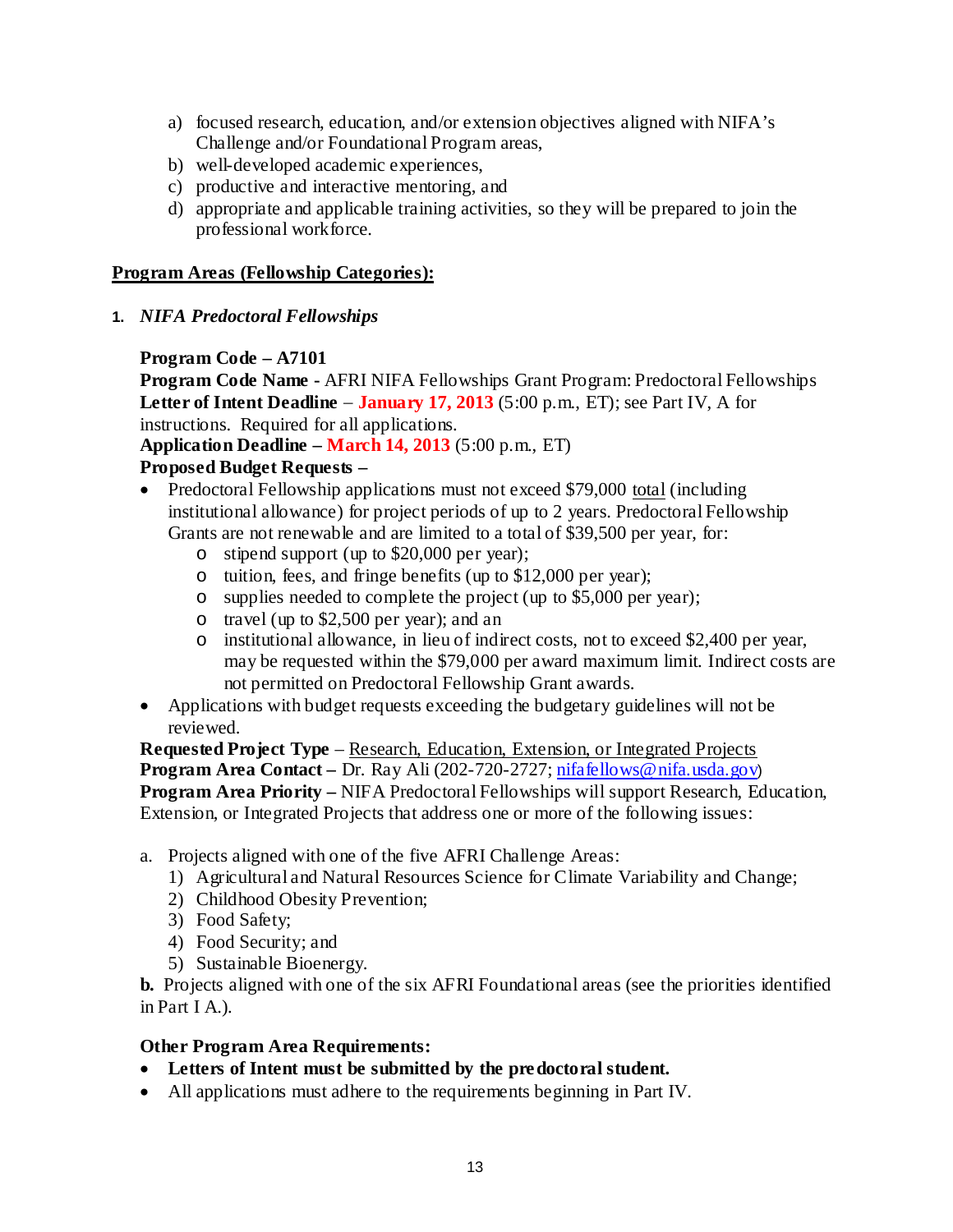- The applicant must determine the functional focus of the fellowship (Research, Education, Extension, or Integrated) leading to a doctoral degree.
- The selection of which disciplines to combine to address an issue is to be determined by the prospective applicant in consultation with appropriate mentors.
- Evidence of scholastic achievement (*e.g.,* current doctoral transcript, Graduate Record Exam scores, and other academic successes) must be demonstrated.
- Priority will be given to applications that show a novel and innovative approach that will advance knowledge in targeted discipline(s). Multidisciplinary and interdisciplinary approaches to address NIFA Challenge Areas are encouraged.
- **2.** *NIFA Postdoctoral Fellowships*

## **Program Code – A7201**

**Program Code Name -** Post Doctoral Fellowships **Letter of Intent Deadline** − **January 17, 2013** (5:00 p.m., ET); see Part IV, A for instructions. Required for all applications.

**Application Deadline – March 14, 2013** (5:00 p.m., ET)

## **Proposed Budget Requests –**

- Postdoctoral Fellowship applications must not exceed \$150,000 total (including institutional allowance) for project periods of up to 2 years.
- Applications with budget requests exceeding the budgetary guidelines will not be reviewed.
- Postdoctoral Fellowship Grants are limited to a total award of \$150,000 for two-year duration and are not renewable. Funds should be requested primarily for salary support, although other expenditures (e.g., fringe benefits, supplies, travel, workshops, and publication) are allowable costs. Expenditures other than salary support may not exceed \$30,000 per year and must be itemized and properly justified. Institutional allowance, in lieu of indirect costs, not to exceed \$2,400 per year, may be requested within the \$150,000 maximum award limit. Indirect costs are not permitted on Postdoctoral Fellowship Grant awards.

**Requested Project Type** – Research, Education, Extension, or Integrated Projects **Program Area Contact** – Dr. Ray Ali (202-720-2727[; nifafellows@nifa.usda.gov\)](mailto:nifafellows@nifa.usda.gov)

**Program Area Priority –** NIFA Postdoctoral Fellowships will support the same projects and issues as the NIFA Predoctoral Fellowships (see section 1. above). Note that the Other Program Area Requirements identified in section 1. apply to NIFA Postdoctoral Fellowships as well.

Although a proposed project may fit in the context of the mentor's existing scientific area, the Postdoctoral Fellowship Grant should initiate an independent scientific program, rather than serve as an extension of ongoing projects in the mentor's laboratory.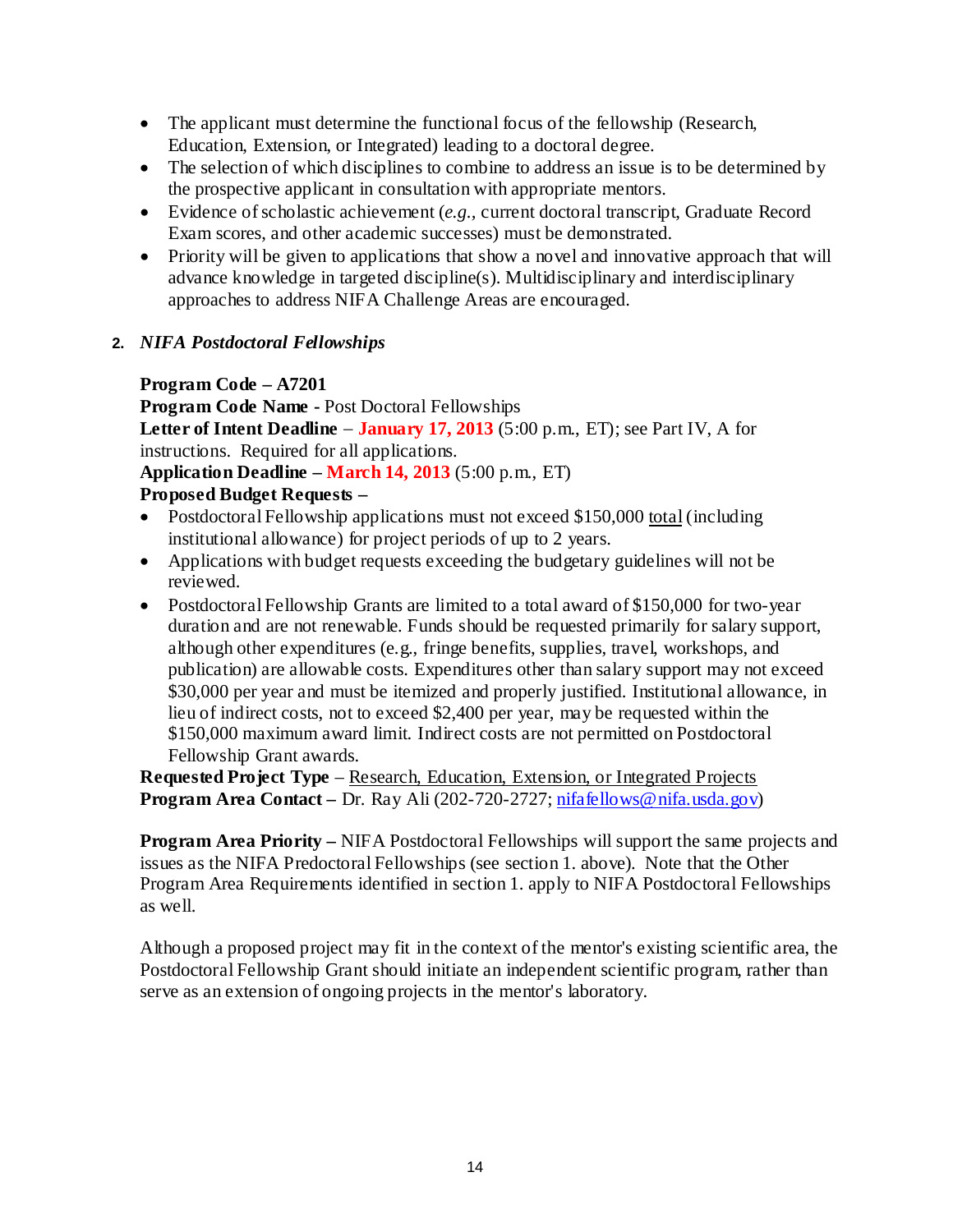## <span id="page-19-0"></span>**PART II – Award Information**

#### <span id="page-19-1"></span>**A. Available Funding**

There is no commitment by USDA to fund any particular application or to make a specific number of awards. In FY 2013, it is anticipated that approximately \$264 million will be available for support of the AFRI Program. Of this amount, no less than 30 percent will be made available to fund integrated research, education, and extension projects. Of the AFRI funds allocated to research activities, section 7406 of the FCEA directs 60 percent toward grants for fundamental (or basic) research and 40 percent toward grants for applied research. Of the AFRI funds allocated to fundamental research, not less than 30 percent will be directed toward research by multidisciplinary teams. It is anticipated that no less than 10 percent of the FY 2013 funds will be made available for Food and Agricultural Science Enhancement (FASE) Grants, and no more than two percent of the funds available for fundamental research will be made available for Equipment Grants.

NOTE: This RFA is being released prior to the passage of an Appropriations Act for FY 2013. Enactment of a Continuing Resolution or an Appropriations Act may affect the overall level of funding for the AFRI program. Therefore, NIFA reserves the right to amend, delete, or alter any programs outlined in this RFA.

In FY 2013, NIFA anticipates that approximately \$6 million will be available for support of the NIFA Fellowships Grant Program.

Awards issued as a result of this RFA will have designated the Automated Standard Applications for Payment System (ASAP), operated by the Department of Treasury's Financial Management Service, as the payment system for funds. For more information see [http://www.nifa.usda.gov/business/method\\_of\\_payment.html.](http://www.nifa.usda.gov/business/method_of_payment.html)

## <span id="page-19-2"></span>**B. Types of Applications**

#### **1. New Application**

A new application is an application that has not been previously submitted to AFRI. New applications will be reviewed competitively using the evaluation criteria specified in Part V, B.

## **2. Resubmitted Application**

A resubmitted application is an application that has previously been submitted to AFRI, but was not funded. Project Directors (PD) must respond to the previous panel review summary; see Response to Previous Review, Part IV, B. 3. C. [24.](#page-28-0) Resubmitted applications must be received by the relevant due dates, will be evaluated in competition with other pending applications in the appropriate area to which they are assigned, and will be reviewed according to the same evaluation criteria (Part V, B) as New Applications. Applications which appear to be resubmissions (regardless of the designation) are regarded as such by the program and the panel and compete on the same basis with all other applications submitted to the Program Area at the same time.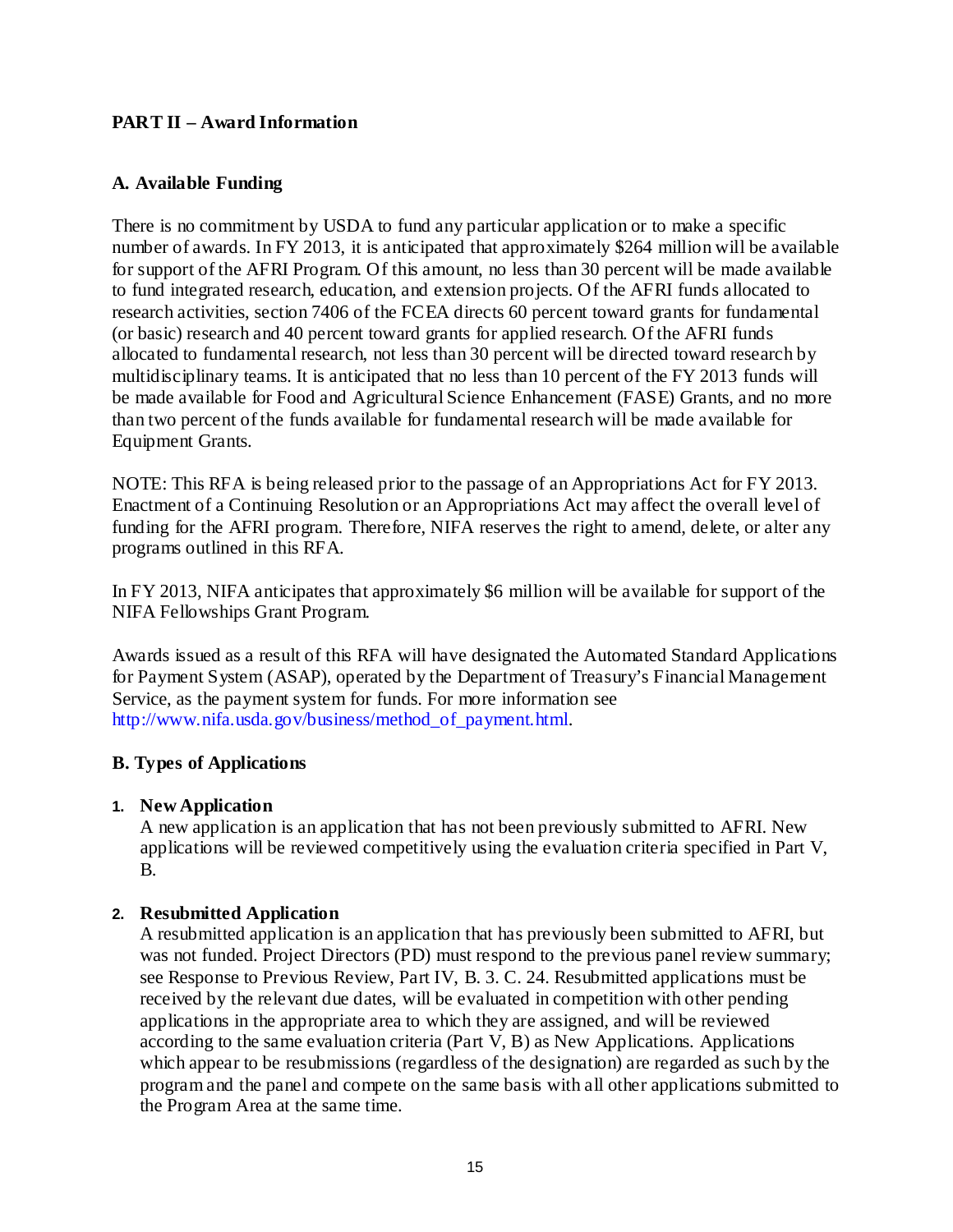Unfunded applicants from the FY 2012 AFRI NIFA Fellowships RFA may resubmit applications to the appropriate Fellowship Category within this RFA.

## <span id="page-20-0"></span>**C. Project Types**

## **1. Research Projects**

Single-function Research Projects support fundamental or applied research conducted by the individual applicant who acts as the Project Director works with a mentor within the same discipline or as part of a multidisciplinary team.

**Fundamental research** means research that (i) increases knowledge or understanding of the fundamental aspects of phenomena and has the potential for broad application and (ii) has an effect on agriculture, food, nutrition, or the environment.

**Applied research** means research that includes expansion of the findings of fundamental research to uncover practical ways in which new knowledge can be advanced to benefit individuals and society.

**Multidisciplinary** projects are those in which investigators from two or more disciplines collaborate closely to address a common problem. These collaborations, where appropriate, may integrate the biological, physical, chemical, or social sciences.

## **2. Education Projects**

Single-function Education Projects develop human capital relevant to overall program goals for U.S. agriculture, forestry, and food science. An education activity or teaching activity is formal classroom instruction, laboratory instruction, and practicum experience in the food, forestry, and agricultural sciences and other related matters such as faculty development, student recruitment and services, curriculum development, instructional materials and equipment, and innovative teaching methodologies.

The applications for Education Projects may include any of the following activities: conducting classroom and laboratory instruction and practicum experience; development of cutting-edge agricultural science and technology curriculum; creation of practices for innovative teaching methodologies; development of innovative instructional materials; development of novel education delivery systems; development of advanced student experiential learning methodologies or processes (student led-research; internships; externships; clinics) that include student learning styles and student-centered instruction; development of unique student recruitment and retention efforts and strategies; career planning materials and counseling; development of faculty development programs; development of modules for on-the-job training; providing knowledge and skills for professionals creating policy or transitioning to the agriculture workforce; creative faculty and student exchanges strategies; and student study abroad and/or international research opportunities relevant to overall program goals for U.S. agriculture. The activities for Education Projects must show direct alignment with increasing technical and academic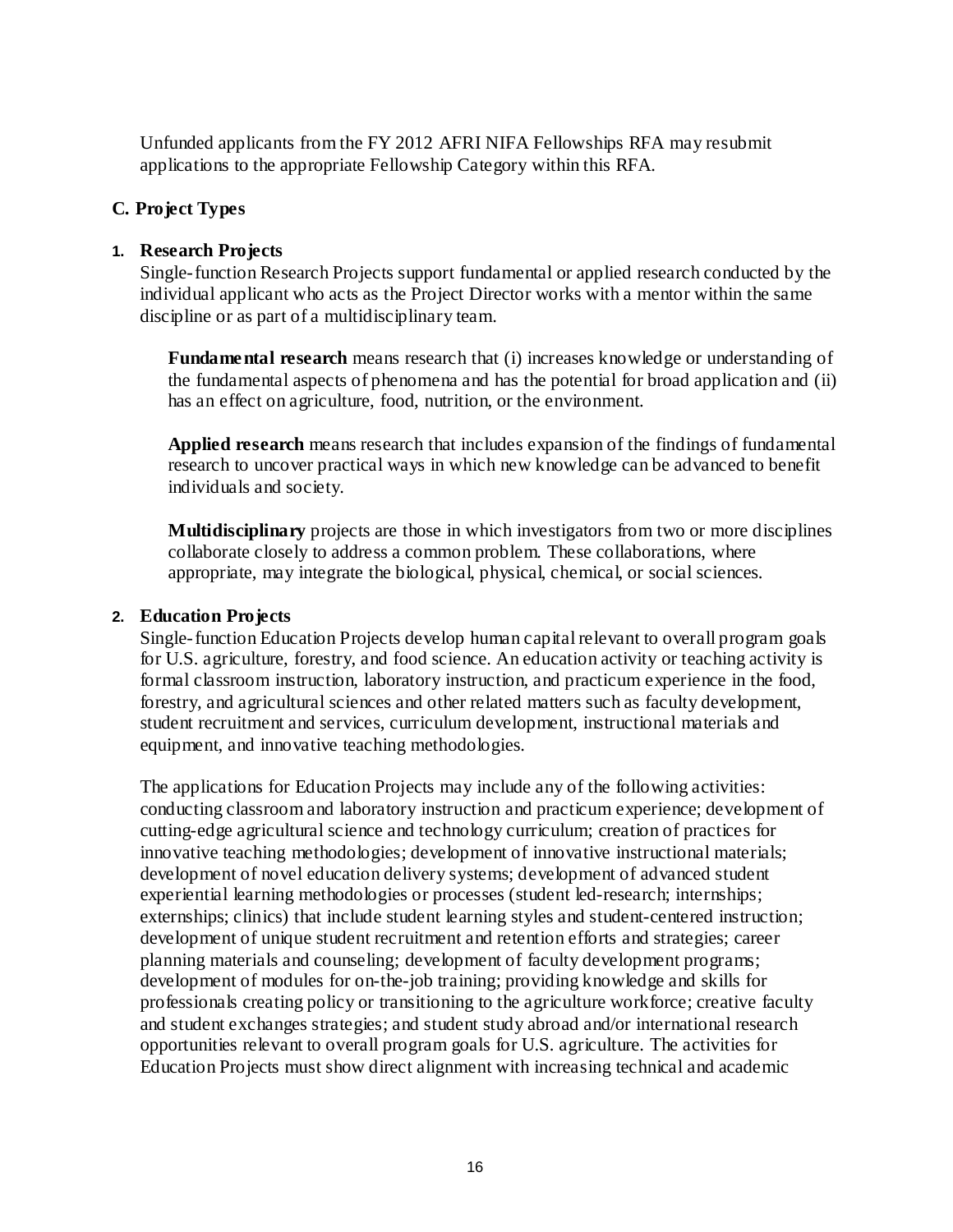competencies in AFRI Priority Area(s) to ensure that the U.S. remains globally competitive in the knowledge age.

Education Projects should address one or both of the following key strategic actions:

- 1) Training students for Associate, Baccalaureate, Master's or Doctoral degrees; and/or
- 2) Preparing K-12 teachers and higher education faculty to enhance their understanding and, therefore, the teaching of agriculture, forestry, and food sciences.

These projects should lead to measurable, documented changes in learning, actions, or conditions in an identified audience or stakeholder group. These projects should synthesize and incorporate a wide range of the latest relevant research results.

## **3. Extension Projects**

Single-function Extension Projects conduct programs and activities that deliver sciencebased knowledge and informal educational programs to people, enabling them to make practical decisions. Program delivery may range from community-based to national and from face-to-face to electronic or combinations thereof. Extension Projects may also include related matters such as certification programs, in-service training, client recruitment and services, curriculum development, instructional materials and equipment, and innovative instructional methodologies appropriate to informal educational programs.

- Extension Projects should involve a series of connected learning activities that engage the public in practical problem solving. Programming should be more than a one-time event, a single publication, a one-dimensional activity, or a general public awareness campaign. Together, informal learning activities should be elements in a curriculum-based program that has learning goals and objectives.
- Extension Projects should be connected to both 1) scientific-research based information and 2) science-based teaching techniques and informal education principles.
- AFRI encourages "community-based" Extension Projects. Community-based programming ranges from a single town to a county, collection of counties, state, or region. Applications with leadership from campus-based faculty specialists that incorporate programming/work of local agents are highly desirable.
- AFRI encourages Extension Projects that develop content suitable for delivery through eXtension. This content is for "end users" as opposed to staff development and must follow the eXtension Guiding Principles and guidelines for including eXtension in a proposal presented at [http://about.extension.org/wiki/NIFA\\_RFA\\_Information.](http://about.extension.org/wiki/NIFA_RFA_Information) Funds may be used to 1) enhance an existing Community of Practice or 2) to establish a new Community of Practice, as appropriate.

Extension Projects address one or more of the following key strategic actions:

- 1) Support informal education to increase food and agricultural literacy of youth and adults;
- 2) Promote science-based agricultural literacy by increasing understanding and use of food and agricultural science data, information, and programs;
- 3) Build science-based capability in people to engage audiences and enable informed decision making;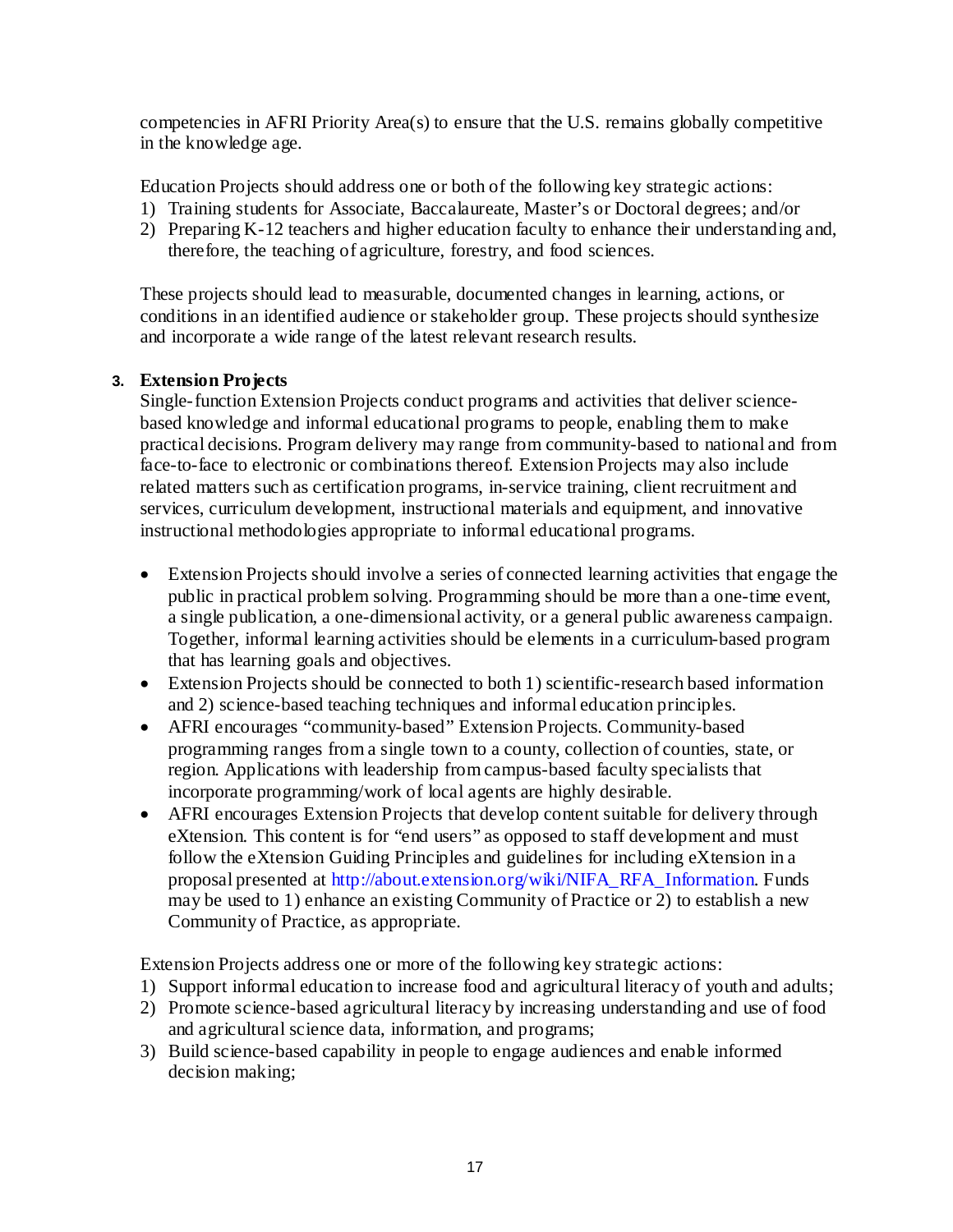- 4) Develop new applications of instructional tools and curriculum structures that increase technical competency and ensure global competitiveness;
- 5) Offer non-formal learning programs that increase accessibility to new audiences at the rate at which new ideas and technologies are tested and/or developed at the communityscale; and
- 6) Develop programs that increase public knowledge and citizen engagement leading to actions that protect or enhance the nations' food supply, agricultural productivity, environmental quality, community vitality, and/or public health and well-being.

These projects should lead to measurable, documented changes in learning, actions, or conditions in an identified audience or stakeholder group. These projects should synthesize and incorporate a wide range of the latest relevant research results.

## **4. Integrated Research, Education, and/or Extension Projects**

An Integrated Project includes at least two of the three functions of the agricultural knowledge system (*i.e.*, research, education, and extension) within a project, focused around a problem or issue. The functions addressed in the project should be interwoven throughout the life of the project and act to complement and reinforce one another. The functions should be interdependent and necessary for the success of the project and no more than two-thirds of the project's budget may be focused on a single component.

- 1) The proposed **research** component of an integrated project should address knowledge gaps that are critical to the development of practices and programs to address the stated problem.
- 2) The proposed **education** (teaching and teaching-related) component of an Integrated Project should follow the same scope and principles as Education Projects.
- 3) The proposed **extension** component of an Integrated Project should follow the same scope and principles as Extension Projects.
- Integrated Projects aim to resolve today's problems through the application of sciencebased knowledge and address needs identified by stakeholders. Integrated Projects clearly identify anticipated outcomes and have a plan for evaluating and documenting the success of the project

Integrated Project applicants are encouraged to review [www.nifa.usda.gov/funding/integrated/integrated.html](http://www.nifa.usda.gov/funding/integrated/integrated.html) for additional information on integrated programs, including tips for writing Integrated Project applications and an example of an integrated application.

## <span id="page-22-0"></span>**D. Responsible and Ethical Conduct of Research**

The responsible and ethical conduct of research (RCR) is critical for excellence, as well as public trust, in science and engineering. Consequently, education in RCR is considered essential in the preparation of future scientists. In accordance with sections 2, 3, and 8 of 7 CFR Part 3022, institutions that conduct extramural research funded by USDA must foster an atmosphere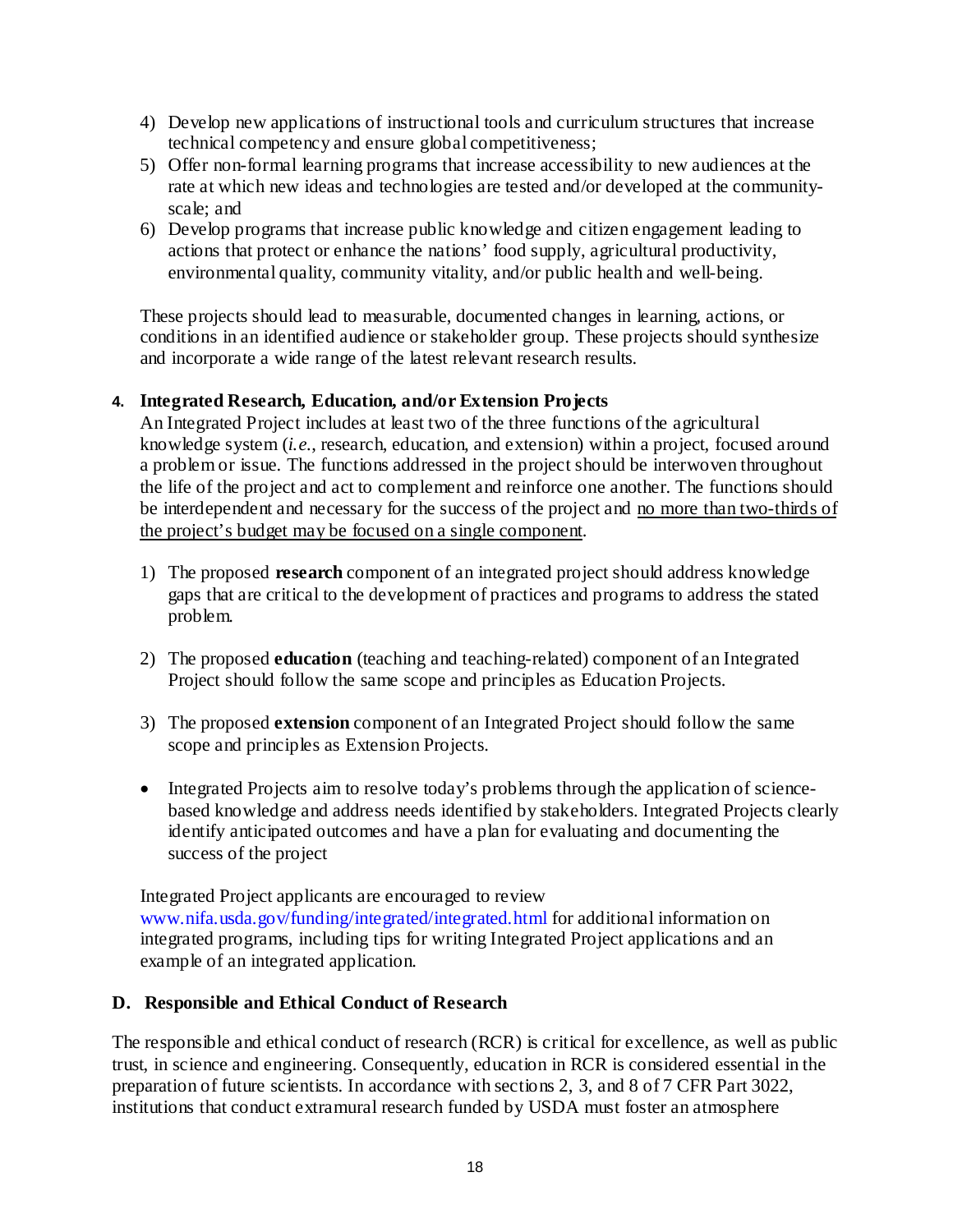conducive to research integrity, bear primary responsibility for prevention and detection of research misconduct and are to maintain and effectively communicate and train their staff regarding policies and procedures. In the event an application to NIFA results in an award, the AOR assures, through acceptance of the award that the institution will comply with the above requirements. Per award terms and conditions, grant recipients shall, upon request, make available to NIFA the policies and procedures as well as documentation to support the conduct of the training.

Note that the training referred to herein shall be either on-campus or the Collaborative Institutional Training Initiative (CITI) program for RCR [\(https://www.citiprogram.org/rcrpage.asp\)](https://www.citiprogram.org/rcrpage.asp). The general content of the ethics training, at a minimum, will emphasize three key areas of research ethics: authorship and plagiarism, data and research integration and reporting misconduct. Each institution will be responsible for developing its own training system, as schools will need flexibility to develop training tailored to their specific student needs. Typically RCR education addresses the topics of: Data Acquisition and Management - collection, accuracy, security, access; Authorship and Publication; Peer Review; Mentor/Trainee Responsibilities; Collaboration; Conflict of Interest; Research Misconduct; Human Subject Research; and Use of Animals in Research.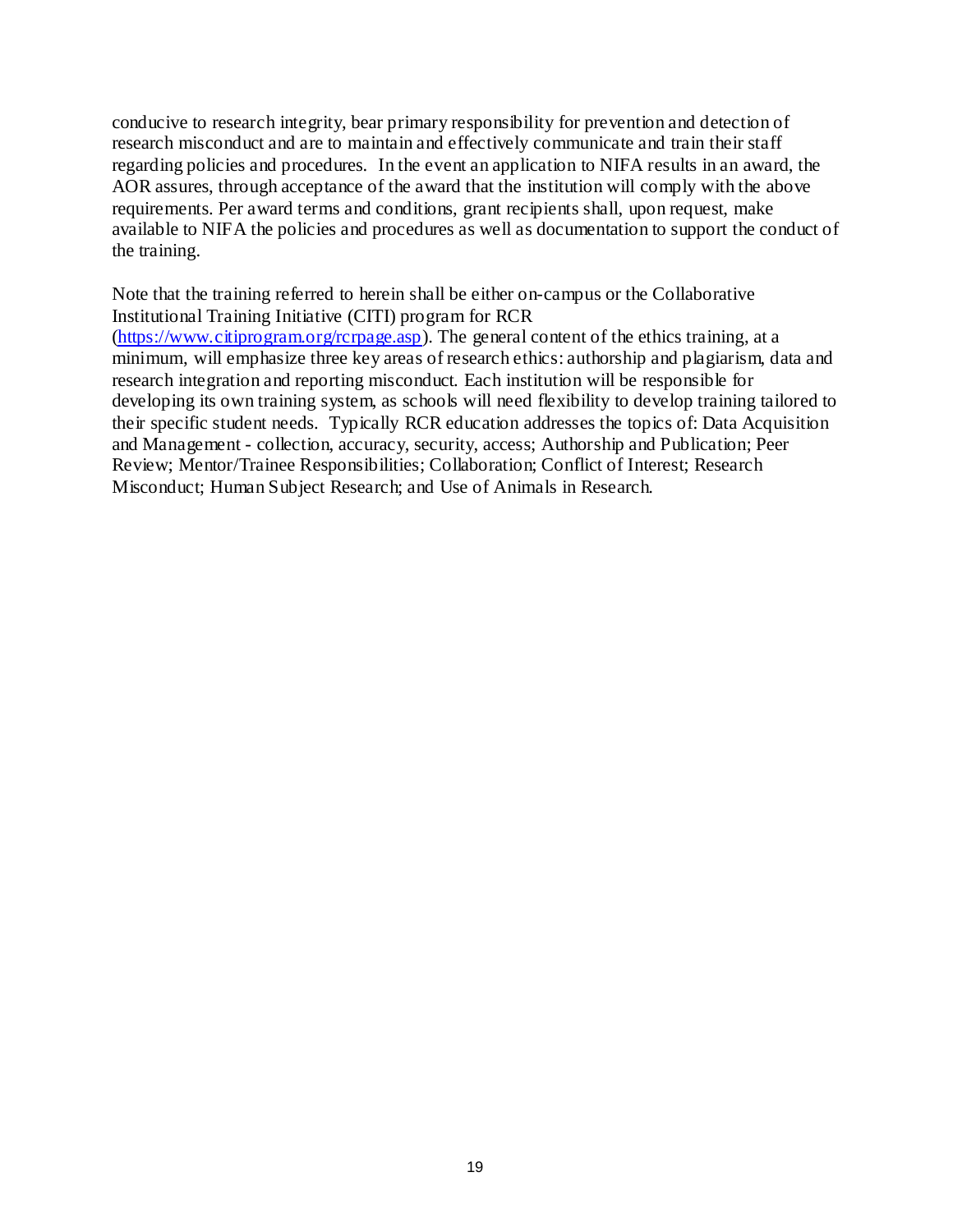## <span id="page-24-0"></span>**PART III – ELIGIBILITY INFORMATION**

## <span id="page-24-1"></span>**A. Eligible Applicants**

**It is highly encouraged that applications be submitted through the mentor's institution** with the mentor institution listed as the applicant (see Part IV, B.1.). Eligible mentor institutions include: (1) State Agricultural Experiment Stations; (2) colleges and universities (including junior colleges offering associate degrees or higher); (3) university research foundations; (4) other research institutions and organizations; (5) Federal agencies, (6) national laboratories; (7) private organizations or corporations; (8) any group consisting of two or more entities identified in (1) through (7). Eligible institutions do not include foreign and international organizations.

The student applying for the fellowship may opt to submit the application on his/her own behalf. If such an application results in an award, the student, in accepting the grant award will be certifying that he/she will ensure stewardship of Federal funds, will manage all aspects of the project in accordance with sound practices, and will comply with all applicable laws and regulations and the terms and conditions of the grant award.

The individual (i.e., student) seeking support via the application (whether as the applicant or through the mentor institution) must be a citizen, national, or permanent resident of the United States as defined in Part VIII (note that this does not preclude the individual from doing all or part of the proposed work at a non-United States organization). In addition, the following requirements apply as noted:

**Predoctoral Student:** The individual must have advanced to candidacy, as per institutional requirements, by **March 14, 2013**, and provide documentation from the graduate advisor or the institution by the application deadline. **The intent of the NIFA Pre-doctoral Fellowship Program is to support current doctoral students who are at the stage of conducting dissertation research, ultimately leading to completion of the dissertation and respective terminal degree.** Predoctoral students, inclusive of those with Baccalaureate and/or Masters degrees, who meet the aforementioned criteria, may apply.

**Postdoctoral Student:** All doctoral degree requirements must be satisfied no earlier than January 1, 2010 and no later than **December 14, 2013**, and provide documentation from the graduate advisor/graduate committee or the institution by the application deadline.

## <span id="page-24-2"></span>**B. Cost Sharing or Matching**

**If a funded project** is commodity-specific and not of national scope, the grant recipient is required to match the USDA funds awarded on a dollar-for-dollar basis from non-Federal sources with cash and/or in-kind contributions.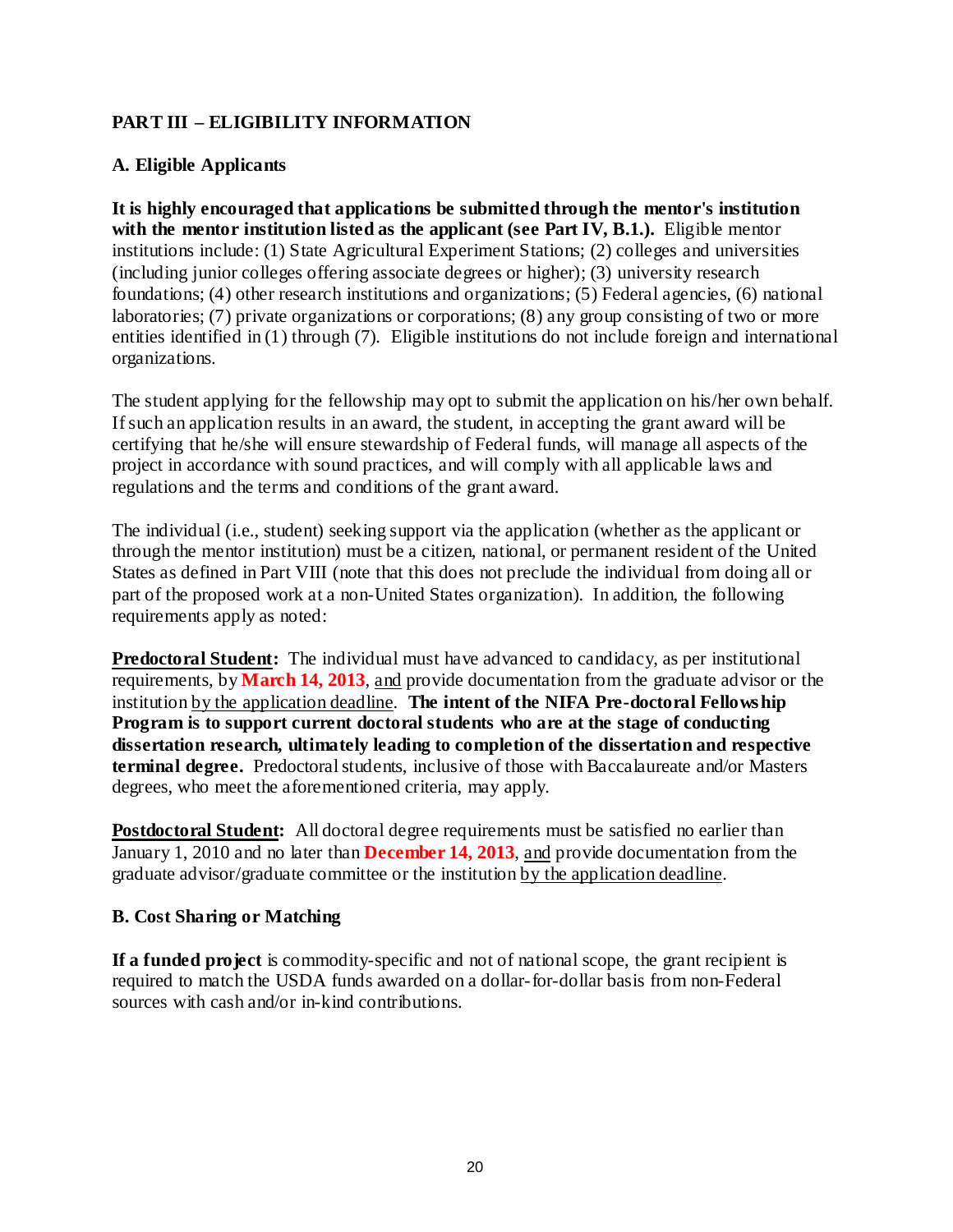## <span id="page-25-0"></span>**PART IV – APPLICATION AND SUBMISSION INFORMATION**

## <span id="page-25-1"></span>**A. Letter of Intent Instructions**

A Letter of Intent is required and is a prerequisite for submission of an application. **The Letter of Intent must be submitted by the student and adhere** to the following guidelines:

- 1. Font size must be at least 12 point;
- 2. Margins must be at least one inch in all directions;
- 3. Line spacing must not exceed six lines of text per vertical inch;
- 4. Limited to **two pages** in length;
- 5. Include only the following information:
	- a. Name, professional title, department, institution and e-mail address of the applicant;
	- b. Name, professional title, department, and institution of <u>one</u> primary mentor (more than one if Integrated project only);
	- c. As applicable, name, professional title, department, and institution of collaborating mentors (non-primary);
	- d. Indicate if this is a pre- or postdoctoral application;
	- e. Applicant's goals and objectives of career development;
	- f. Brief description of the potential impacts and expected outcomes on the applicant's development into a productive independent leader in an agriculturerelated field;
	- g. Indicate the project type (*i.e.,* Research, Education, Extension, or Integrated Project);
	- h. A descriptive title;
	- i. A list of key words;
	- j. Project rationale briefly, but specifically, explain how the proposed project is linked to at least one of the NIFA Challenge Areas and/or Foundational Programs; and
	- k. Objectives of the proposed project.

#### 6. **NIFA requires the letter of intent to be in portable document format (PDF)**.

#### <span id="page-25-2"></span>**B. Electronic Application Package and Content and Form of Application Submission**

Only electronic applications may be submitted via Grants.gov to NIFA in response to this RFA. Prior to preparing an application, it is suggested that the PD first contact an Authorized Representative (AR) to determine if the organization is prepared to submit electronic applications through Grants.gov. If the organization is not prepared, the AR should see [http://www.grants.gov/applicants/get\\_registered.jsp](http://www.grants.gov/applicants/get_registered.jsp) for steps for preparing to submit applications through Grants.gov.

The steps to access application materials are as follows:

1. In order to access, complete and submit applications, applicants must download and install a version of Adobe Reader compatible with Grants.gov. This software is essential to apply for NIFA Federal assistance awards. For basic system requirements and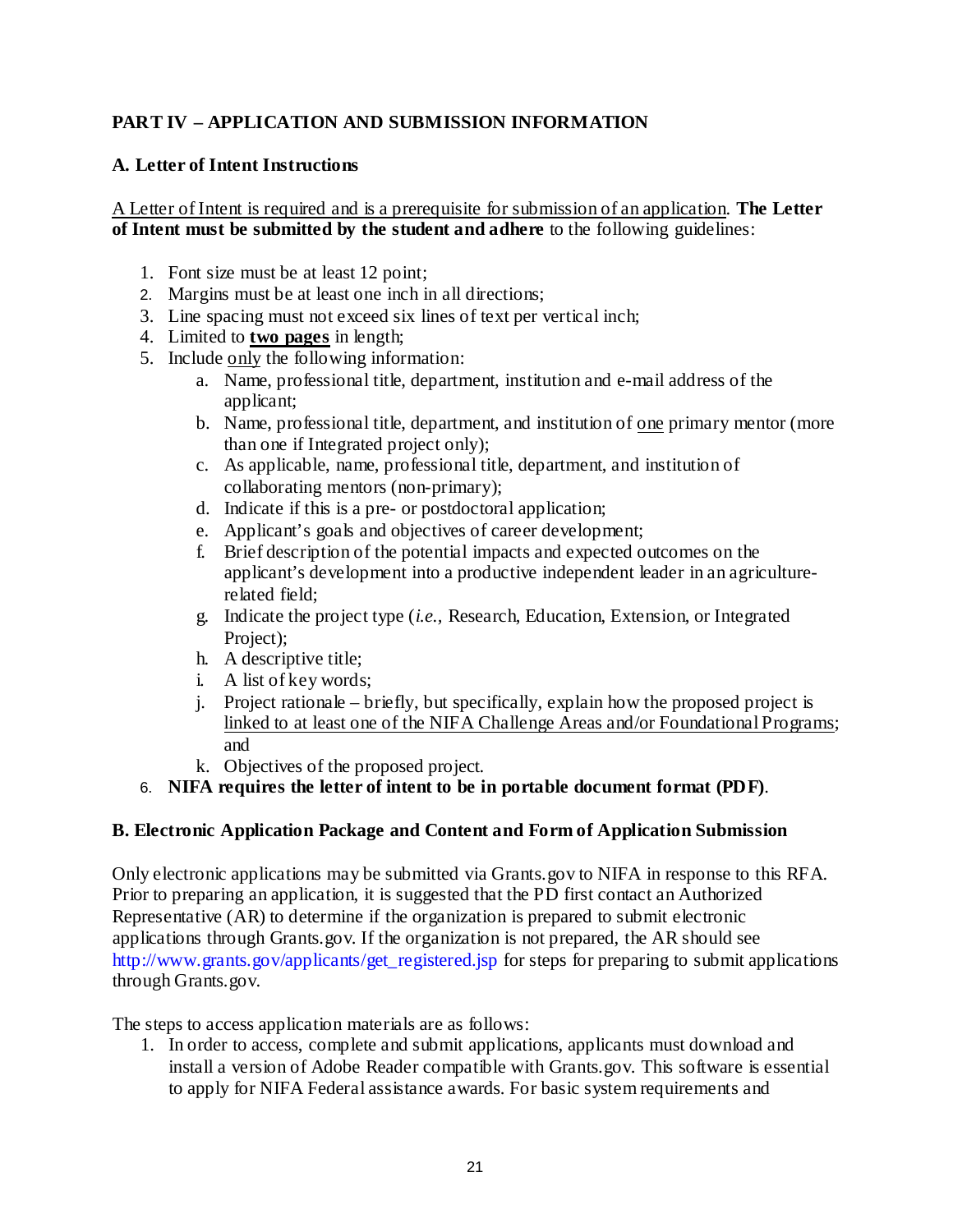download instructions, please see [http://www.grants.gov/help/download\\_software.jsp.](http://www.grants.gov/help/download_software.jsp) To verify that you have a compatible version of Adobe Reader, Grants.gov established a test package that will assist you in making that determination. Grants.gov Adobe Versioning Test Package: [http://www.grants.gov/applicants/AdobeVersioningTestOnly.jsp.](http://www.grants.gov/applicants/AdobeVersioningTestOnly.jsp)

2. The application package must be obtained via Grants.gov. Go to [http://www.grants.gov,](http://www.grants.gov/) click on "Apply for Grants" on the left navigation menu, click on "**Step 1:** Download a Grant Application Package and Instructions," enter the Funding Opportunity Number **USDA-NIFA-AFRI-004031** in the appropriate box, and click "Download Package." From the search results, click "Download" to access the application package.

Contained within the application package is the "NIFA Grants.gov Application Guide: A Guide for Preparation and Submission of NIFA Applications via Grants.gov." This Guide contains an introduction and general Grants.gov instructions, information about how to use a Grant Application Package in Grants.gov, and instructions on how to complete the application forms.

If assistance is needed to access the application package (*e.g.*, downloading or navigating Adobe forms), refer to resources available on the Grants.gov Web site first. Grants.gov assistance is also available as follows:

Grants.gov customer support Toll Free: 1-800-518-4726 Business Hours: 24 hours a day, 7 days a week. Closed on [Federal Holidays](http://www.grants.gov/aboutgrants/federal_holidays.jsp) Email: support@grants.gov

See [http://www.nifa.usda.gov/funding/electronic.html](http://www.csrees.usda.gov/funding/electronic.html) for additional resources for applying electronically.

## **Content and Form of Application Submission**

Electronic applications must be prepared following Parts V and VI of the document entitled "A Guide for Preparation and Submission of NIFA Applications via Grants.gov." This guide is part of the corresponding application package (see section B. of this Part). The following is **additional information** needed in order to prepare an application in response to this RFA. If there is discrepancy between the two documents, **the information contained in this RFA is overriding**.

All application information provided herein is general for all Project and Grant Types. However, some types require different information. These differences are noted by a  $\hat{\varphi}$  symbol. Proper preparation of an application will assist reviewers in evaluating the merits of each application in a systematic, consistent fashion.

## **Attachment Requirements**

**Note the attachment requirements (e.g., portable document format) in Part III section 3. of the Guide. ANY PROPOSALS THAT ARE NON-COMPLIANT WITH THE REQUIREMENTS (i.e., content format, pdf file format, file name restrictions, and no password protected files) WILL BE AT RISK OF BEING EXCLUDED FROM NIFA**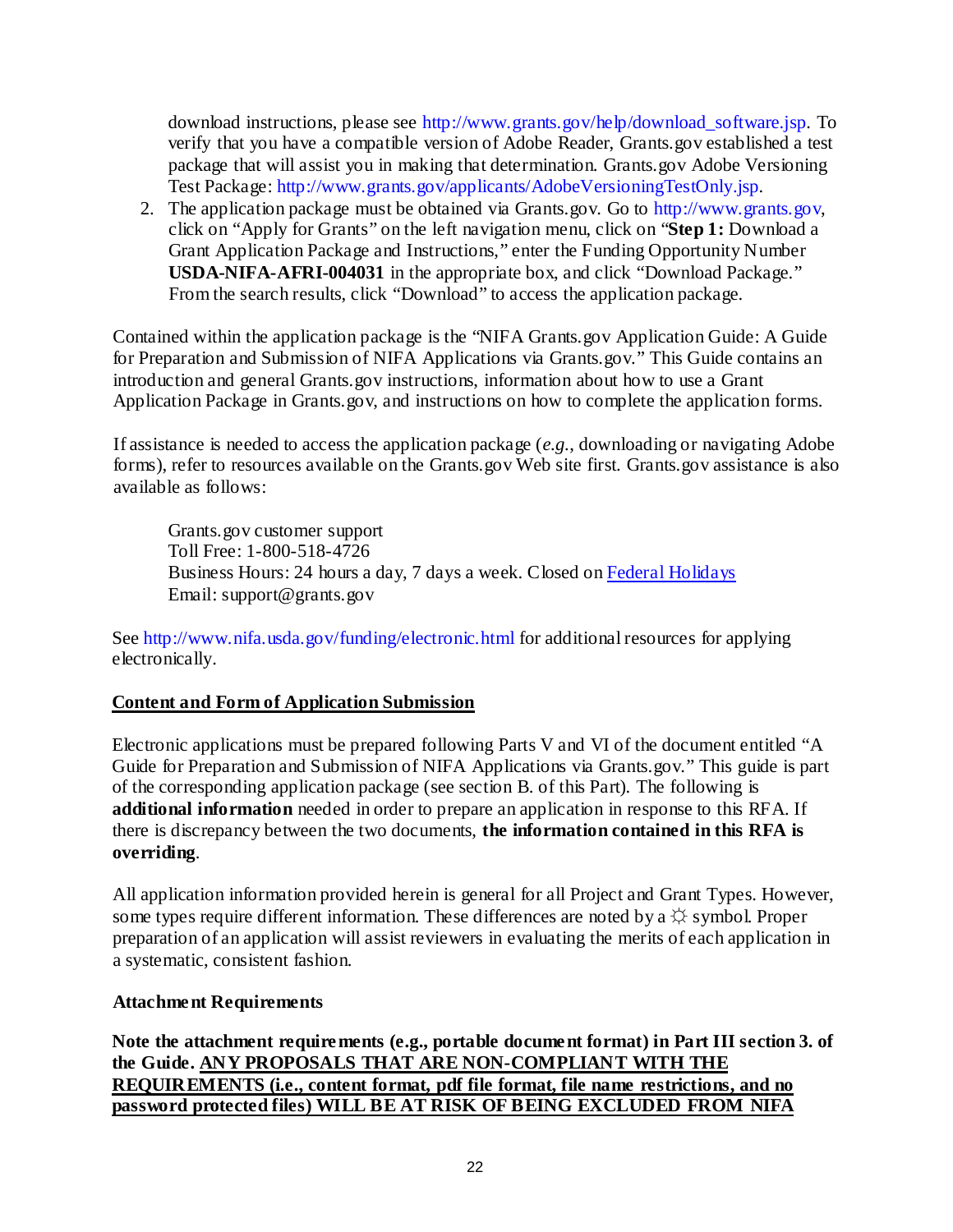**REVIEW. Partial applications will be excluded from NIFA review. With documented prior approval, subsequent submissions of an application will be accepted until close of business on the closing date in the RFA.**

In addition to the formatting requirements noted in Part III section 3. of the Guide, submitted PDF documents must adhere to the following formatting guidelines:

- Line spacing must not exceed six lines of text per vertical inch
- Follow the page limitations for each attachment
- Title each attachment in the document header and save each file with the referenced name

**If you do not own PDF-generating software, Grants.gov provides online tools to assist applicants. Users will find a link to "Convert Documents to PDF" on [http://grants.gov/help/download\\_software.jsp#pdf\\_conversion\\_programs.](http://grants.gov/help/download_software.jsp#pdf_conversion_programs)**

**For any questions related to the preparation of an application** please review the NIFA Grants.gov Application Guide and the applicable [re](http://www.csrees.usda.gov/fo/funding.cfm)quest for applications. If assistance is still needed for preparing application forms content, contact:

- Email: electronic@nifa.usda.gov
- Phone: 202-401-5048

Business hours: Monday through Friday, 7:00 am – 5:00 pm Eastern Time, excluding Federal holidays.

## **1. SF 424 R&R Cover Sheet**

Instructions related to this form are explained in detail in Part V, 2. of the NIFA Grants.gov Application Guide.

**a.** *Field 5. Enter Applicant Information* – The applicant may be the mentor institution or an individual(see Part III, A.).

**b.** *Field 12. Proposed Project* – For the start date of the project, select a date at least six months after the submission deadline date for the program. Choose the end date to correspond to the correct duration of the project.

**c.** *Field 14. Enter Project Director/Principal Investigator Contact Information –* The student is to be listed as the Project Director/Principal Investigator.

**d.** *Field 17. Complete Certification* – **If the application is submitted through an institution, the application must be endorsed by the AR who possesses the necessary authority to commit the applicant's time and other relevant resources. If the application is submitted by the individual, the individual must endorse the application.**

**e.** *Field 20. Pre-application* – Do not fill out this portion of the form.

## **2. SF 424 R&R Project/Performance Site Location(s)**

Instructions related to this form are explained in detail in Part V, 3. of the NIFA Grants.gov Application Guide.

## **3. R&R Other Project Information**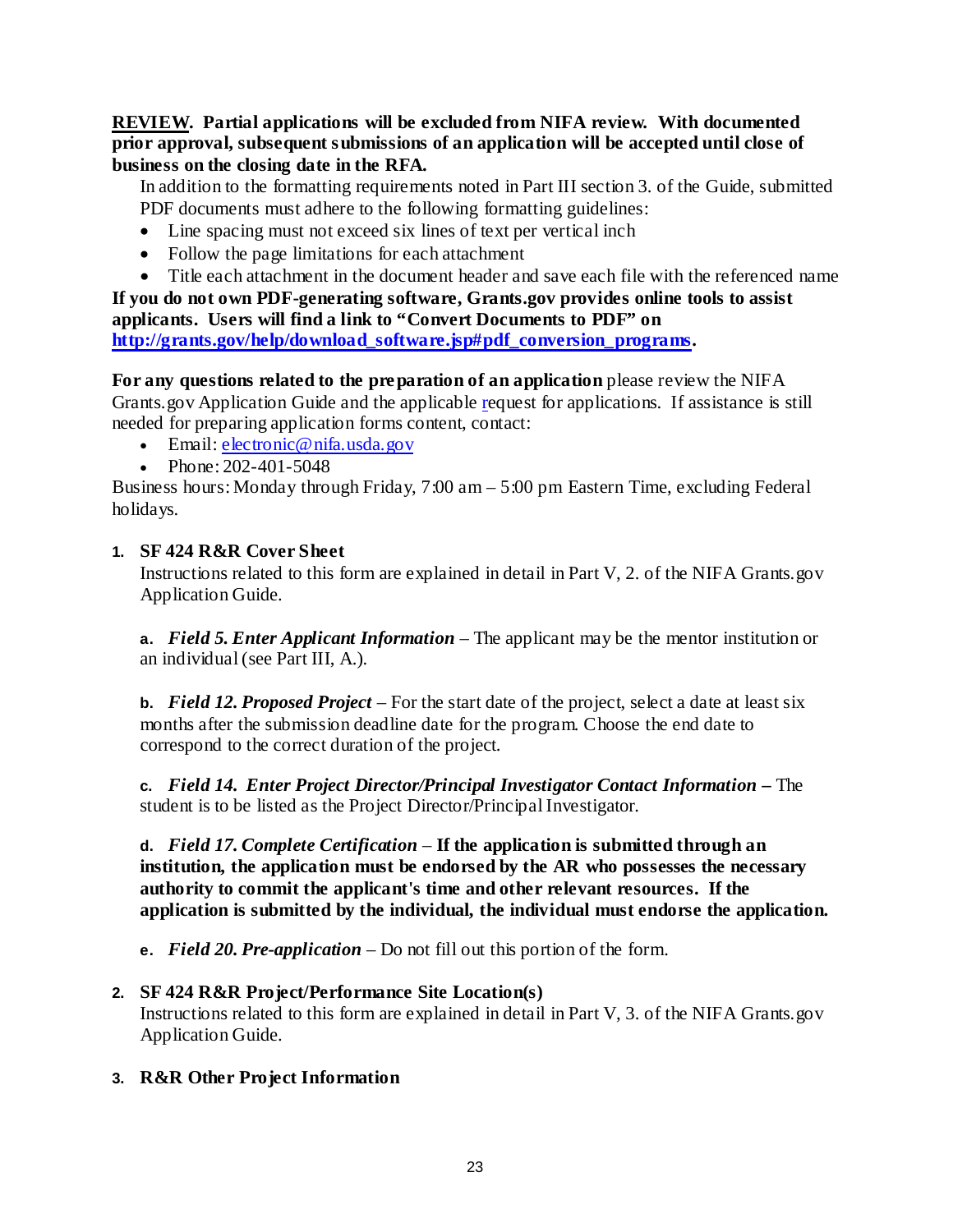Instructions related to this form are explained in detail in Part V, 4. of the NIFA Grants.gov Application Guide.

## **a. Field 1 and 2. Are Human Subjects Involved? and Are Vertebrate Animals Used?**

Applicants whose research requires use of human subjects or vertebrate animals must have their project reviewed by the appropriate committee(s) at the institution where the research will be conducted.

**b.** *Field 7. Project Summary/Abstract* **– PDF Attachment.** The following are instructions are in addition to those included in section 4.7 of Part V of the NIFA Grants.gov Application Guide. Title the attachment as 'Project Summary' in the document header and save file as 'ProjectSummary'.

The Project Summary **must** indicate the following:

a) the names and institutions of the PD and Primary Mentor (more than one if Integrated project only);

b) predoctoral or postdoctoral application;

c) project type (education, extension, research, or integrated), and

d) the specific FY 2013 Challenge Area and/or Foundational Program Area the proposed project addresses.

The Project Summary should be a short, concise description of the research, education, and/or extension project to be pursued in the applicant's proposed doctoral problem to be studied or postdoctoral training. The summary should also include the relevance of the project to the goals of AFRI NIFA Fellowships Grant Program.

## **c.** *Field 8. Project Narrative* **– PDF Attachment. 6-10-Page Limit. Title the attachment as 'Project Narrative' in the document header and save file as 'ProjectNarrative'.**

For Predoctoral Grant applications, the Project Narrative section may not exceed a total of **six** pages, including all figures and tables. For Postdoctoral Grant applications, the Project Narrative section may not exceed a total of **ten** pages, including all figures and tables. All applications must have 12-point font and line spacing not exceeding six lines of text per vertical inch.

To ensure fair and equitable competition, applications exceeding the applicable page limitation will not be reviewed.

## <span id="page-28-0"></span>**Project Narrative must include all of the following:**

1) Response to Previous Review (if applicable) This requirement only applies to Resubmitted Applications as described in Part II, B and is to include two components: 1) a one-page response to the previous review panel summary titled "Response to Previous Review" included as the first page of the Project Narrative attachment and 2) the six- or ten-page Project Narrative.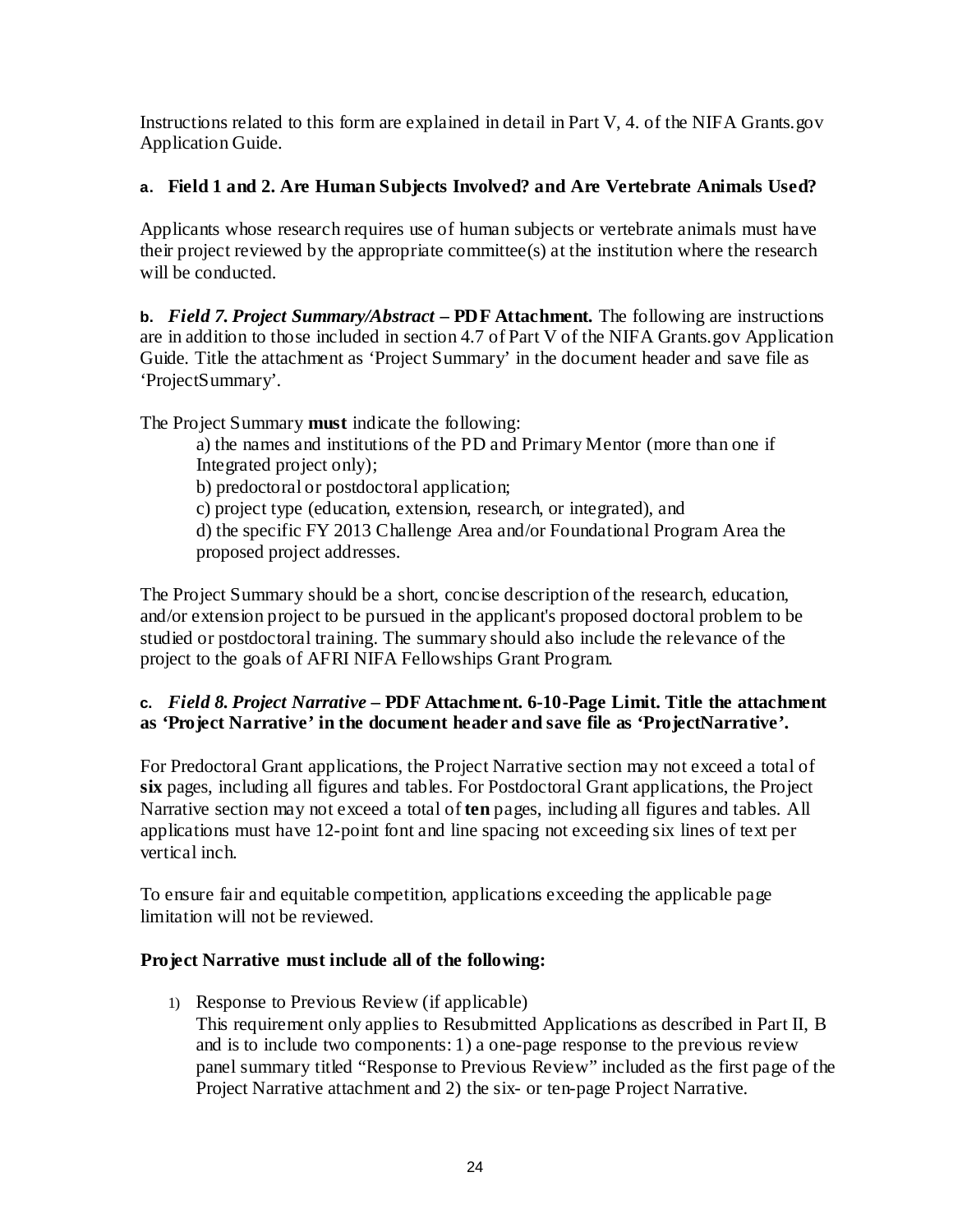2) Training/Career Development Plan

The Training/Career Development Plan is a description of all activities that applicant plans to perform and participate in that will enhance the pre- or postdoctoral training during the fellowship award period.

- a) For Predoctoral Fellowship applicants, a Training/Career Development Plan should include their personal statement addressing future career directions or preparation for entering the workforce, overall career goals and objectives, as well as how, if awarded, the fellowship will allow them to accomplish their professional goals and objectives. Any other training objectives should be included. Predoctoral students may also include any extension and educational activities (e.g., teaching in formal or informal settings) to enhance their career development that will be undertaken during their doctoral training.
- b) For Postdoctoral Fellowship applicants, a Training/Career Development Plan includes plans for transition to career independence by development of professional skills that include teaching competencies; what those career and training goals are; and results of the postdoctoral fellow's previous and current research and scholarships that include publications, presentations, etc.
- 3) Mentoring Plan

The applicants are expected to engage their mentors and/or advisors in the development of their application. Thus, prior to submission of the application, prospective fellows should already identify a Primary mentor who will be willing to help them in their projects as well as professional development (note: more than one Primary Mentor is acceptable for Integrated Projects Only). If there are other collaborating mentors, their role and responsibilities to the project and development of the applicant's skills should be clearly described. For predoctoral applications, if the primary mentor is not the student's graduate advisor or laboratory sponsor, the relationship between advisor's work and the primary mentor's research should be clearly defined, and the contribution of each individual in the student's project as well as degree completion should be included. Because this is a very important component of the project, the commitment of the mentor(s) is included in the evaluation criteria as it pertains to project personnel. In describing the role of the mentor, the proposal should:

- a) Briefly indicate how the mentoring and educational training will add to the skill sets of the NIFA Fellow.
- b) Briefly explain the commitment of the primary mentor.
- c) Briefly describe the role of collaborating mentors (if applicable).
- d) With respect to the Primary Mentor, provide a list of former mentees and their current positions.

**NOTE: The Primary Mentor shall submit a letter of commitment (as an attachment to Field 12, Other Attachments, of the Other Project Information form-see section g. below) explicitly indicating their respective responsibilities throughout the proposed project in relation to the Project Director.**

e) Briefly list and explain the role of other non-primary mentors.

4) Project Plan

Predoctoral Applicants: It is expected that pre-doctoral students will be working with a primary mentor or advisor who has funded research and that the fellow may work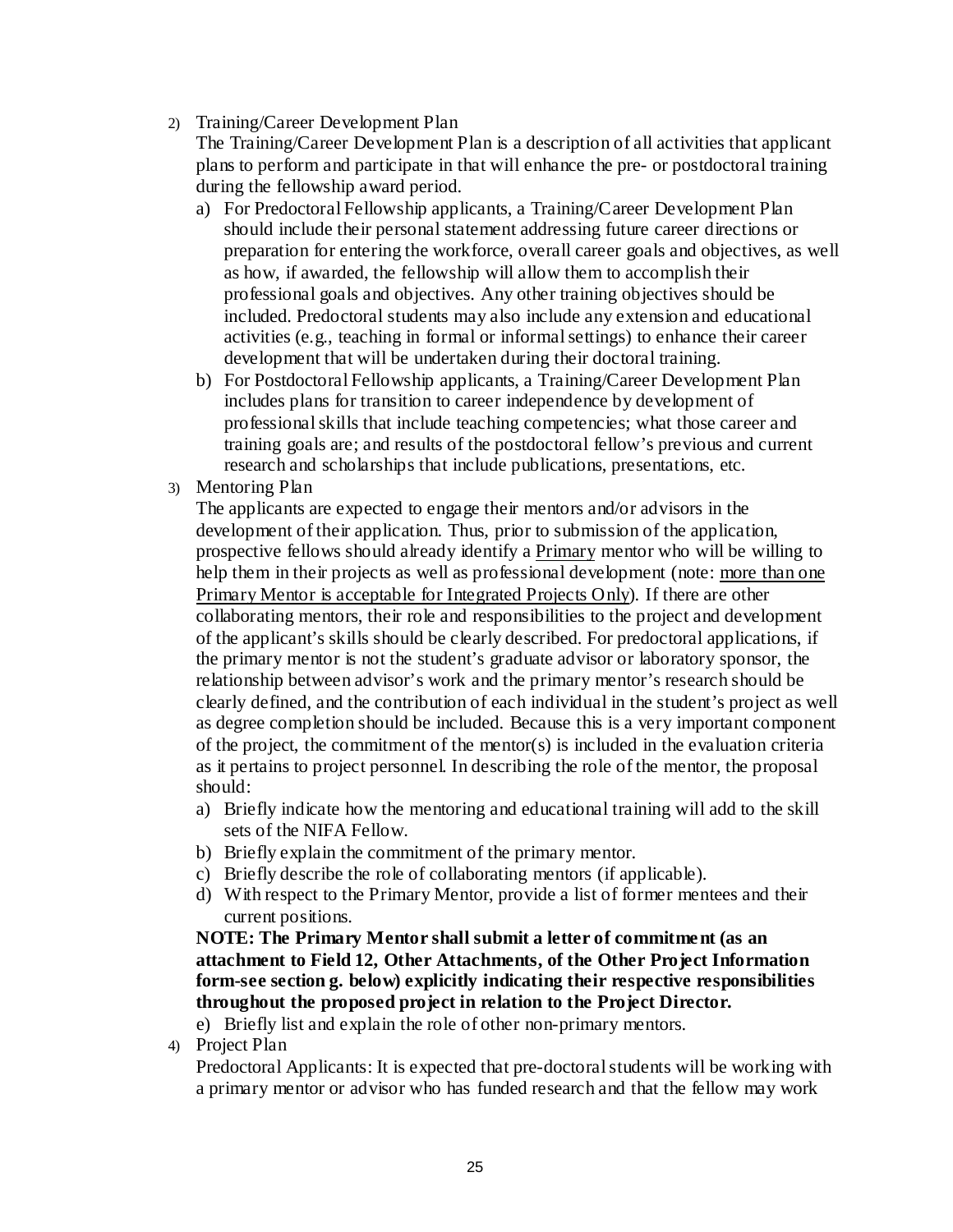on another aspect of this research. Moreover, the mentor/advisor will already have the facilities, equipment, technologies and methodologies for the projects developed with the fellow. Experimental methods, especially if these are routinely or generally used, do not need detailed description. However, sufficient details on the experimental approach or strategy as well as pitfalls must be provided to allow assessment of feasibility of study. The Project scope should be within the 2-year timeframe of the fellowship.

Postdoctoral Applicants: The research should be totally independent of the mentor's. Proven techniques and technologies as part of the experimental approach, especially if these are routinely employed, don't have to be provided in detail. Experimental approaches or strategies including possible pitfalls and alternatives must be provided in order to assess the overall feasibility of the proposed study. Avoid open-ended screens or undefined outcomes. The scope of the project should be within the 2-year timeframe.

- a) Introduction. The introduction should include a well-defined problem, a clear statement of the long-term goal(s), and supporting objectives of the proposed project. Summarize the body of knowledge or other past activities that substantiate the need for the proposed project. Describe ongoing or recently completed activities related to the proposed project including the work of key project personnel. Include preliminary data/information pertinent to the proposed work. All works cited should be referenced (see Bibliography & References Cited-.3-see section d. below).
- b) Rationale and Significance
	- Concisely present the rationale behind the proposed project and how it will advance the current knowledge in the field;
	- Clearly describe the specific relationship of the project's objectives to one of the Program Area Priorities. The Program Area Priority(ies) must be specifically identified ; and
	- Describe how the proposed curricular activities (predoctoral) will support educational goals and project activities.
- c) Approach

Provide a concise description of the proposed project and the problem(s) to be addressed. Clearly describe the approaches to be used. Specifically, this section must include:

- A description of the project details proposed and the sequence in which the activities are to be performed;
- Methods to be used in carrying out the proposed project and feasibility of the methods (detail only if a new and unproven method is to be used; if employing commonly used methods provide information on the expertise available);
- Expected outcomes and outcome measures;
- Means by which results will be analyzed, assessed, or interpreted;
- How results or products will be used;
- Pitfalls that may be encountered, and possible alternatives;
- Limitations to proposed procedures: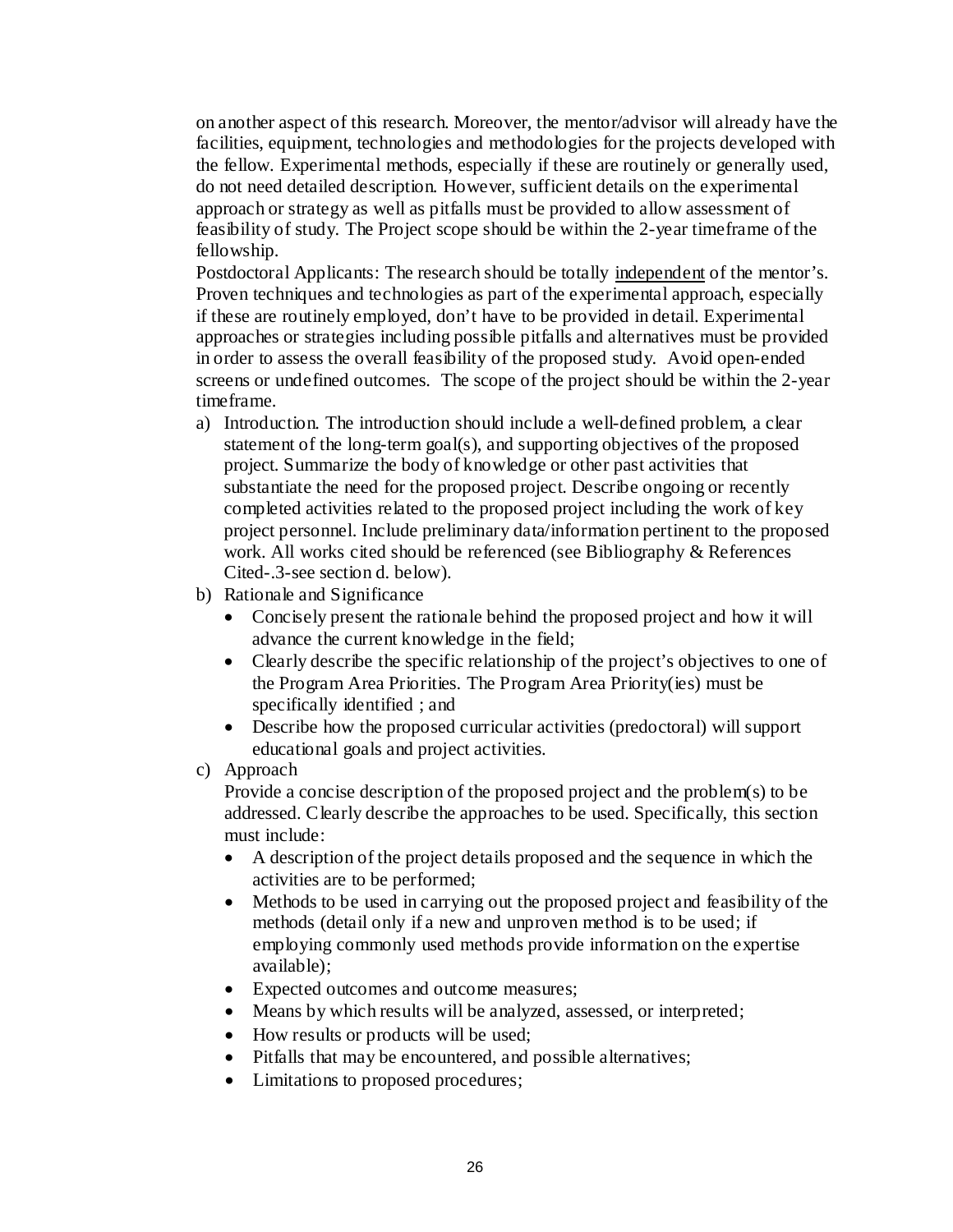- A full explanation of any materials, procedures, situations, or activities related to the project that may be hazardous to personnel, along with an outline or precautions to be exercised to avoid or mitigate the effects of such hazards;
- A timeline for attainment of objectives and for production of deliverables that includes annual milestones with specific, measurable outcomes; and
- Establishment of a profile on an established professional social networking site to document career progress during and beyond the term of the Fellowship.
- 5) Evaluation Plan
	- a) A plan for evaluating progress toward achieving project objectives. The plan must include milestones, which signify the completion of a major deliverable, events, or accomplishment and serve to verify that the project is on schedule and on track for successful conclusion. The plan should also include descriptions of indicators that will be measured to evaluate whether the education activities are successful in achieving project goals and contribute to the achievement of the stated program goals and outcomes; and a dissemination plan describing the methods that will be used to communicate findings and project accomplishments.

 $\hat{\varphi}$  For Education Project Applications – In addition to the Project Narrative requirements above, the proposed Education Project should clearly articulate:

- The potential for advancing the quality of education by addressing a specific problem or opportunity; and
- The target audience and the level of education addressed.

 $\Diamond$  For Extension Project Applications –

- In addition to the Project Narrative requirements above, the proposed Extension Project should give emphasis to scholarly principles of engagement and outreach that clearly articulate:
	- o The importance of informal education to address a specific local problem or issue;
	- o The theoretical basis of informal outreach methods used;
	- o Development and/or implementation of a curriculum-based series of connected learning activities (including educational materials) that engage the public in practical problem solving;
	- o A plan for evaluating progress toward achieving project objectives. The plan must include milestones, which signify the completion of a major deliverable, event, or accomplishment and serve to verify that the project is on schedule and on track for successful conclusion;
	- o The plan should also include descriptions of indicators that you will measure to evaluate whether the extension activities are successful in achieving project goals and in contributing to achievement of the stated program goals and outcomes; and
	- o A dissemination plan describing the methods that will be used to communicate findings and project accomplishments.

 $\Diamond$  For Integrated Project Applications –

• In addition to the Project Narrative requirements above, the proposed Integrated Project should clearly articulate: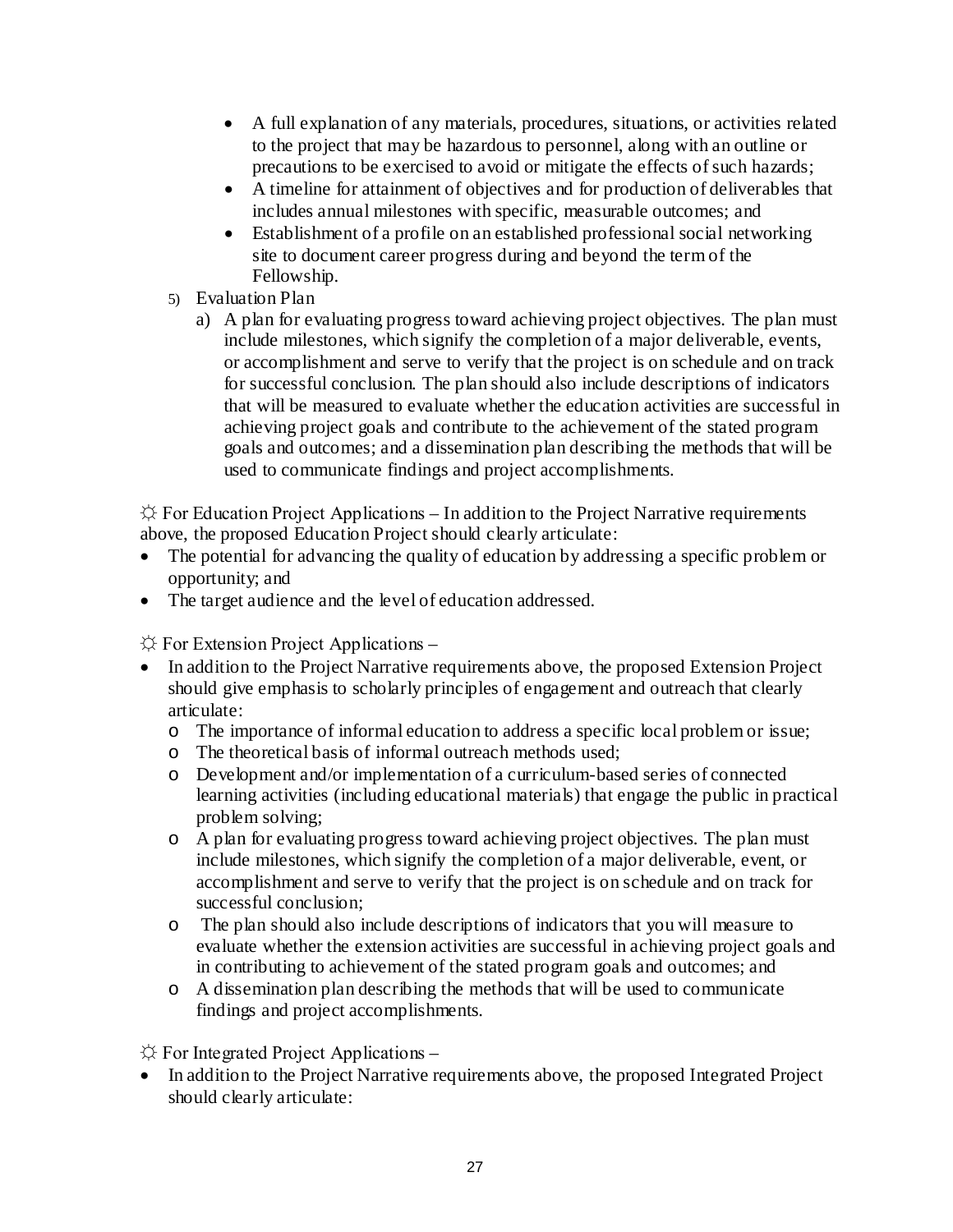- o Stakeholder involvement in project development, implementation, and evaluation, where appropriate;
- o Objectives for each function included in the project (note that extension and education activities are expected to differ and to be described in separate project objectives; see enumerated descriptions in Part II, C (page 7); and
- o A dissemination plan describing the methods that will be used to communicate findings and project accomplishments.
- A plan for evaluating progress toward achieving project objectives must be included. The plan must include milestones, which signify the completion of a major deliverable, event, or accomplishment and serve to verify that the project is on schedule and on track for successful conclusion. The plan should also include descriptions of indicators that you will measure to evaluate whether the research, education, and/or extension activities are successful in achieving project goals and in contributing to achievement of the stated program goals and outcomes.

**d.** *Field 9. Bibliography & References Cited* **– PDF Attachment. No Page Limit.** Title the attachment as 'Bibliography & References Cited' in the document header and save file as 'BibliographyReferencesCited'.

All work cited in the text should be referenced in this section of the application. All references must be complete; include titles and all co-authors; conform to an acceptable journal format; and be listed in alphabetical order using the last name of the first author or listed by number in the order of citation.

**e.** *Field 10. Facilities & Other Resources* **– PDF Attachment. No Page Limit.** Title the attachment as 'Facilities & Other Resources' in the document header and save file as 'FacilitiesOtherResources'.

**f.** *Field 11. Equipment* **– PDF Attachment. No Page Limit.** Title the attachment as 'Equipment' in the document header and save file as 'Equipment'.

Provide documentation that arrangements have been made for the necessary equipment for conduct of the research. Items of nonexpendable equipment necessary to conduct and successfully complete the proposed project for which funds are requested to purchase should be listed in Field C. of the R&R Budget and described in the Budget Justification (see section 6. below).

## **g.** *Field 12. Other Attachments*

The following instructions are in addition to those noted in Part V 4.12 of the NIFA Grants.gov Application Guide

1) *Key Personnel Roles* – **PDF Attachment. 2-Page Limit.** Title the attachment as 'Key Personnel' and save file as 'KeyPersonnel'.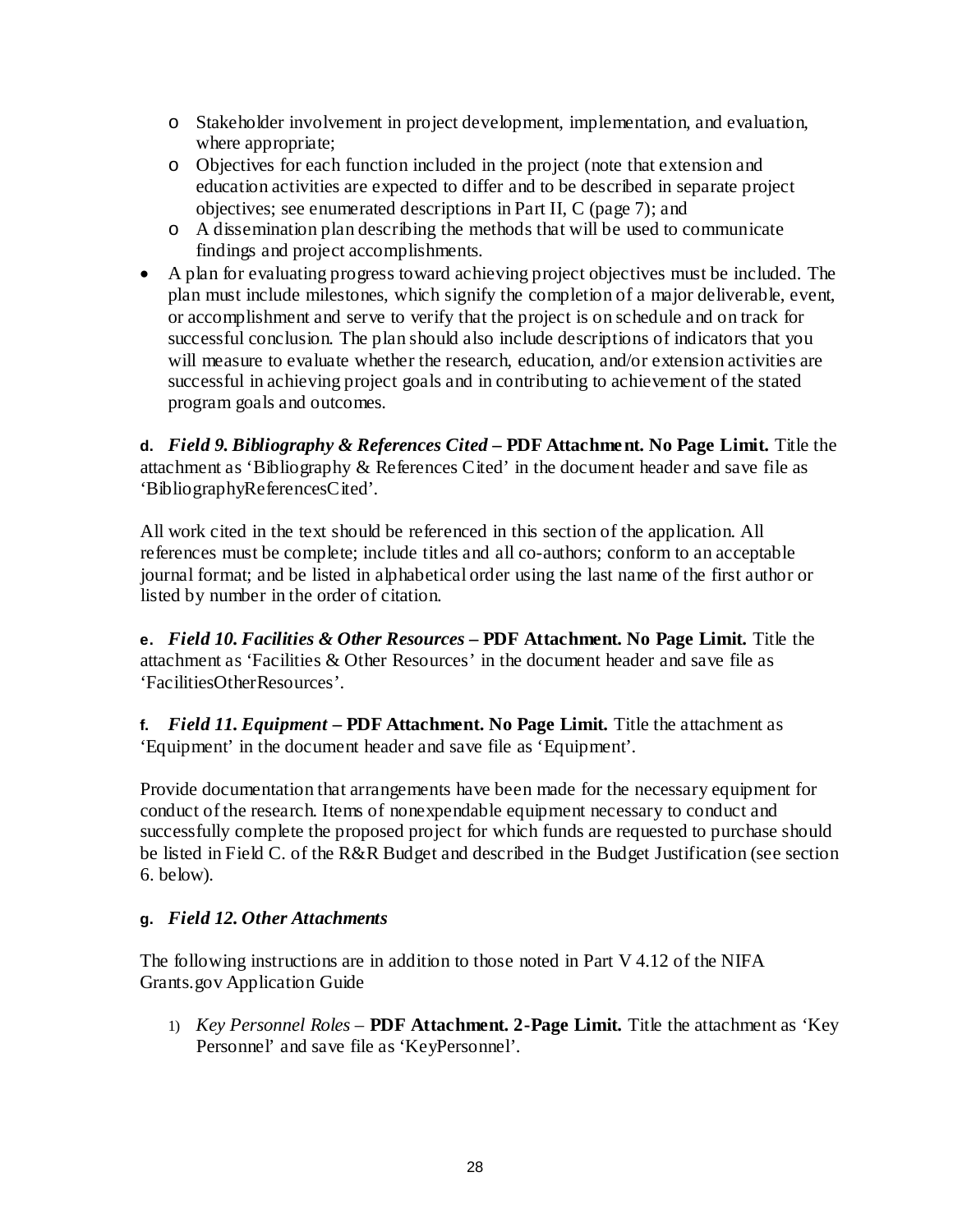Clearly describe the roles and responsibilities of the PD, collaborator(s), mentor(s) *etc*. (biographical sketches for key personnel including mentor(s) should not be included here). If it will be necessary to enter into formal consulting or collaborative arrangements with others, such arrangements should be fully explained and justified. Evidence (letters of support) for this type of collaboration should be provided in the 'Documentation of Collaboration' attachment (see item 2) below).

2) *Mentor Letter, Reference Letters, and Documentation of Collaboration* – **PDF Attachment. No Page Limit.** Title the attachment as 'Documentation of Collaboration' in the document header and save file as 'Collaboration'.

Primary Mentor Letter of Commitment – One Primary Mentor letter is required. If there is more than one Primary Mentor (Integrated Projects Only), a Primary mentor letter should be provided for each. The mentor letter(s) should indicate:

- a) the quality of the applicant in regards to their ability to develop into a leader in agriculture;
- b) the applicant's oral and written communication skills and critical and analytical skills;
- c) the applicant's level of intellectual independence;
- d) the role of the student and mentor in the development of the application;
- **e) their respective committed responsibilities throughout the proposed project in relation to the Project Director;**
- f) a statement that the research by the applicant is independent and not an extension of the mentor's research (for postdoctoral applicants only); and
- g) any other pertinent and relevant information to indicate the applicant is deserving of being awarded a prestigious NIFA Fellowship.

Collaborating Mentor Letters – As applicable, the other mentor letter(s) should generally comment on items a) through d), f), and g) of the Primary Mentor Letter of Commitment noted above. .

Reference Letter( $s$ ) – No more than 3 reference letters are required. Letters should not come from identified mentors, but must be obtained from other individuals who know the applicant well and can substantially speak towards the candidate's academic and research accomplishments and ability to complete the doctoral degree program, or undertake an independent postdoctoral research, education, extension, or integrated project. Reference letters should be no longer than 1 page.

Academic Standing – For predoctoral applications, documentation from the graduate advisor/graduate committee or the institution indicating that the applicant has advanced to candidacy, as per institutional requirements, by **March 14, 2013**. For postdoctoral applications, documentation from the graduate advisor/graduate committee or the institution that all doctoral degree requirements were satisfied no earlier than January 1, 2010 or will be satisfied no later than **December 14, 2013**;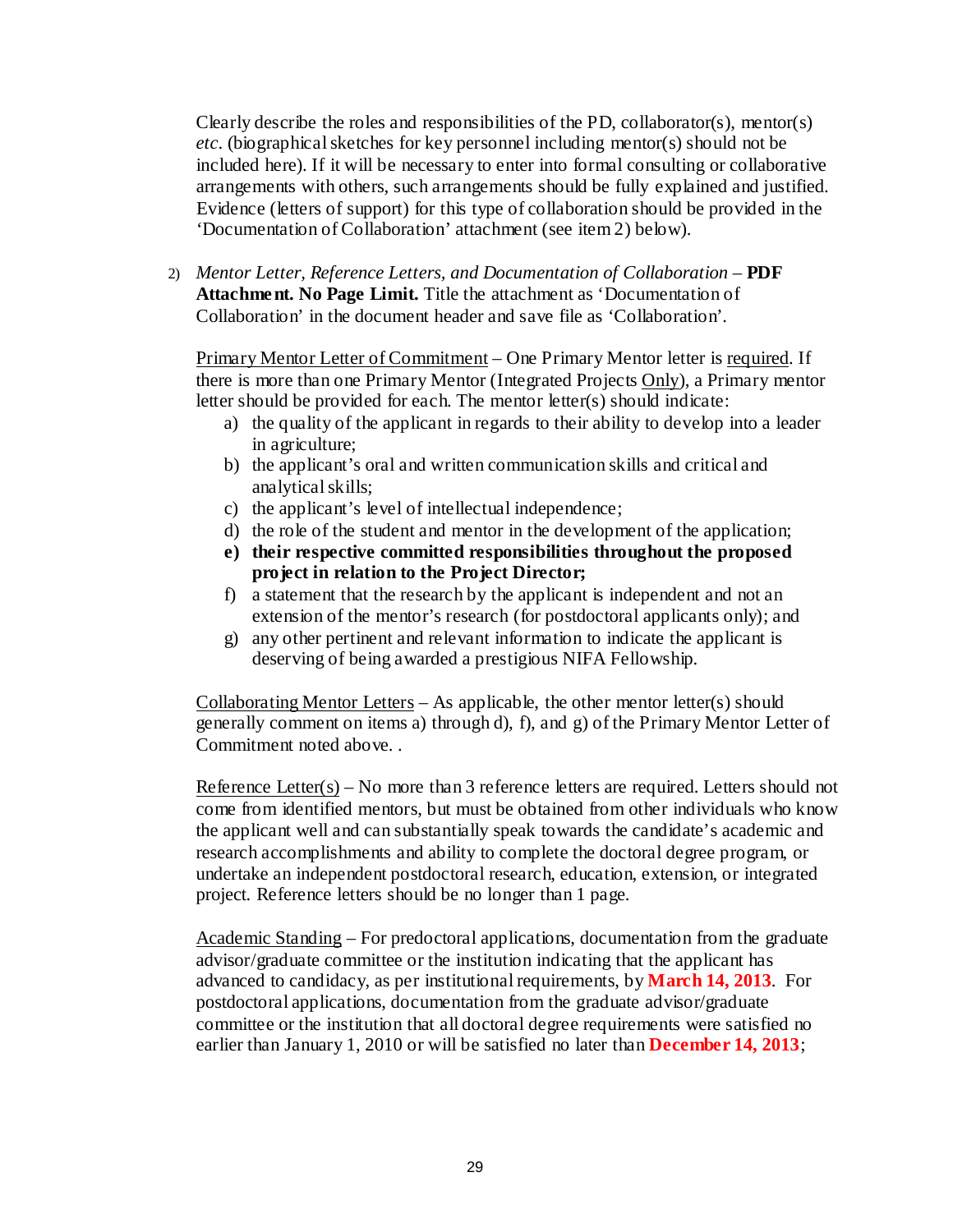Evidence, *e.g.*, letter(s) of support, should be provided that the collaborators involved have agreed to render services. The applicant also will be required to provide additional information on consultants and collaborators in the budget portion of the application.

3) *Preprints* – **PDF Attachment. Limited to 2 preprints.** Title the attachment as 'Preprints' in the document header and save file as 'Preprints'.

Preprints related to the Project Narrative are allowed if they are directly germane to the proposed project. Information may not be appended to an application to circumvent page limitations prescribed for the Project Narrative. To ensure fair and equitable competition, applications exceeding the applicable page limitation will not be reviewed. Only manuscripts in press for a peer-reviewed journal will be accepted and must be accompanied by letters of acceptance from the publishing journals). Preprints attached in support of the application should be **single-spaced**. Each preprint must be identified with the name of the submitting organization, the name of the PD, and the title of the application.

## **4. R&R Senior/Key Person Profile**

Instructions related to this form are explained in detail in Part V, 5. of the NIFA Grants.gov Application Guide.

**a.** *Project Role Field* – Complete appropriately.

☼ For Predoctoral Fellowship Grant Applications – **The predoctoral student must be the sole PD listed on the application. The mentor should not be listed as a co-PD.** Select "Graduate Student" for the Predoctoral Fellowship applicant. Select "Other (Specify)" for the corresponding scientific mentor(s).

☼ For Postdoctoral Fellowship Grant Applications – **The postdoctoral student must be the sole PD listed on the application. The mentor should not be listed as a co-PD.** Select "Post Doctoral" for the Postdoctoral Fellowship applicant. Select "Other (Specify)" for the corresponding scientific mentor(s).

**b.** *Other Project Role Category Field* – Complete appropriately, if applicable.

Enter "Mentor" for corresponding scientific mentor(s).

**c.** *Attach Biographical Sketch Field* **– PDF Attachment. 2-Page Limit** (excluding publications listings). Title the attachment as 'Biographical Sketch' in the document header and save file as 'BiographicalSketch'.

The Biographical sketch of the applicant must include the following information:

a) Activities that demonstrate scholastic achievement and excellence. These may include but are not limited to academic indicators, awards, honors, publications,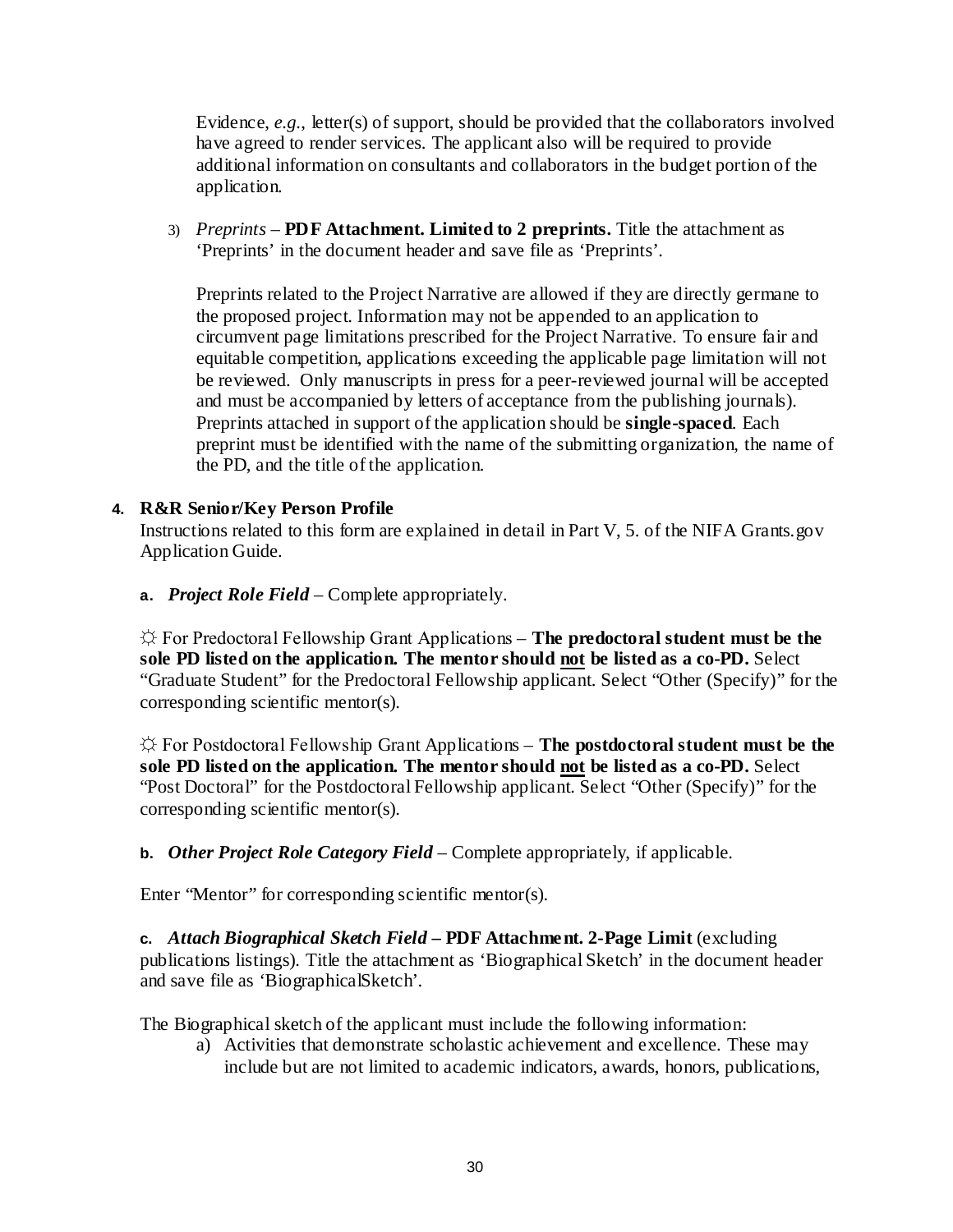presentations, professional society membership, etc. and other metrics that demonstrate scholastic achievement and excellence.

- b) Predoctoral applicants must include Grade Point Average (GPA) and Graduate Record Exam (GRE) scores.
- c) Postdoctoral applicants must include date of completion of the terminal degree.

The Biographical sketch of the Primary mentor (more than one Primary Mentor if integrated project only) should include the number of mentees mentored at least for the last 5 years.

**d.** *Attach Current and Pending Support Field* **– PDF Attachment. No Page Limit.** Title the attachment as 'Current and Pending Support' in the document header and save file as 'CurrentPendingSupport'.

Current and Pending Support for both the pre- or postdoctoral applicant and the scientific mentor(s) (as documentation of on-going work in the mentor's laboratory) must be completed.

Current and Pending Support information is only required for the PD (i.e., the student) and the primary mentor. **It is expected that at the time of the award, Fellows are required to carry out their projects and training on a full-time basis, normally defined as 40 hours per week or as specified by the sponsoring institution in accordance with its own policies.**

**As an addendum to the Current and Pending Support, provide a brief summary for any completed, current, or pending projects that appear similar to the current application.**

## **5. R&R Personal Data**

Instructions related to this form are explained in detail in Part V, 6. of the NIFA Grants.gov Application Guide.

## **6. R&R Budget**

Instructions related to this form are explained in detail in Part V, 7. of the NIFA Grants.gov Application Guide.

**a. Budget Periods.** Applications must contain a budget for each budget period; a cumulative budget will automatically be generated.

If a Pre- or Postdoctoral Fellowship Grant application is funded, the Project Director (Fellow) will be required to attend one AFRI NIFA Fellows Project Directors' meeting in Washington, DC during the performance period of the award. Reasonable travel expenses should be included as part of the project budget. As part of the fellows' professional development, attendance to other scientific or professional meetings is encouraged, but the fellows must attend at least one Project Directors' meeting during the time of support. Reasonable travel expenses should be included as part of the project budget.

## **See Part I C. for limitation of budget amounts, use of funds, and budget periods.**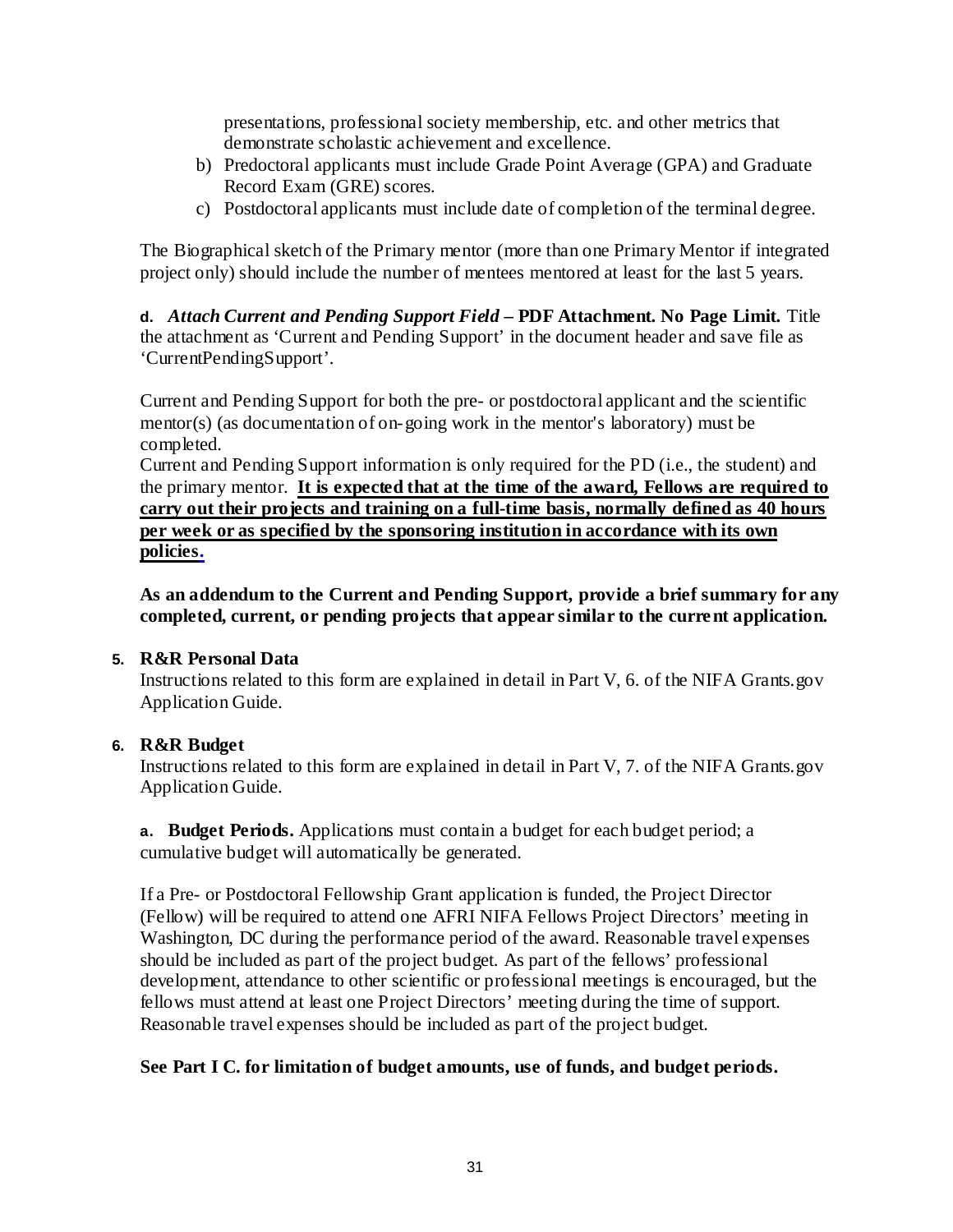$\hat{X}$  For Extension Project Applications – Projects that include partnering with eXtension must include financial support for the Community of Practice core functions as well as projectspecific activities.

 $\Diamond$  For Integrated Project Applications – Projects that include partnering with eXtension must include financial support for the Community of Practice core functions as well as projectspecific activities.

**b. Subcontract Arrangements.** If it will be necessary to enter into a formalsubcontract agreement with another institution, financial arrangements must be detailed in the "R&R Subaward Budget Attachment(s) Form." Annual and cumulative budgets and a budget justification are required for each subcontract agreement. Refer to Part V, 8. of the NIFA Grants.gov Application Guide for instructions on completing this form.

**c.** *Field H. Indirect Costs* – Indirect costs are not allowed on NIFA Pre- and Postdoctoral Fellowship Grants.

**d.** *Field K. Budget Justification* **– PDF Attachment. No Page Limit. Title the attachment as 'Budget Justificati**on' in the document header and save file as 'BudgetJustification'.

If consulting, collaborative, or subcontractual arrangements are included in the application, these arrangements should be fully explained and justified. The rate of pay for any consultant must be included, if known at the time of application. Please include a cost breakdown for the consultant, including the number of days in service, travel, and per diem, as well as the rate of pay. Letters of consent or collaboration and other evidence should be provided in the Documentation of Collaboration (see Part IV, C.4.g.2) to show that collaborators have agreed to participate. A proposed statement of work, biographical sketch, and a budget for each arrangement involving the transfer of substantive programmatic work or the provision of financial assistance to a third party must be supplied. Allowable expenditures must be appropriately discussed in the budget justification. In multi-institutional applications, a budget and budget narrative must be included for each institution involved. The lead institution and each participating institution must be identified.

## **e. Matching**

See Part III, C. for the matching requirements.

The sources and the amount of all matching support from outside the applicant organization should be summarized on a separate page and placed in the application immediately following the Budget Justification. All pledge agreements must be placed in the application immediately following the summary of matching support.

The value of applicant contributions to the project shall be established in accordance with applicable cost principles. Applicants should refer to OMB Circular A-21 (2 CFR Part 220), Cost Principles for Educational Institutions, for further guidance and other requirements relating to matching and allowable costs.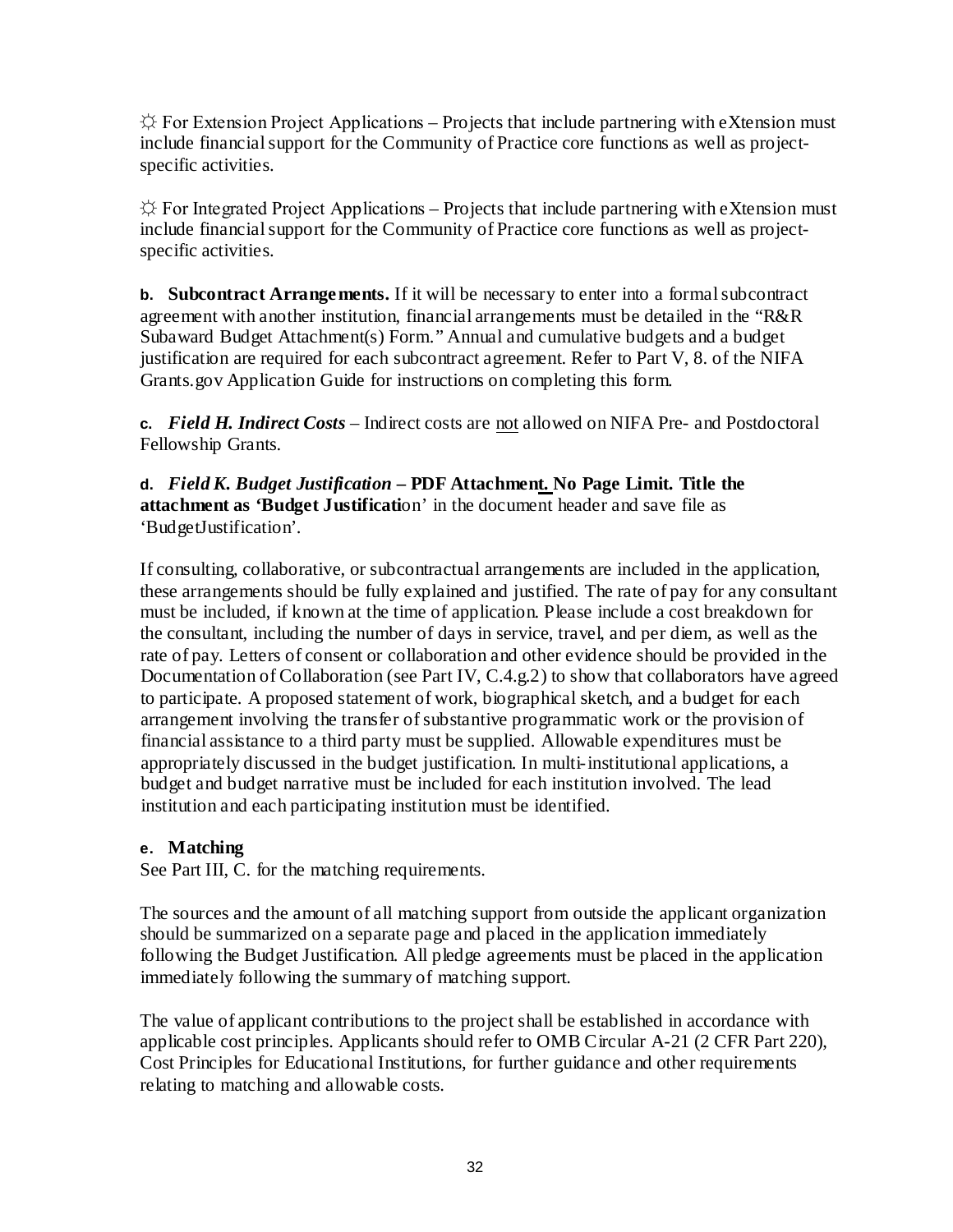## **7. Supplemental Information Form**

Instructions related to this form are explained in detail in Part VI, 1. of the NIFA Grants.gov Application Guide.

**a.** *Field 2. Program to which you are applying* **–** Enter the Program Code Name and the Program Code for the Program Area to which you are applying from the information provided in the Program Area Descriptions (see Part I, C). An application can only be submitted to one program. **It is extremely important that the Program Code Name and Program Code are spelled correctly and match this RFA.**

**b.** *Field 8. Conflict of Interest List* **– PDF Attachment. No Page Limit.** Title the attachment as 'Conflict of Interest' in the document header and save file as 'Conflict of Interest'.

**Collate all individual Conflict of Interest lists into a single document file.** The lists can only be submitted as a single PDF attachment.

## <span id="page-37-0"></span>**C. Submission Dates and Time**

- **1.** Letter of Intent
	- a. Deadline **– January 17, 2013 (5:00 p.m., ET).**
	- b. Attach the PDF Letter of Intent (LOI) to an email addressed to [nifafellows@nifa.usda.gov.](mailto:nifafellows@nifa.usda.gov) In the email subject line write: *Letter of Intent [Program Area Code] [PDs Last Name]*.
	- c. An acknowledgement receipt will be sent by replying to the sender within five business days.
	- d. Letters of Intent will be reviewed by scientific program staff in order to plan for appropriate expertise for the peer review panel and ensure that the proposed project fits appropriately within the Program Area Priorities.
	- e. Within four weeks after the LOI deadline, the PD will receive a response from the Program Area Contact. The response will indicate whether or not NIFA accepted the Letter of Intent. Note that a LOI will not be accepted if:
		- i. It was not submitted by the established deadline;
		- ii. It did not meet the guidelines noted in Part IV A.; and
		- iii. The proposed project was not appropriate for the Program Area Priorities.

Applicants must notify the appropriate Program Area Contact of any changes to project key personnel, title, or objectives from the Letter of Intent to the submission of a full application.

**2.** Full Application

A Letter of Intent is a prerequisite to submission of an application. Any application submitted without an accepted Letter of Intent will not be reviewed.

## **Instructions for submitting an application are included in Part IV, Section 1.9 of the NIFA Grants.gov Application Guide.**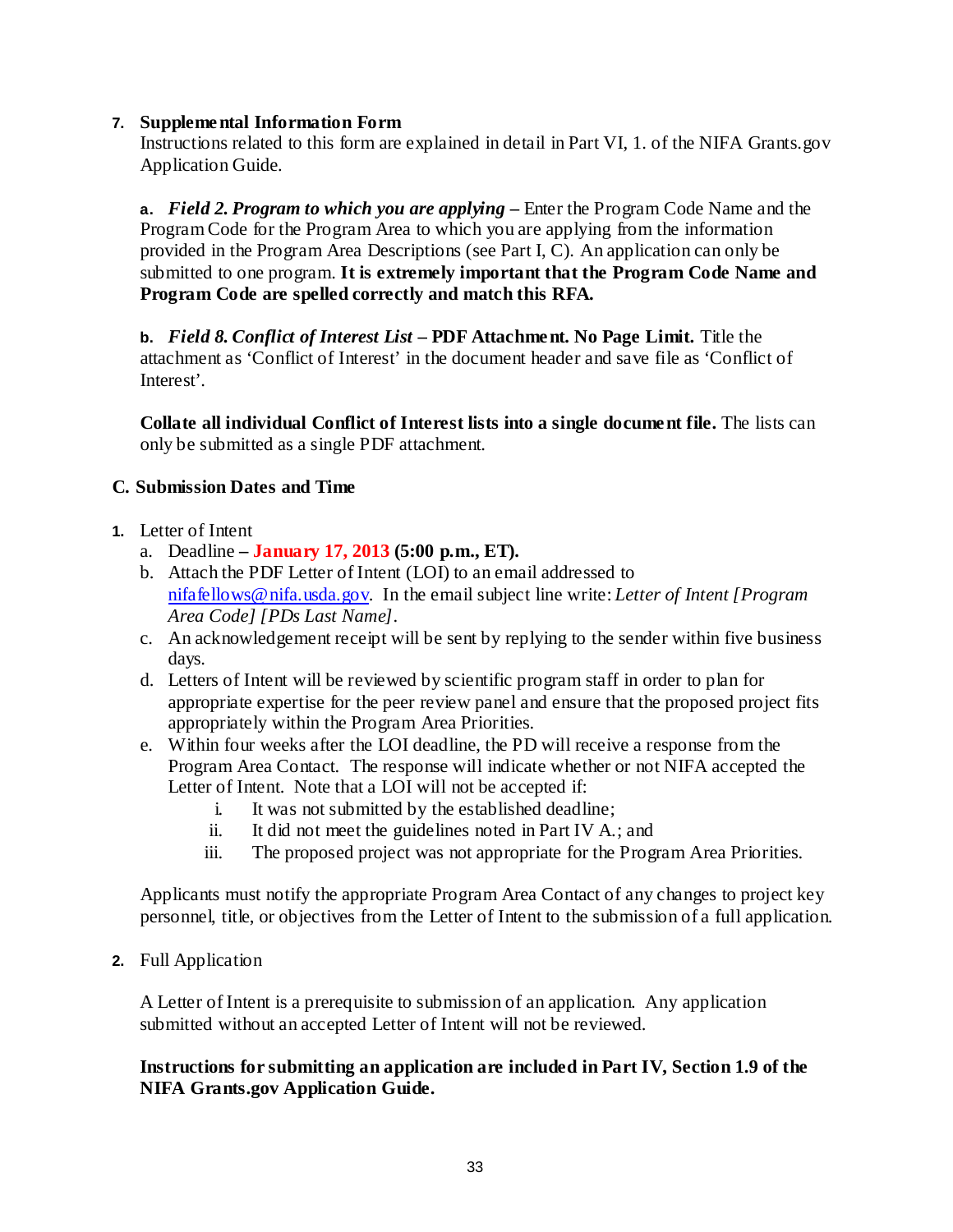## Electronic applications must be submitted via Grants.gov by 5:00 p.m. ET on **March 14, 2013**. **Applications received after the applicable deadline will not be reviewed unless extenuating circumstances exist (Part III, Section 6.1 of the NIFA Grants.gov Application Guide).**

Correspondence regarding submitted applications will be sent using e-mail. Therefore, applicants are strongly encouraged to provide accurate e-mail addresses, where designated, on the SF-424 R&R Application for Federal Assistance.

If an applicant has not received an e-mail within 30 days of the submission deadline either providing a NIFA application number or indicating the application was not accepted for review, the applicant must contact the agency contact (see Part VII) immediately and ask for the status of the application. Failure to do so may result in the application not being considered for funding by the peer review panel.

## <span id="page-38-0"></span>**D. Funding Restrictions**

Indirect costs for AFRI NIFA Fellowships Grant applications are **not allowed**.

Funds made available for grants under the AFRI program shall not be used for the construction of a new building or facility or the acquisition, expansion, remodeling, or alteration of an existing building or facility (including site grading and improvement, and architect fees).

#### <span id="page-38-1"></span>**E. Other Submission Requirements**

#### **1. Successful Application Submission**

The applicant must follow the submission requirements noted in Part IV., section 1.9 in the NIFA Grants.gov Application Guide.

#### **2. Application Status**

For information about the **status of a submitted application**, see Part III., section 6. of the NIFA Grants.gov Application Guide.

#### **3. Multiple Submissions**

In accordance with Part III, section 5 of the NIFA Grants.gov Application Guide, duplicate, essentially duplicate or predominantly overlapping applications submitted to one or more program areas within the AFRI (including FASE projects) in any one fiscal year will not be reviewed. In addition, applicants may not submit to AFRI an application that is considered duplicate, essentially duplicate, or predominantly overlapping with an application submitted to another NIFA program in the same fiscal year.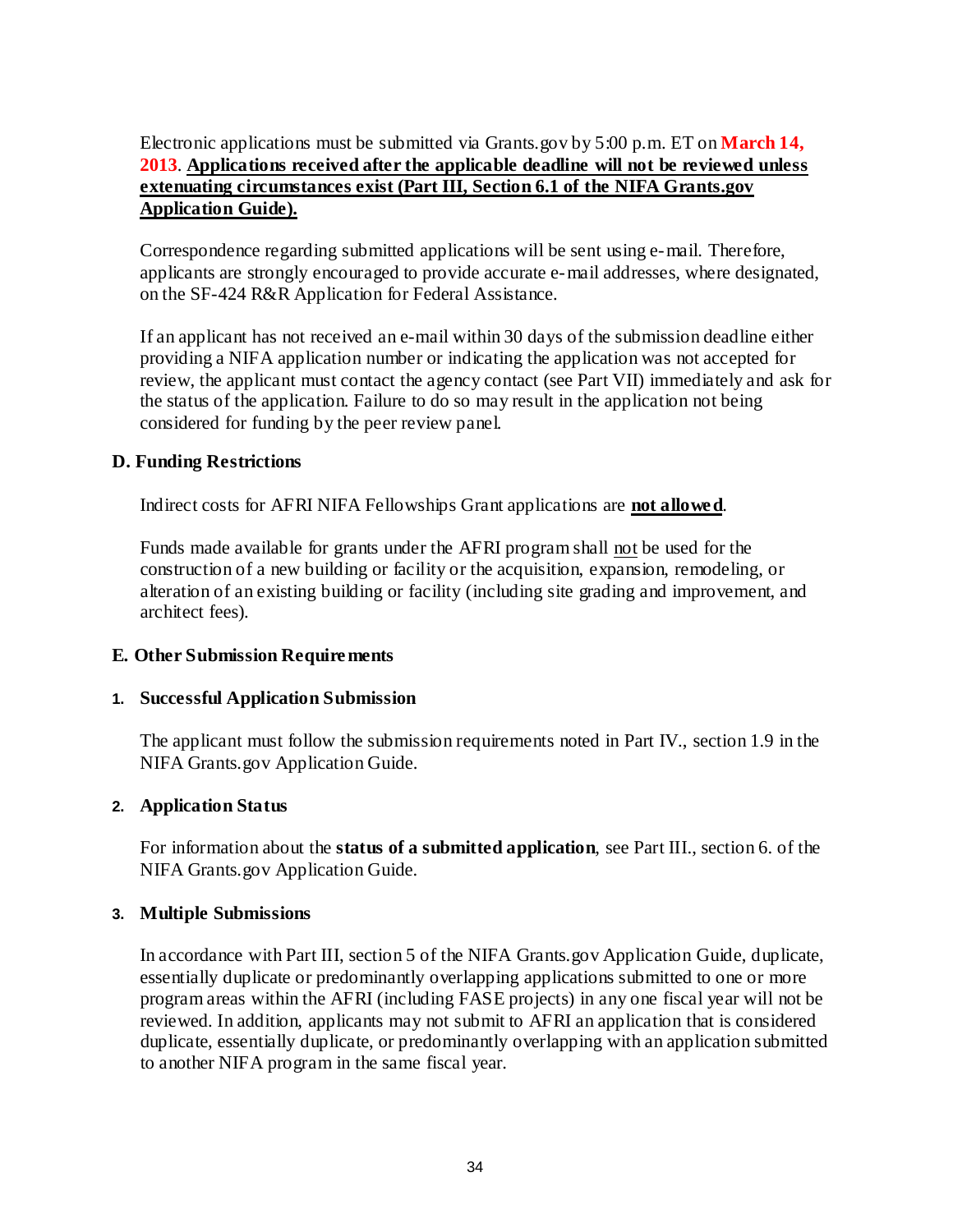## <span id="page-39-0"></span>**PART V – APPLICATION REVIEW REQUIREMENTS**

## <span id="page-39-1"></span>**A. General**

Each application will be evaluated in a two-part process. First, each application will be screened to ensure that it meets the administrative requirements as set forth in this RFA. Applications that do not fall within the guidelines, as stated in the RFA, will not be considered for funding. Second, a review panel will technically evaluate applications that meet the RFA requirements. In addition to the review panel, written comments will be solicited from *ad hoc* reviewers when necessary. Prior to recommending an application for funding, the peer review panel and *ad hoc* reviewer comments will be presented and discussed by the panel.

Reviewers will be selected based upon their training and experience in relevant scientific, extension, or education fields, taking into account the following factors:(a) the level of relevant formal scientific, technical education, or extension experience of the individual, as well as the extent to which an individual is engaged in relevant research, education, or extension projects; (b) the need to include experts from various areas of specialization within relevant scientific, education, or extension fields; (c) the need to include other experts (*e.g.*, producers, range or forest managers/operators, and consumers) who can assess relevance of the applications to targeted audiences and to program needs; (d) the need to include experts from a variety of organizational types (*e.g.*, colleges, universities, industry, state and Federal agencies, private profit, and non-profit organizations) and geographic locations; (e) the need to maintain a balanced composition of reviewers with regard to minority and female representation and an equitable distribution of professional rank; and (f) the need to include reviewers who can judge the effective usefulness to producers and the general public of each application.

For more information on the peer review process, see [http://www.nifa.usda.gov/business/competitive\\_peer\\_review.html.](http://www.nifa.usda.gov/business/competitive_peer_review.html)

## <span id="page-39-2"></span>**B. Evaluation Criteria**

Projects supported under this program shall be designed, among other things, to accomplish one or more of the purposes of agriculture research, education, and extension, subject to the varying conditions and needs of States. Therefore, in carrying out its review, the peer review panel will take into account the following factors for the review of all Pre- and Postdoctoral Fellowship Grant applications.

#### **1. Scientific Merit of the Application for Research, Education, and/or Extension**

- a. Novelty, multidisciplinary innovation, uniqueness, originality, and advancing current knowledge;
- b. Conceptual adequacy of the research, education, and/or extension, as applicable;
- c. Project objectives and outcomes are clearly described and measurable, adequate, and appropriate;
- d. Proposed approach, procedures, or methodologies are appropriate, clearly described, suitable, and feasible;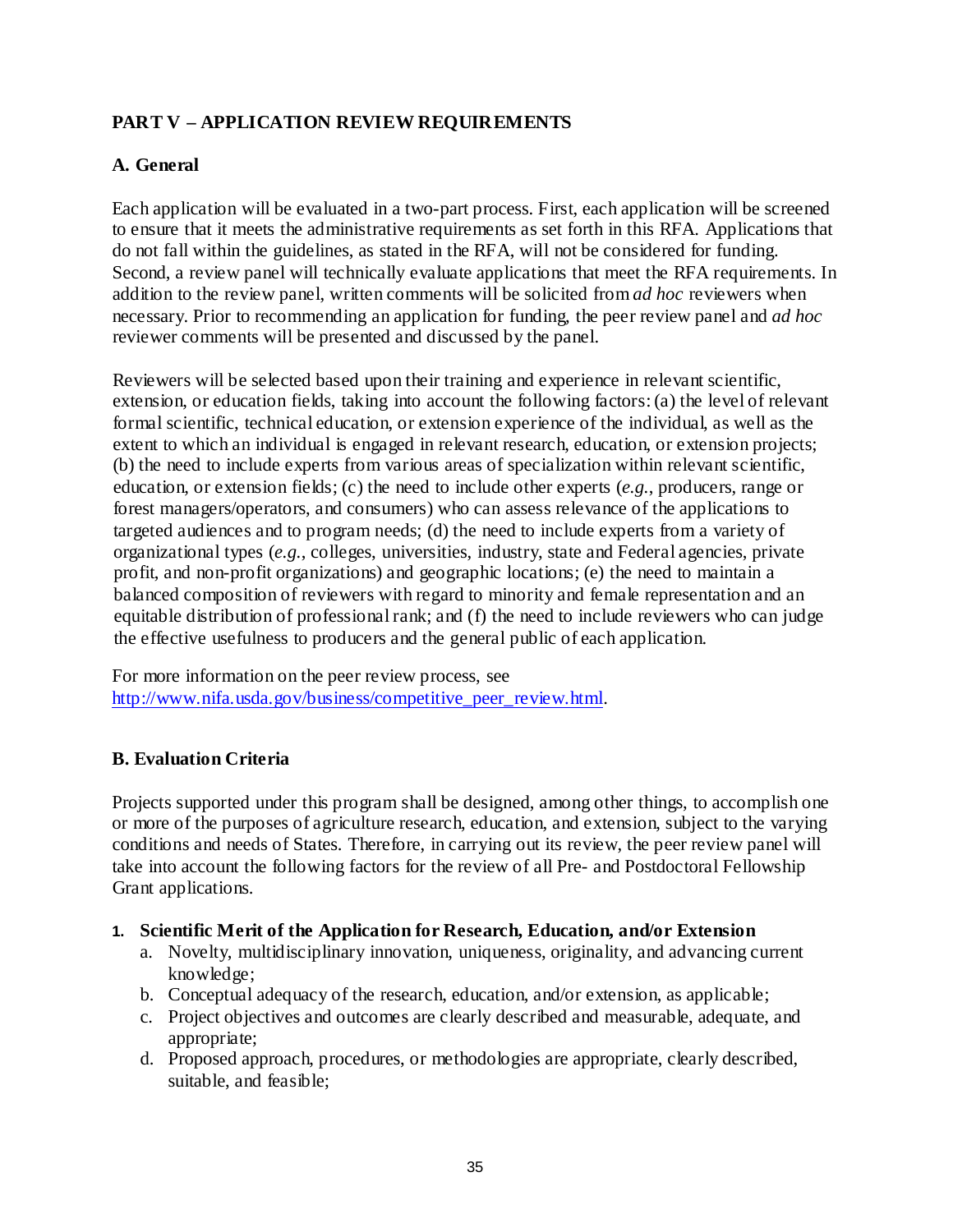- e. Fellow has documented achievement of high educational quality and excellence (*e.g.,* Graduate Record Exam score, Grade Point Average, list of scholarly activities, honors, professional society membership, *etc.*); and
- f. Appropriate educational opportunities and curriculum plan for proposed area of study.
- g. Novelty and innovation in the training and career development plans supports the career trajectory of the applicant and provides sufficient time to obtain teaching credentials or competencies in preparation for entering the professional workforce.

## **2. Qualifications of Project Personnel, Adequacy of Facilities, and Project Management**

- a. Roles of the Fellow, mentor(s), and other key personnel are clearly defined;
- b. Assessment of applicants' critical thinking and analytical skills based on organization and details provided in the application, applicants' ability to develop into a researcher and leader in the food and agricultural sciences, applicants' level of maturity of thought, alignment between career goals and objectives and appropriate activities and opportunities presented to achieve those goals, documented achievement of high educational quality and excellence (*e.g.,* GPA, GRE, publications, presentations, awards), appropriate educational opportunities, mentoring, and curriculum plan for proposed area of study;
- c. Applicants, along with mentor and other key personnel, have sufficient preparation/expertise to ensure successful completion of the proposed project, and where appropriate, partnerships with other relevant disciplines (*e.g.*, food safety and psychology, nanotechnology and economics, animal science and mathematics) and institutions are established;
- d. Evidence provided that the proposed work is original and developed by the applicant in consultation with the mentor(s);
- e. Evidence that the identified institution has capacity and competence in the proposed area of work and support personnel, facilities, and instrumentation are sufficient;
- f. A clear plan is articulated for project management, including time allocated for attainment of objectives, responsibilities for deliverables, and delivery of products; and
- g. Appropriate mentor engagement and training in research, education, and/or extension is described.

## **3. Project Relevance**

- a. Documentation that the proposed research, education, and/or extension activity is directed toward specific Program Area Priorities identified in this RFA;
- b. Plan and methods for evaluating success of project activities and documenting potential impact against measurable short and mid-term outcomes are suitable and feasible;
- c. Science-based knowledge, skills, and capabilities gained are related to the NIFA challenge areas and will enhance and sustain human capital in NIFA challenge areas beyond the life of the project; and
- d. Potential of the proposed project and training in serving as a good foundation for the applicant fellow to complete PhD degrees or provide the requisite, individualized and mentored experiences that will develop his/her research skills that help them become independent and productive scientists.

## <span id="page-40-0"></span>**C. Conflicts of Interest and Confidentiality**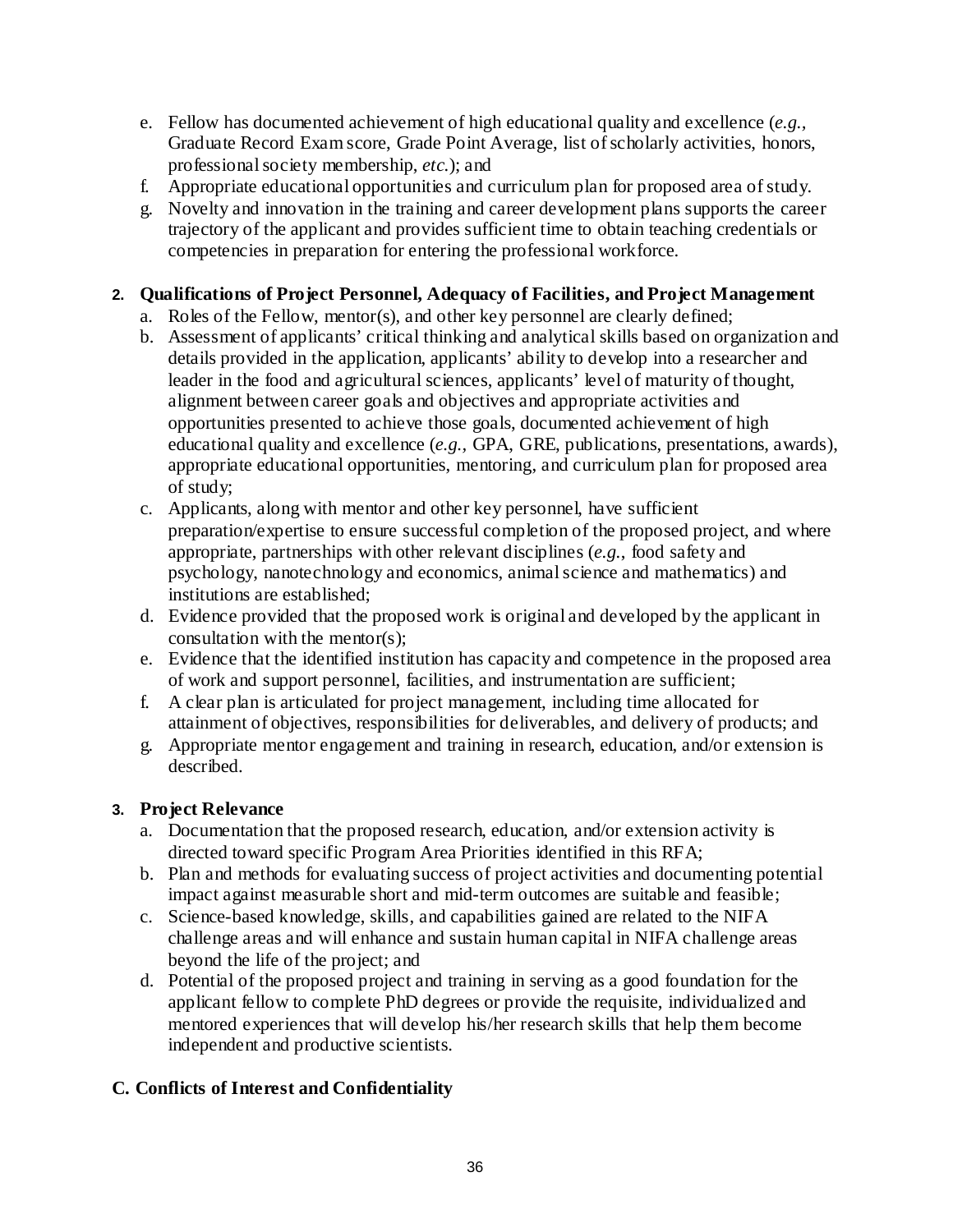During the peer evaluation process, extreme care will be taken to prevent any actual or perceived conflicts of interest that may impact review or evaluation. For the purpose of determining conflicts of interest, the academic and administrative autonomy of an institution shall be determined by reference to the current Higher Education Directory, published by Higher Education Publications, Inc., 1801 Robert Fulton Drive, Suite 340, Reston, VA 20191. Phone: (888) 349-7715. Web site: [http://www.hepinc.com.](http://www.hepinc.com/)

Names of submitting institutions and individuals, as well as application content and peer evaluations, will be kept confidential, except to those involved in the review process, to the extent permitted by law. In addition, the identities of peer reviewers will remain confidential throughout the entire review process. Therefore, the names of the reviewers will not be released to applicants.

## <span id="page-41-0"></span>**D. Organizational Management Information**

Specific management information relating to an applicant shall be submitted on a one-time basis as part of the responsibility determination prior to the award of a grant identified under this RFA, if such information has not been provided previously under this or another NIFA program. NIFA will provide copies of forms recommended for use in fulfilling these requirements as part of the pre-award process. Although an applicant may be eligible based on its status as one of these entities, there are factors that may exclude an applicant from receiving Federal financial and nonfinancial assistance and benefits under this program (*e.g.*, debarment or suspension of an individual involved or a determination that an applicant is not responsible based on submitted organizational management information). **Individuals submitting applications directly rather than through a host institution will be required to provide supplemental information to demonstrate the capacity for financial management in order to meet specific fiduciary responsibilities associated with the fellowship.**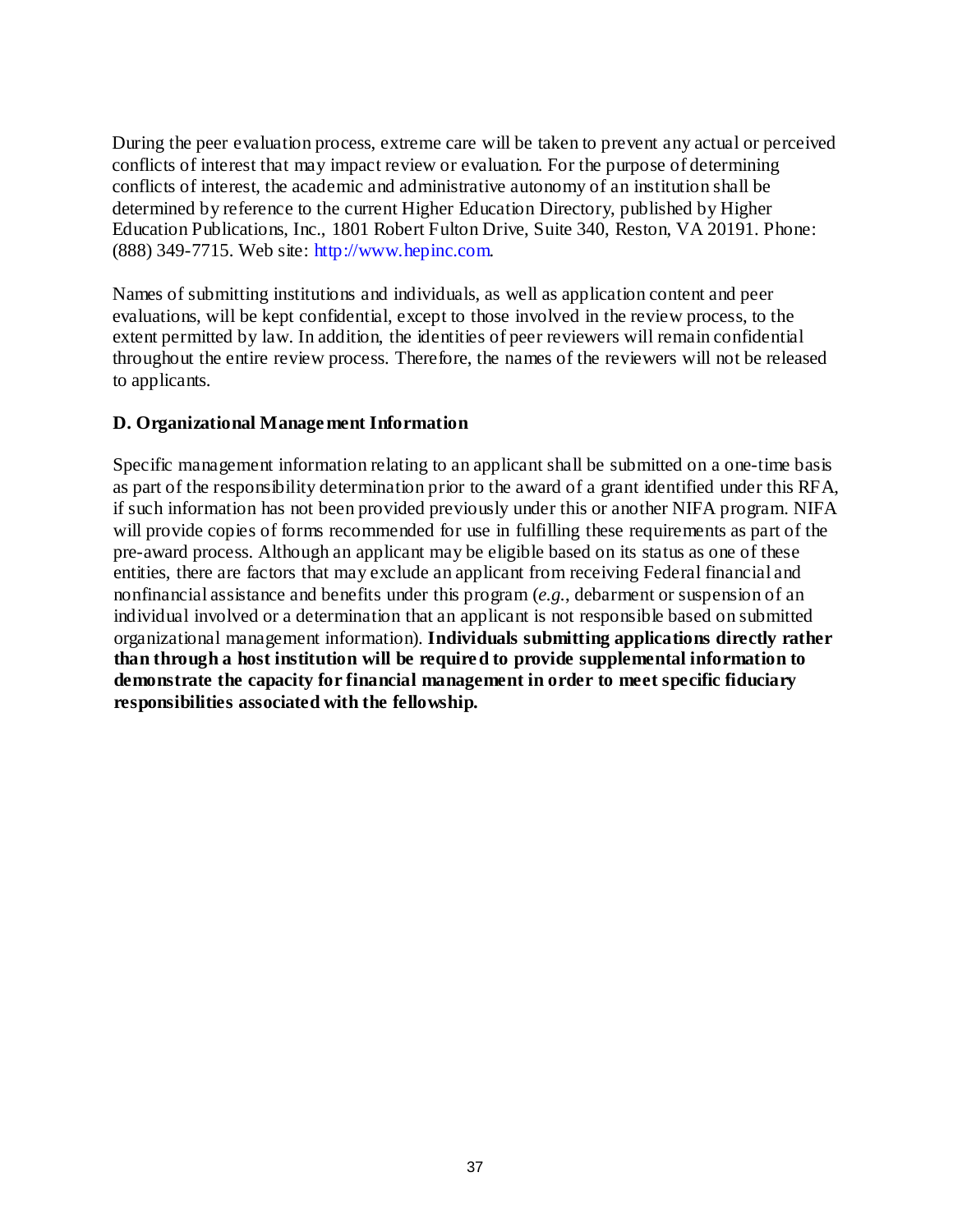## <span id="page-42-0"></span>**PART VI – AWARD ADMINISTRATION**

## <span id="page-42-1"></span>**A. General**

Within the limit of funds available for such purpose, the awarding official of NIFA shall make grants to those responsible, eligible applicants whose applications are judged most meritorious under the procedures set forth in this RFA. Note that the project need not be initiated on the grant effective date, but as soon thereafter as practical so that project goals may be attained within the funded project period. All funds granted by NIFA under this RFA shall be expended solely for the purpose for which the funds are granted in accordance with the approved application and budget, the regulations, the terms and conditions of the award, the applicable Federal cost principles, and the applicable Department's assistance regulations (*e.g.*, parts 3015 and 3019 of 7 CFR and the NIFA General Awards Administration Provisions at 7 CFR part 3430, subparts A through E).

## <span id="page-42-2"></span>**B. Award Notice**

The award document will provide pertinent instructions and information shall include at a minimum the following:

- 1. Legal name and address of performing organization or institution to which the Director has awarded a grant under the terms of this RFA;
- 2. Title of project;
- 3. Name(s) and institution(s) of PDs chosen to direct and control approved projects;
- 4. Identifying grant number assigned by the Department;
- 5. Project period, specifying the amount of time the Department intends to support the project without requiring re-competition for funds;
- 6. Total amount of Departmental financial assistance approved by the Director during the project period;
- 7. Legal authority(ies) under which the grant is awarded;
- 8. Appropriate Catalog of Federal Domestic Assistance (CFDA) number;
- 9. Applicable award terms and conditions (see <http://www.nifa.usda.gov/business/awards/awardterms.html> to view NIFA award terms and conditions);
- 10. Approved budget plan for categorizing allocable project funds to accomplish the stated purpose of the grant award; and
- 11. Other information or provisions deemed necessary by NIFA to carry out its respective granting activities or to accomplish the purpose of a particular grant.

## <span id="page-42-3"></span>**C. Administrative and National Policy Requirements**

Several Federal statutes and regulations apply to grant applications considered for review and to project grants awarded under this program. These include, but are not limited to:

2 CFR Part 215 – Uniform Administrative Requirements for Grants and Agreements with Institutions of Higher Education, Hospitals, and Other Non-Profit Organizations (OMB Circular A-110).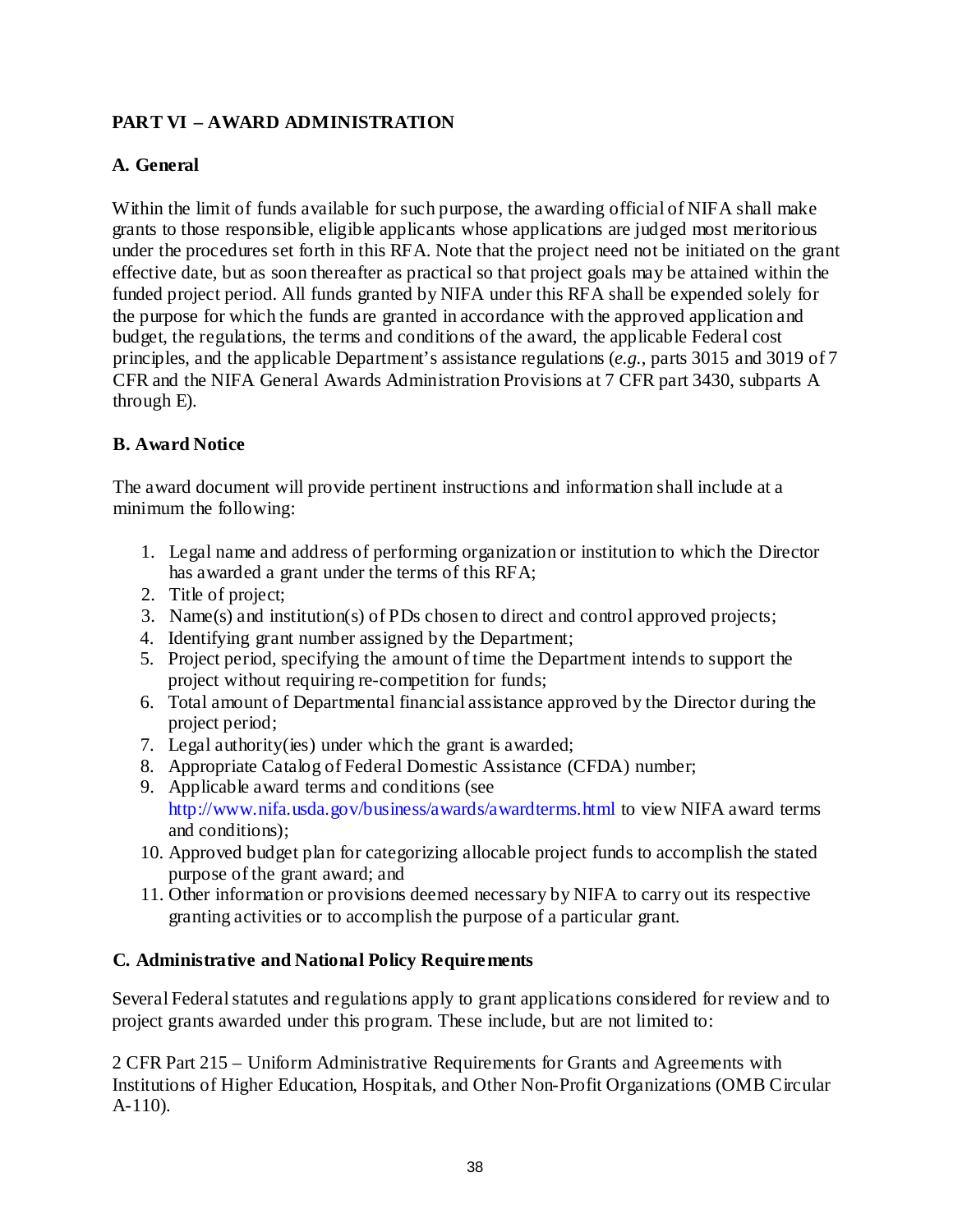2 CFR Part 220 – Cost Principles for Educational Institutions (OMB Circular A-21).

2 CFR Part 230 – Cost Principles for Non-Profit Organizations (OMB Circular A-122).

7 CFR Part 1, subpart A – USDA implementation of the Freedom of Information Act.

7 CFR Part 3 – USDA implementation of OMB Circular No. A-129 regarding debt collection.

7 CFR Part 15, subpart A – USDA implementation of Title VI of the Civil Rights Act of 1964, as amended.

7 CFR Part 331 and 9 CFR Part 121 – USDA implementation of the Agricultural Bioterrorism Protection Act of 2002.

7 CFR Part 3015 – USDA Uniform Federal Assistance Regulations, implementing OMB directives (*i.e.*, OMB Circular Nos. A-21 and A-122, now codified at 2 CFR Parts 220 and 230) and incorporating provisions of 31 U.S.C. 6301-6308 (formerly the Federal Grant and Cooperative Agreement Act of 1977, Pub. L. No. 95-224), as well as general policy requirements applicable to recipients of Departmental financial assistance.

7 CFR Part 3016 – USDA Implementation of Uniform Administrative Requirements for Grants and Cooperative Agreements to State and Local Governments.

7 CFR Part 3017 – USDA implementation of Governmentwide Debarment and Suspension (Nonprocurement) and 7 CFR Part 3021**—**Governmentwide Requirements for Drug Free Workplace (Grants).

7 CFR Part 3018 – USDA implementation of Restrictions on Lobbying. Imposes prohibitions and requirements for disclosure and certification related to lobbying on recipients of Federal contracts, grants, cooperative agreements, and loans.

7 CFR Part 3019 – USDA implementation of OMB Circular A-110, Uniform Administrative Requirements for Grants and Other Agreements With Institutions of Higher Education, Hospitals, and Other Nonprofit Organizations.

7 CFR Part 3021**—**Governmentwide Requirements for Drug Free Workplace (Grants).

7 CFR Part 3022 **—**Research Institutions Conducting USDA-Funded Extramural Research; Research Misconduct.

7 CFR Part 3052 – USDA implementation of OMB Circular No. A-133, Audits of States, Local Governments, and Nonprofit Organizations.

7 CFR Part 3407 – NIFA procedures to implement the National Environmental Policy Act of 1969, as amended.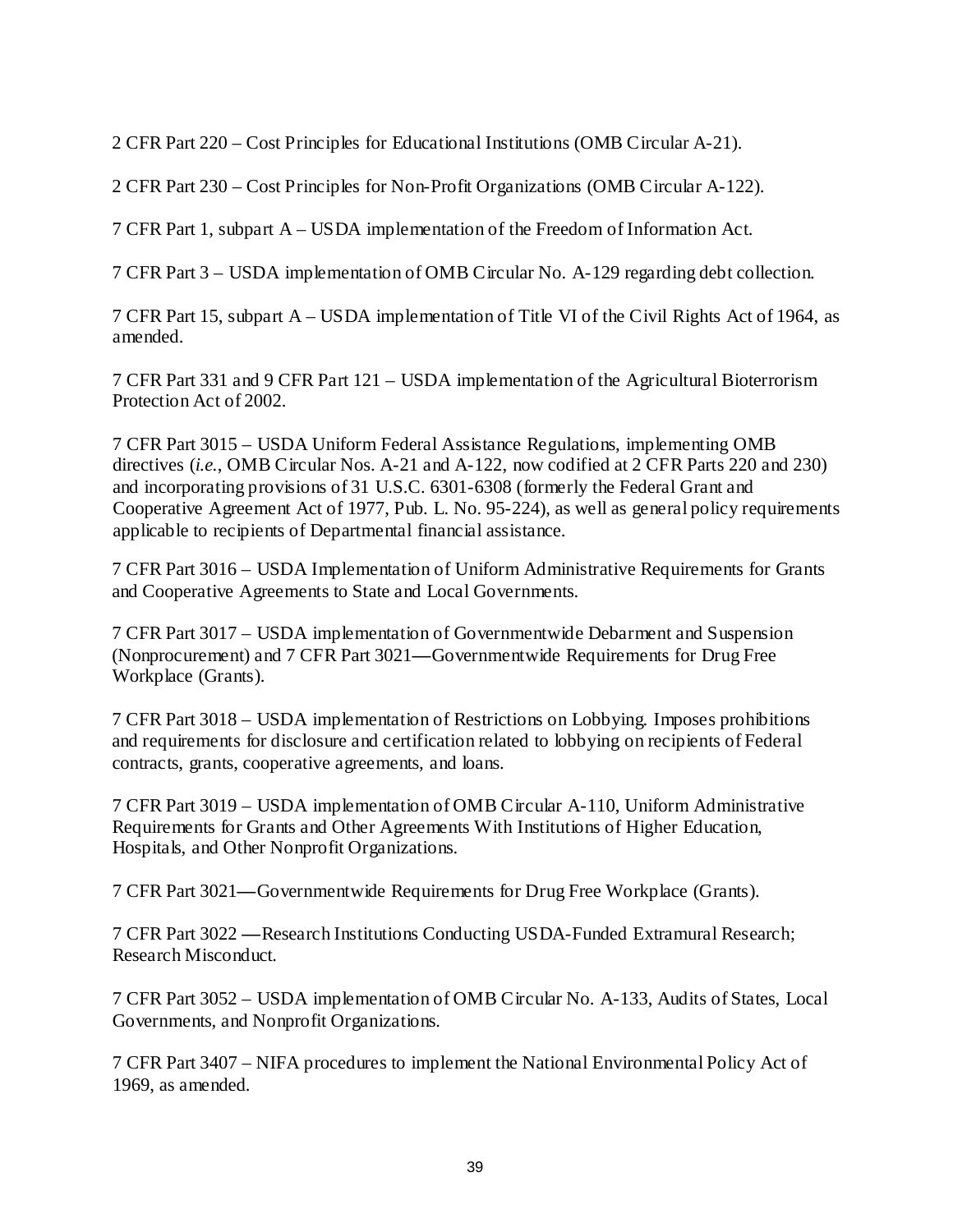7 CFR Part 3430 – NIFA Competitive and Noncompetitive Nonformula Federal Assistance Programs—General Award Administrative Provisions.

29 U.S.C. 794 (section 504, Rehabilitation Act of 1973) and 7 CFR Part 15b (USDA implementation of statute) – prohibiting discrimination based upon physical or mental handicap in Federally assisted programs.

35 U.S.C. 200 et seq. – Bayh Dole Act, controlling allocation of rights to inventions made by employees of small business firms and domestic nonprofit organizations, including universities, in Federally assisted programs (implementing regulations are contained in 37 CFR Part 401).

## <span id="page-44-0"></span>**D. Expected Program Outputs and Reporting Requirements**

Reporting on Individual Student Beneficiaries

(i) Student Appointment - Project Directors are required to complete and submit, to the NIFA Fellows Program Office [\(nifafellows@nifa.usda.gov\)](mailto:nifafellows@nifa.usda.gov), a Fellowships/Scholarships Entry Form (OMB No. 0524-0039), [Page 1 of Form NIFA-2010, [http://www.nifa.usda.gov/funding/all\\_forms.html\]](http://www.nifa.usda.gov/funding/all_forms.html) when students are appointed and approved as NIFA Fellows under an award.

(ii) Annual Student Progress in Training Program - Project Directors are required to complete and submit, to the NIFA Fellows Program Office [\(nifafellows@nifa.usda.gov\)](mailto:nifafellows@nifa.usda.gov), an Annual Update Form (OMB No. 0524-0039), [Page 2 of Form NIFA-2010, [http://www.nifa.usda.gov/funding/all\\_forms.html\]](http://www.nifa.usda.gov/funding/all_forms.html) that provides information about academic accomplishments including products, recognitions, service learning, and professional mentoring outcomes, for each Fellow supported. This information is treated as confidential. The Annual Update is used to assess the continuing progress of Fellows through their program to meet the objectives of the funded training project.

(iii) Exit and/or Termination - Project Directors are required to complete and submit, to the NIFA Fellows Program Office, a Fellowships/Scholarships Exit Form (OMB No. 0524-0039), [Page 3 of Form NIFA-2010,

[http://www.nifa.usda.gov/funding/all\\_forms.html\]](http://www.nifa.usda.gov/funding/all_forms.html) as soon as the Fellow either (1) graduates; (2) terminates from the Fellowship or the academic program due to academic or disciplinary action; (3) voluntarily withdraws from the Fellowship or academic program; or (4) obtains employment.

Grantees are required to submit annual and summary evaluation reports via the NIFA's Webbased inventory system that facilitates both grantee submissions of project outcomes and public access to information on Federally-funded projects. The details of these reporting requirements are included in the award terms and conditions. Details of annual and final technical reporting requirements also are included in the award terms and conditions.

If a Pre- or Postdoctoral Fellowship Grant application is funded, the Project Director (Fellow) will be required to attend one AFRI NIFA Fellows Project Directors' meeting in Washington, DC during the performance period of the award. Reasonable travel expenses should be included as part of the project budget.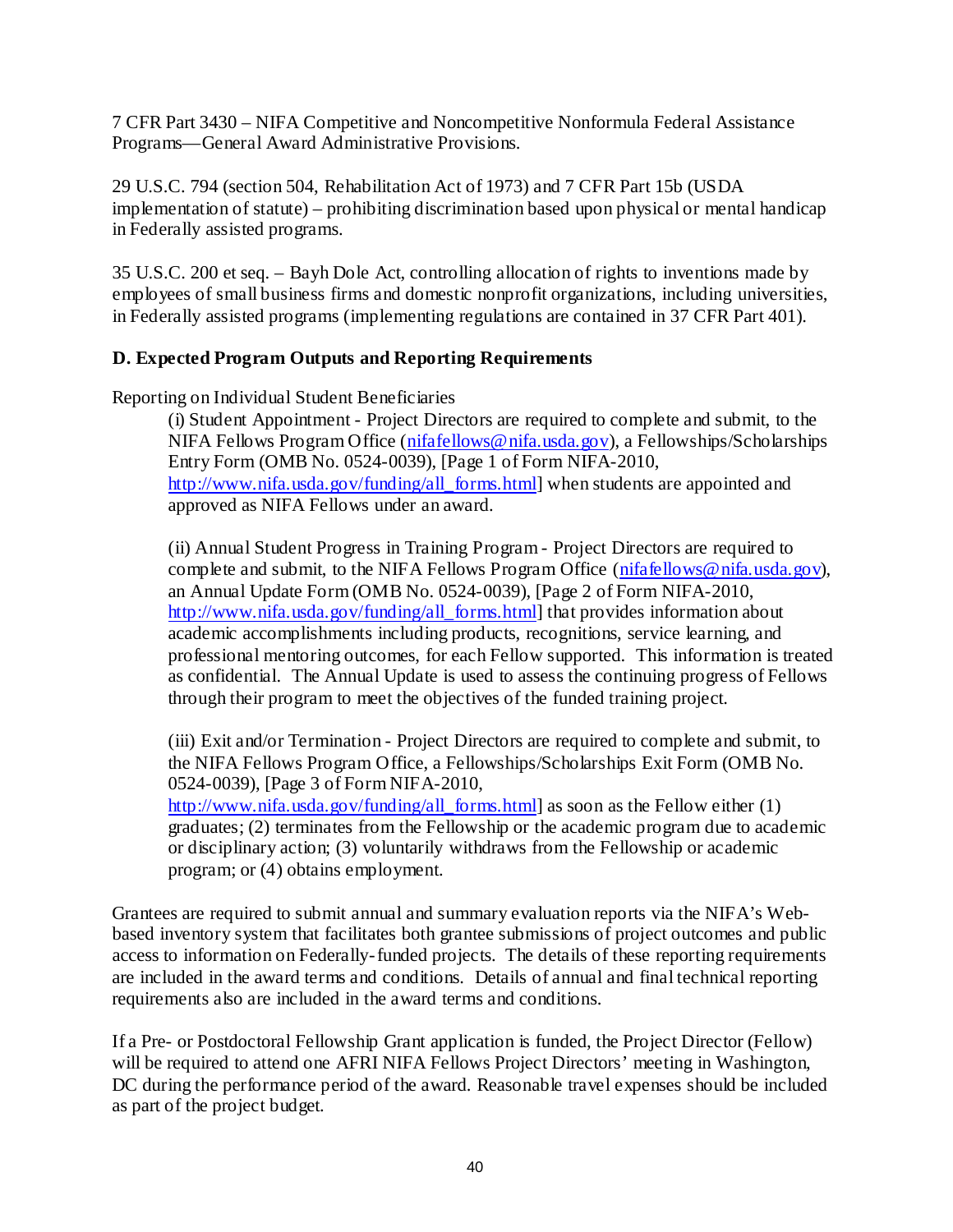Project Directors are required to establish a LinkedIn account [\(www.linkedin.com\)](http://www.linkedin.com/) and connect to the "NIFA Fellows" LinkedIn site

[\(http://www.linkedin.com/profile/view?id=110801460&locale=en\\_US&trk=tyah\)](http://www.linkedin.com/profile/view?id=110801460&locale=en_US&trk=tyah). This will provide the Project Director with a streamlined way to communicate with other Project Directors, and also allow the PD to access additional program information (e.g., Project Director conference updates).

For informational purposes, the "Federal Financial Report," Form SF-425, consolidates into a single report the former Financial Status Report (SF-269 and SF-269A) and the Federal Cash Transactions Report (SF-272 and SF-272A). The [NIFA Agency-specific Terms and Conditions](http://www.nsf.gov/awards/managing/rtc.jsp) include the requirement that Form SF-425 is due on an **annual basis no later than 90 days following the award's anniversary date** *(i.e***., one year following the month and day of which the project period begins and each year thereafter up until a final report is required). A final "Federal Financial Report," Form SF-425, is due 90 days after the expiration date of this award.**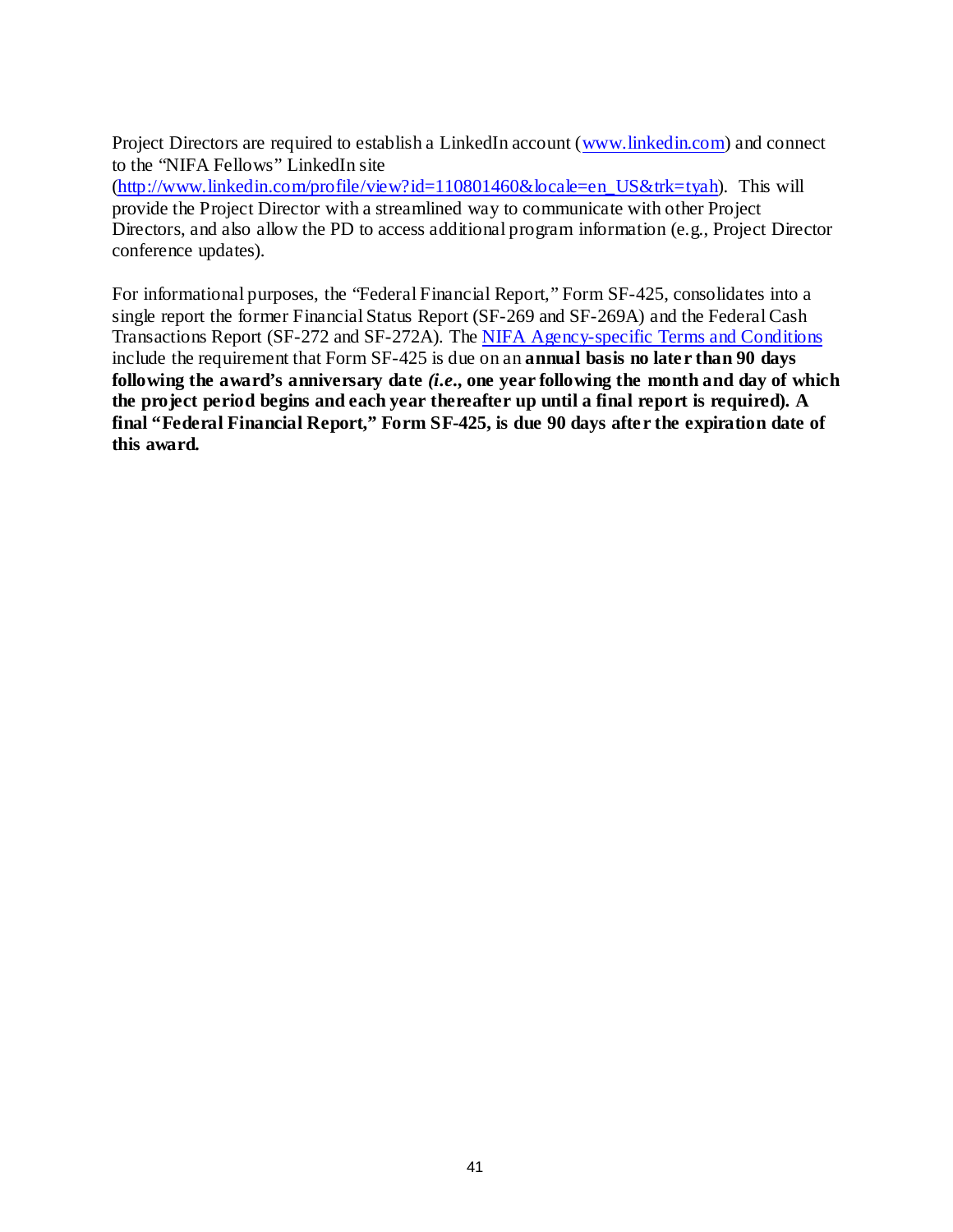## <span id="page-46-0"></span>**PART VII – AGENCY CONTACTS**

For general questions related to the AFRI Programs, applicants and other interested parties are encouraged to contact AFRI:

AFRI Program Office: Dr. Franklin E. Boteler, Assistant Director, Institute of Bioenergy, Climate, and Environment Dr. Muquarrab Qureshi, Assistant Director, Institute of Youth, Family, and Community Dr. Robert E. Holland, Assistant Director, Institute of Food Safety and Nutrition Dr. Deborah Sheely, Assistant Director, Institute of Food Production and Sustainability Telephone: (202) 401-5022 Fax: (202) 401-6488 E-mail: [AFRI@nifa.usda.gov](mailto:AFRI@csrees.usda.gov)

Specific questions pertaining to technical matters may be directed to the Program Area Contacts:

Dr. Ray Ali, National Program Leader, Institute of Youth, Family, and Community Dr. Joanne Brosh, Education Program Specialist, Institute of Youth, Family, and Community Telephone: (202) 720-3842 E-mail: [nifafellows@nifa.usda.gov](mailto:nifafellows@nifa.usda.gov).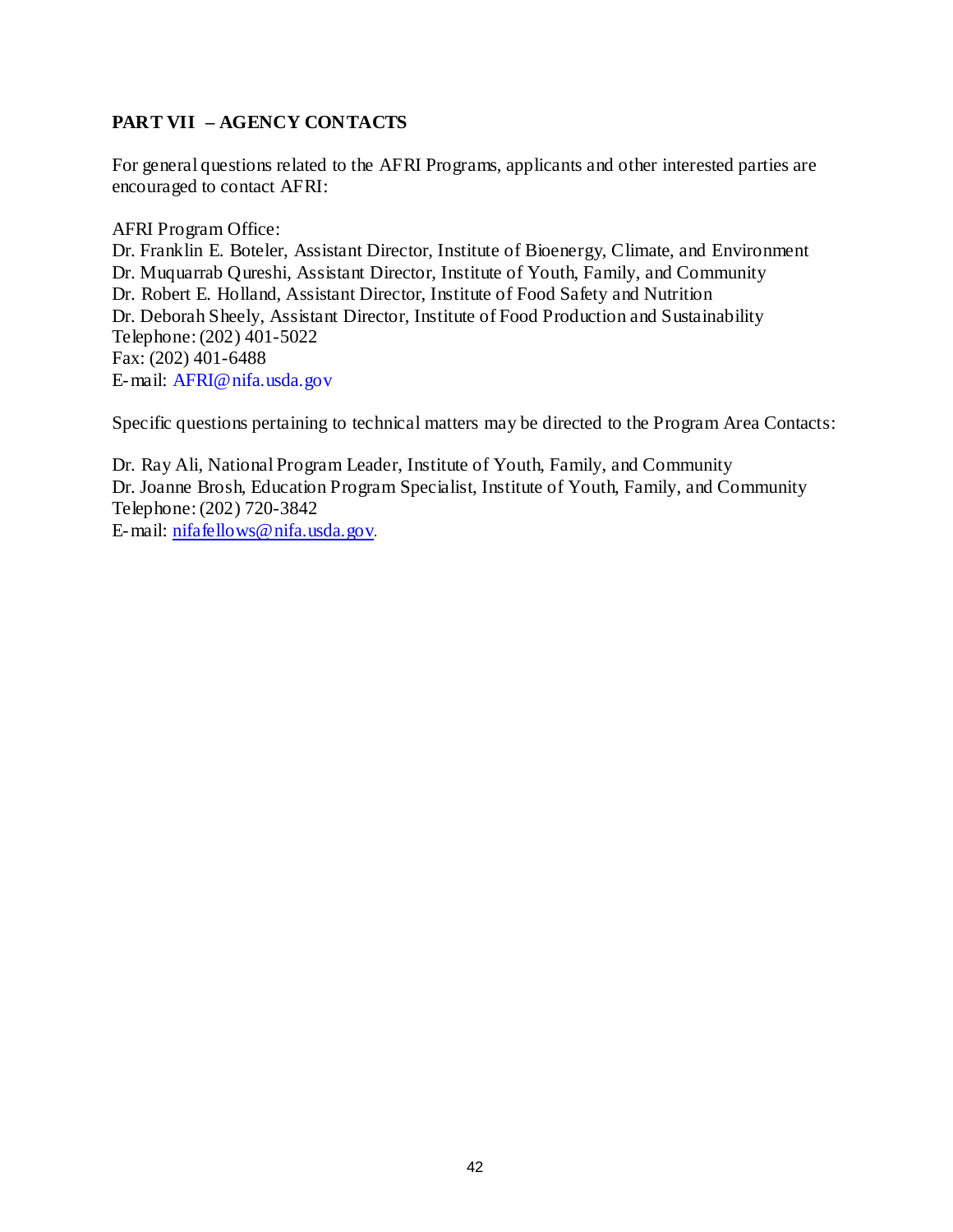## <span id="page-47-0"></span>**PART VIII** − **OTHER INFORMATION**

## <span id="page-47-1"></span>**A. Access to Review Information**

Copies of reviews, excluding the identity of reviewers, and a summary of the panel comments will be sent to the applicant after the review process has been completed.

## <span id="page-47-2"></span>**B. Use of Funds; Changes**

## **1. Delegation of Fiscal Responsibility**

Unless the terms and conditions of the grant state otherwise, the grantee may not, in whole or in part, delegate or transfer to another person, institution, or organization the responsibility for use or expenditure of grant funds.

## **2. Changes in Project Plans**

(a) The permissible changes by the grantee, PD(s), or other key project personnel in the approved project grant shall be limited to changes in methodology, techniques, or other similar aspects of the project to expedite achievement of the project's approved goals. If the grantee or the PD(s) is uncertain as to whether a change complies with this provision, the question must be referred to the Authorized Departmental Officer (ADO) for a final determination. The ADO is the signatory of the award document, not the program contact.

(b) Changes in approved goals or objectives shall be requested by the grantee and approved in writing by the ADO prior to effecting such changes. In no event shall requests for such changes be approved which are outside the scope of the original approved project.

(c) Changes in approved project leadership or the replacement or reassignment of other key project personnel shall be requested by the grantee and approved in writing by the ADO prior to effecting such changes.

(d) Transfers of actual performance of the substantive programmatic work in whole or in part and provisions for payment of funds, whether or not Federal funds are involved, shall be requested by the grantee and approved in writing by the ADO prior to effecting such transfers, unless prescribed otherwise in the terms and conditions of the grant.

(e) Changes in Project Period: The project period may be extended by NIFA without additional financialsupport, for such additional period(s) as the ADO determines may be necessary to complete or fulfill the purposes of an approved project, but in no case shall the total project period exceed ten years. Any extension of time shall be conditioned upon prior request by the grantee and approval in writing by the ADO, unless prescribed otherwise in the terms and conditions of a grant.

(f) Changes in Approved Budget:Changes in an approved budget must be requested by the grantee and approved in writing by the ADO prior to instituting such changes if the revision will involve transfers or expenditures of amounts requiring prior approval as set forth in the applicable Federal cost principles, Departmental regulations, or grant award.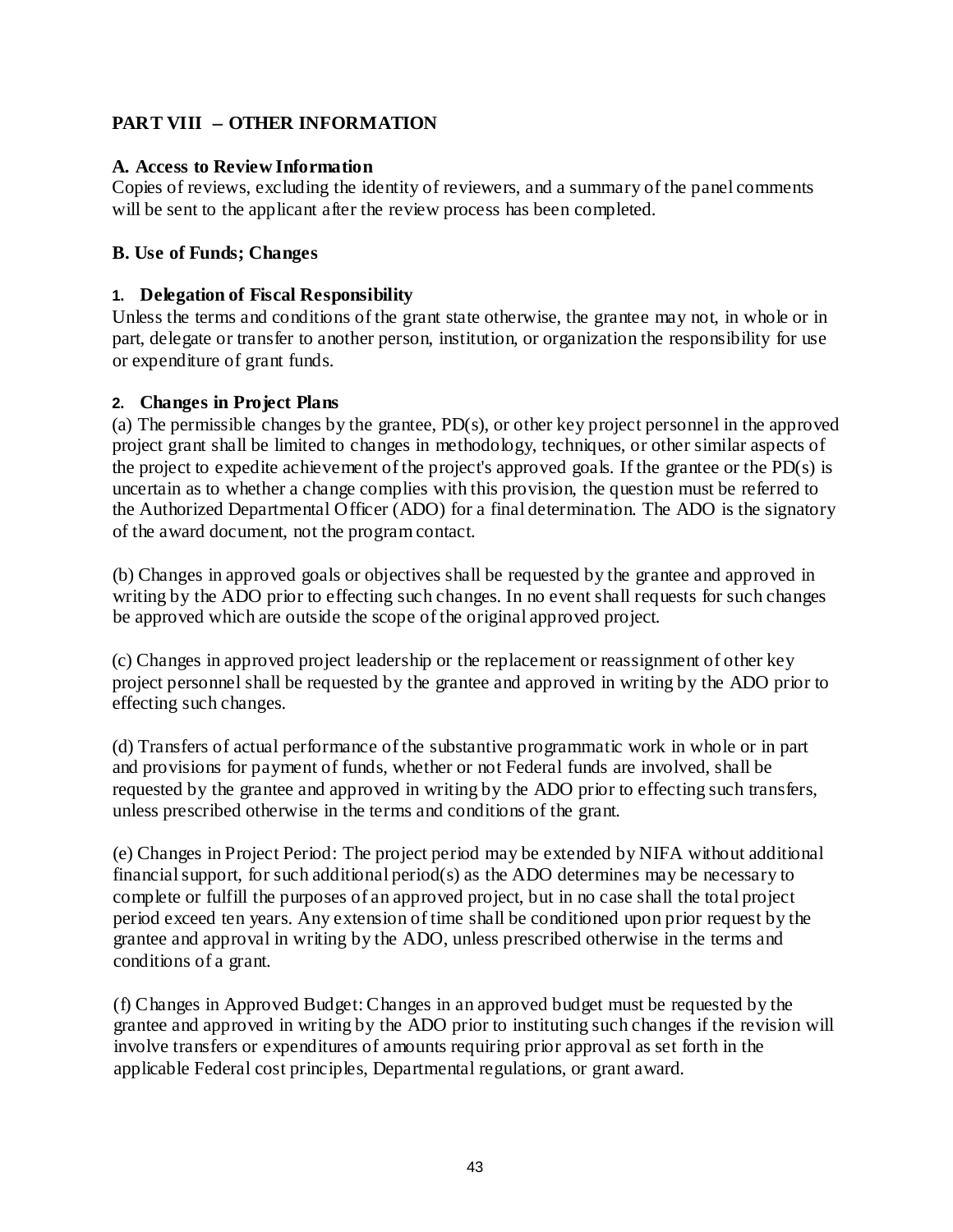## <span id="page-48-0"></span>**C. Confidential Aspects of Applications and Awards**

When an application results in a grant, it becomes a part of the record of NIFA transactions, available to the public upon specific request. Information that the Secretary determines to be of a confidential, privileged, or proprietary nature will be held in confidence to the extent permitted by law. Therefore, any information that the applicant wishes to have considered as confidential, privileged, or proprietary should be clearly marked within the application. Such an application will be released only with the consent of the applicant or to the extent required by law. The original electronic application that does not result in a grant will be retained by the Agency for a period of three years. An application may be withdrawn at any time prior to the final action thereon.

## <span id="page-48-1"></span>**D. Regulatory Information**

For the reasons set forth in the final Rule-related Notice to 7 CFR part 3015, subpart V (48 FR 29114, June 24, 1983), this program is excluded from the scope of the Executive Order 12372 which requires intergovernmental consultation with State and local officials. Under the provisions of the Paperwork Reduction Act of 1995 (44 U.S.C. chapter 35), the collections of information requirements contained in this Notice have been approved under OMB Document No. 0524-0039.

## <span id="page-48-2"></span>**E. Application Disposition**

When each peer review panel has completed its deliberations, the responsible program staff of AFRI will recommend that the project: (a) be approved for support from currently available funds or (b) be declined due to insufficient funds or unfavorable review.

AFRI reserves the right to negotiate with the PD and/or with the submitting organization or institution regarding project revisions (*e.g.*, reductions in the scope of work, funding level, period, or method of support) prior to recommending any project for funding.

An application may be withdrawn at any time before a final funding decision is made regarding the application. One copy of each application that is not selected for funding, including those that are withdrawn, will be retained by AFRI for a period of three years.

#### <span id="page-48-3"></span>**F. Materials Available on the Internet**

AFRI program information will be made available on the NIFA Web site: [http://www.nifa.usda.gov/funding/afri/afri.html.](http://www.csrees.usda.gov/funding/afri/afri.html) The following are among the materials available on the AFRI More Information Page:

- 1. AFRI 2013 Requests for Applications
- 2. AFRI Abstracts of Funded Projects
- 3. AFRI Annual Reports

#### <span id="page-48-4"></span>**G. Electronic Subscription to AFRI Announcements**

If you would like to receive notifications of all new announcements pertaining to AFRI RFA, you can register via Grants.gov at [http://www.grants.gov/search/subscribeAdvanced.do.](http://www.grants.gov/search/subscribeAdvanced.do)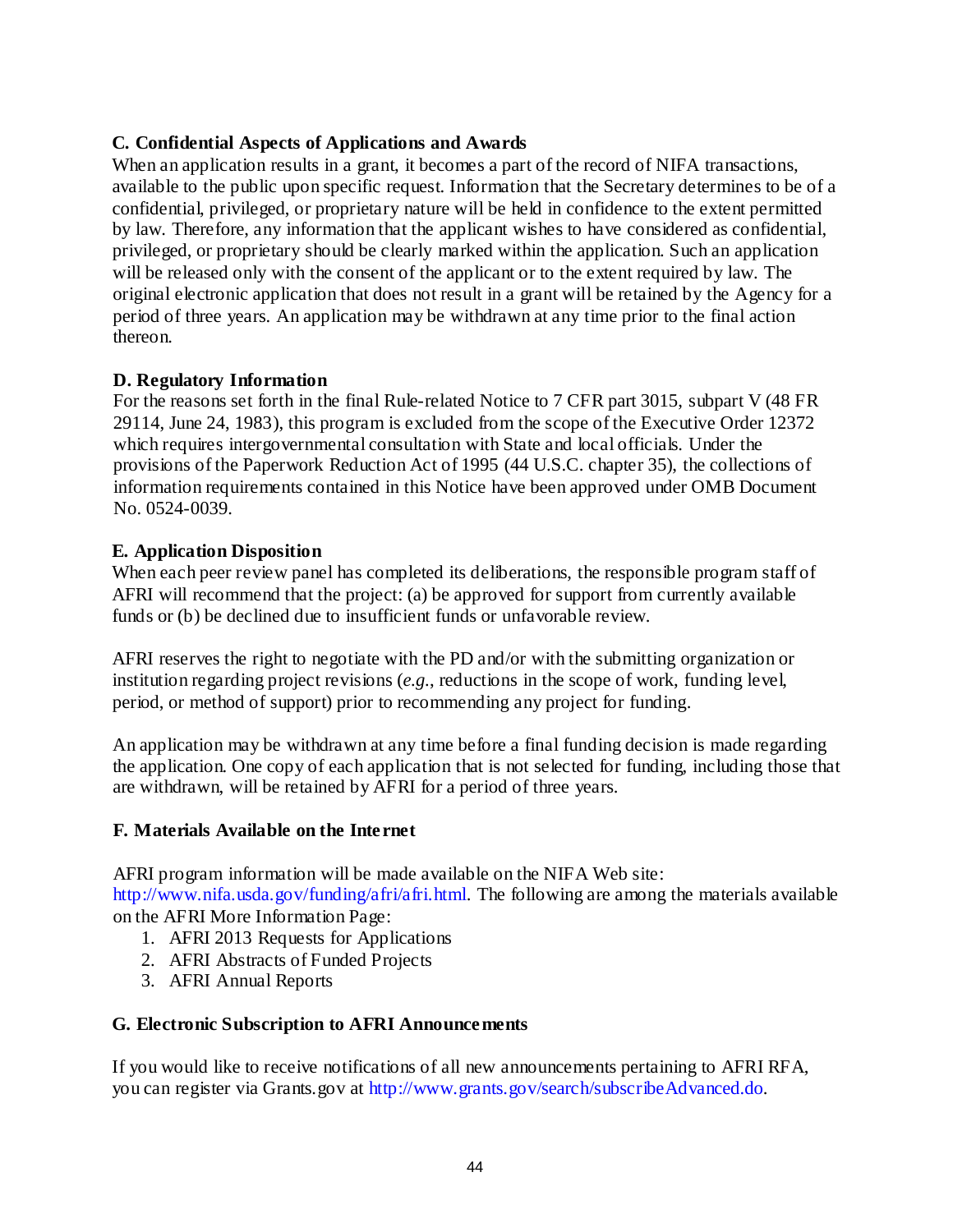- Enter the e-mail address at which you would like to receive the announcements
- Enter "10.310" for *CFDA Number*
- Select "Subscribe to Mailing List"

Other criteria may be selected; however, your e-mail address and the CFDA number are the only data required to receive AFRI announcements. You do not need to be a registered user of Grants.gov to use this service. You may modify your subscriptions or unsubscribe at any time.

## <span id="page-49-0"></span>**H. Definitions**

Please refer to [7 CFR 3430, Competitive and Noncompetitive Non-formula Federal Assistance](http://ecfr.gpoaccess.gov/cgi/t/text/text-idx?c=ecfr&sid=15132e1290d5f59d29c80fe381fa1f20&rgn=div5&view=text&node=7:15.1.11.2.13&idno=7) [Programs--General Award](http://ecfr.gpoaccess.gov/cgi/t/text/text-idx?c=ecfr&sid=15132e1290d5f59d29c80fe381fa1f20&rgn=div5&view=text&node=7:15.1.11.2.13&idno=7) Administrative Provisions for the applicable definitions for this NIFA Grant Program

For the purpose of this program, the following additional definitions are applicable:

Director means the Director of the National Institute of Food and Agriculture (NIFA) and any other officer or employee of NIFA to whom the authority involved is delegated.

Food and Agricultural Science Enhancement (FASE) Grants means funding awarded to eligible applicants to strengthen science capabilities of Project Directors, to help institutions develop competitive scientific programs, and to attract new scientists into careers in high-priority areas of National need in agriculture, food, and environmental sciences. FASE awards may apply to any of the three agricultural knowledge components (*i.e.*, research, education, and extension). FASE awards include Pre- and Postdoctoral Fellowships, New Investigator grants, and Strengthening grants.

Integrated project means a project incorporating two or three functions of the agricultural knowledge system (research, education, and extension) around a problem or activity.

Multidisciplinary project means a project on which investigators from two or more disciplines collaborate to address a common problem. These collaborations, where appropriate, may integrate the biological, physical, chemical, or social sciences.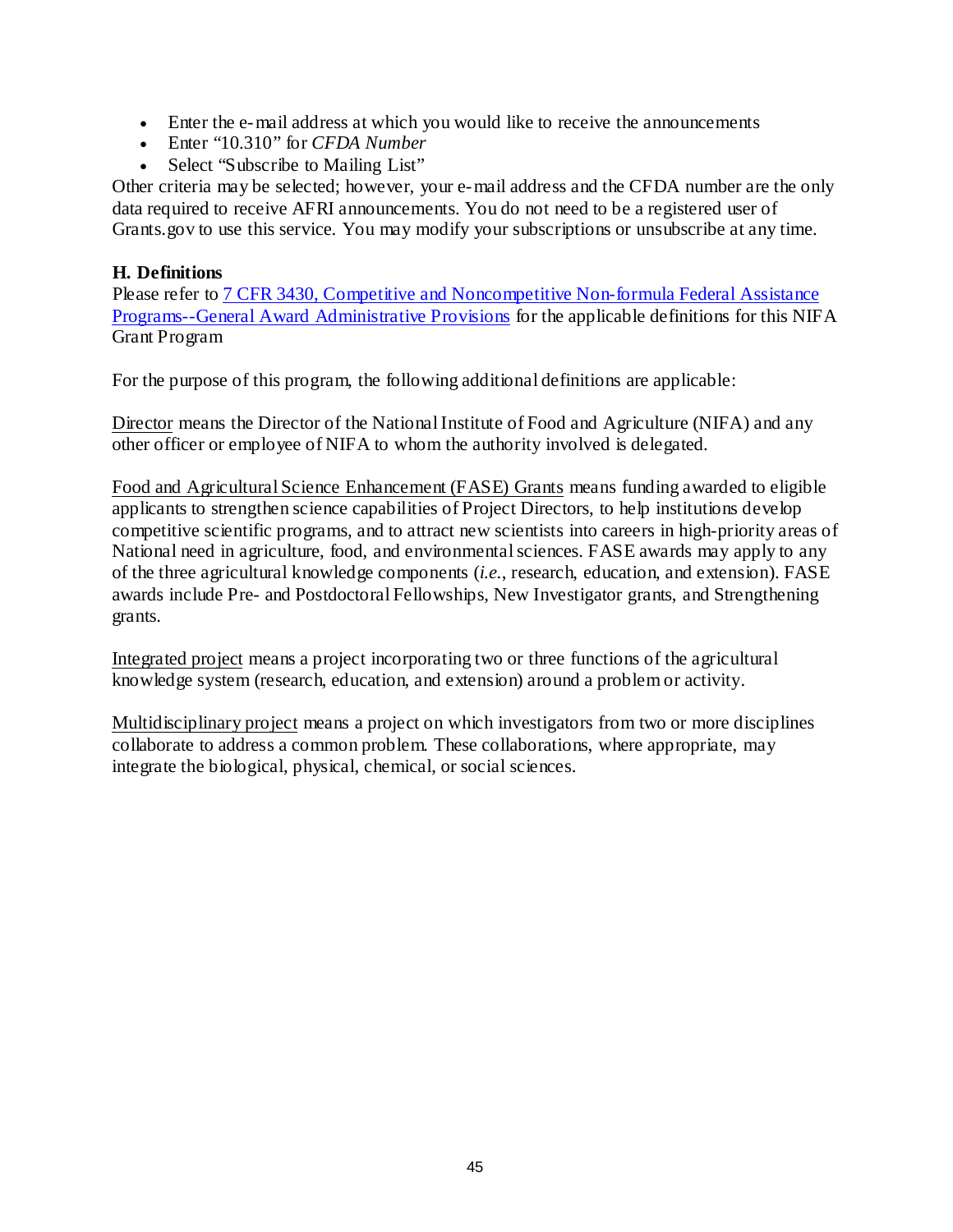## **Facilitation Notes: Supplemental Activity 2.J: Group Dynamics and Talent Themes II**

## Learning Outcome:

- Compare and contrast themes of talent, including those other than their own.
- $\bigoplus$ Approximately 25 minutes

## Activity Description:

Break students into small groups, ask them to first individually, then as a group, rank what they believe to be the order, in importance, of each of the salvaged items. Allow the students 15 minutes to complete this activity.

As groups finish this activity, ask them to consider how they came to the final group ranking, in light of their Signature Themes of talent.

Before presenting the actual results, debrief this activity by facilitating a brief discussion about the small group dynamic and how they came to the group ranking. To facilitate this discussion, you may want to ask the following questions:

- How did your themes influence your work in the group?
- How did you see others' talents displayed?
- Were there themes of talent you wish you had represented in the group?

Present correct answers and rationale.

*StrengthsQuest* **GALLUP**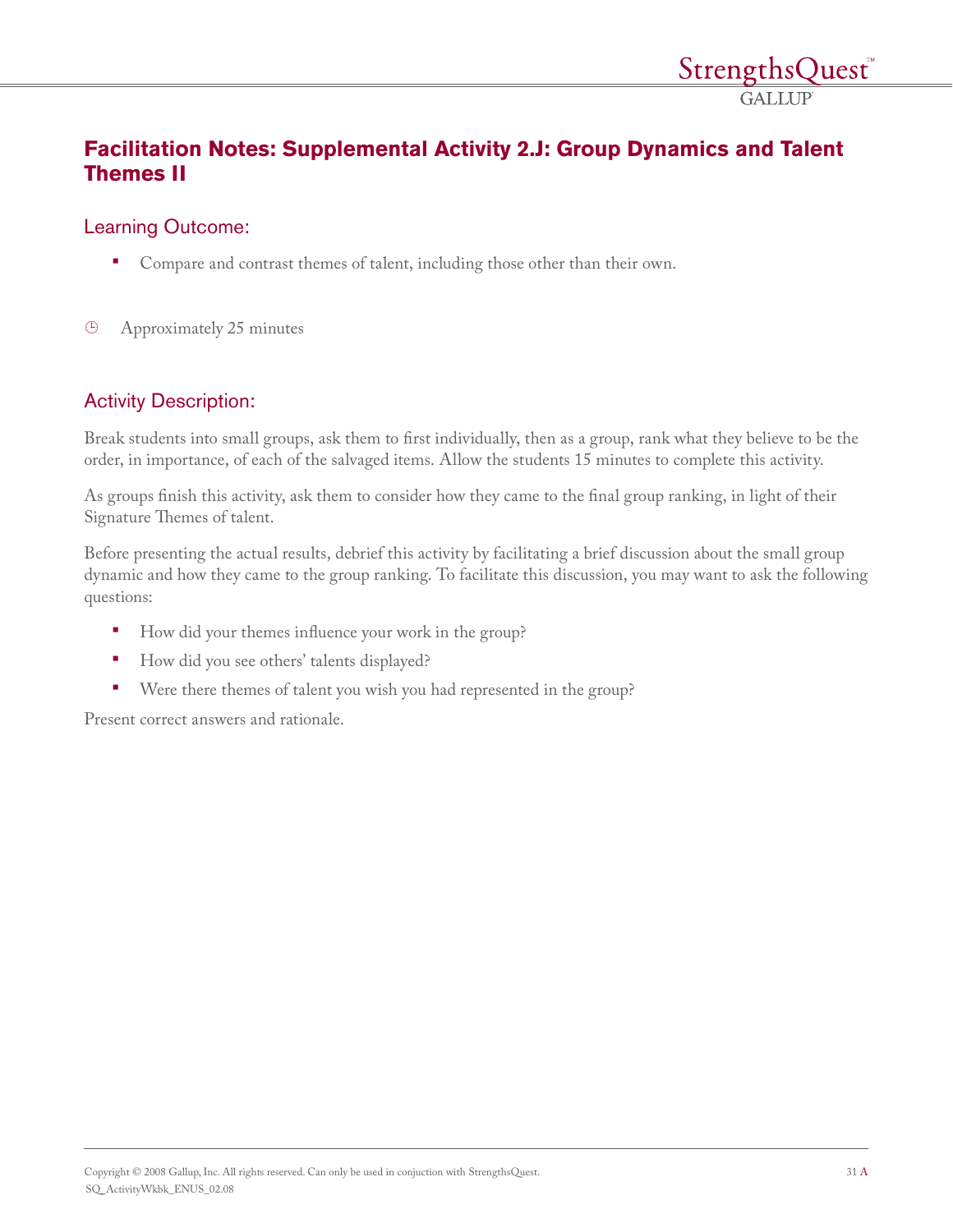# **Group Dynamics and Talent Themes II**

You and your companions have just survived the crash of a small plane. Both the pilot and copilot were killed in the crash. It is mid-January, and you are in Northern Canada. The daily temperature is 25 below zero, and the nighttime temperature is 40 below zero. There is snow on the ground, and the countryside is wooded with several creeks in the area. The nearest town is 20 miles away. You are all dressed in city clothes appropriate for a business meeting. Your group of survivors managed to salvage some items from the wreckage. First individually, then as a group, rank the following item in order of importance to your survival.

| <b>ITEM</b>                                 | <b>INDIVIDUAL</b> | <b>GROUP</b> |
|---------------------------------------------|-------------------|--------------|
| A ball of steel wool                        |                   |              |
| A small ax                                  |                   |              |
| A loaded .45-caliber pistol                 |                   |              |
| Can of Crisco shortening                    |                   |              |
| Newspapers (one per person)                 |                   |              |
| Cigarette lighter (without fluid)           |                   |              |
| Extra shirt and pants for each survivor     |                   |              |
| 20 x 20 foot piece of heavy-duty canvas     |                   |              |
| A sectional air map made of plastic         |                   |              |
| One quart of 100-proof whiskey              |                   |              |
| A compass                                   |                   |              |
| Family-size chocolate bars (one per person) |                   |              |

*Supplemental Activity 2.J: Group Dynamics and Talent Themes II*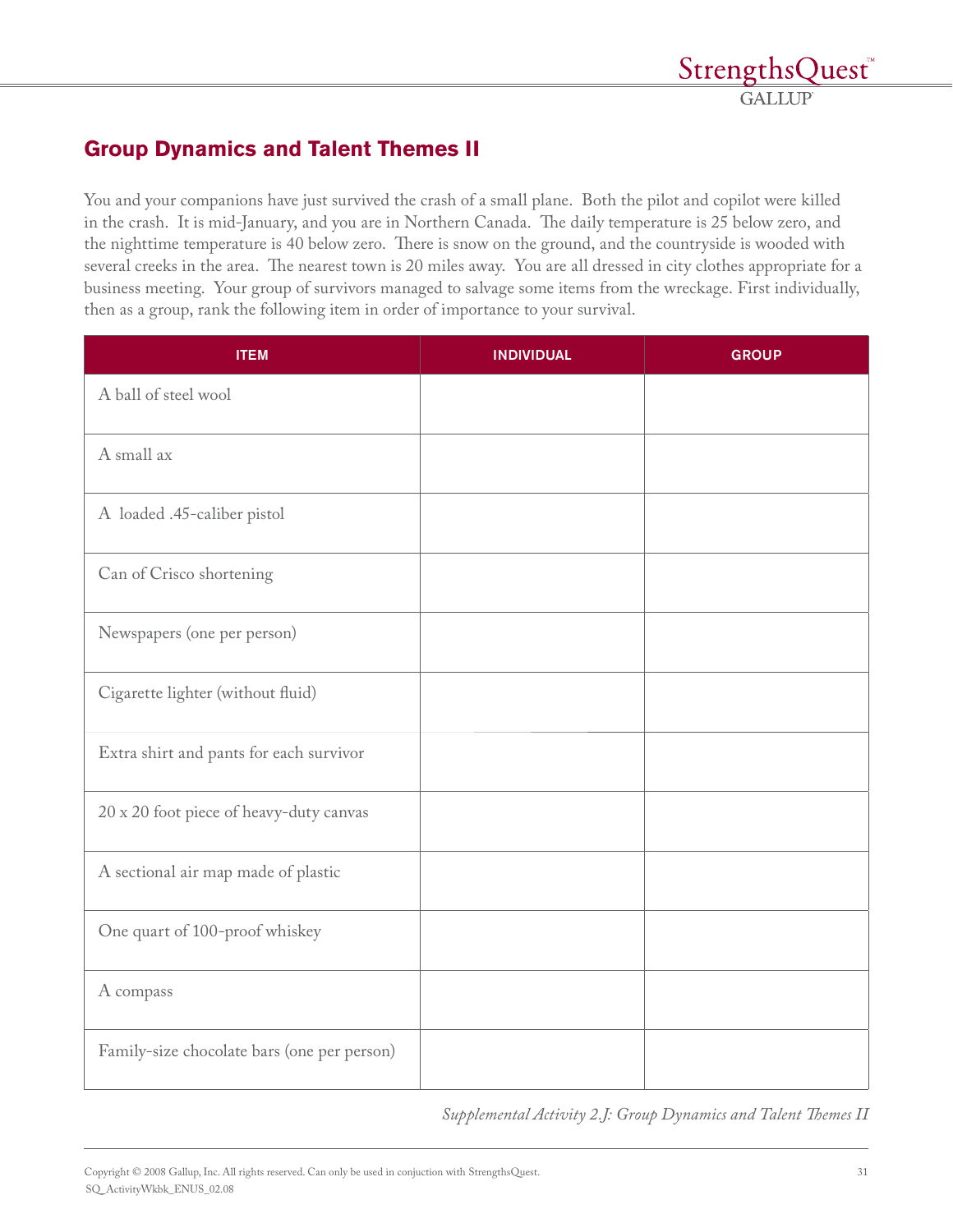# **Group Dynamics and Talent Themes II — Correct Answers and Rationale:**

Mid-January is the coldest time of year in Northern Canada. The first problem the survivors face is the preservation of body heat and the protection against its loss. This problem can be solved by building a fire, minimizing movement and exertion, using as much insulation as possible, and constructing a shelter.

Before taking off, a pilot has to file a flight plan, which contains vital information such as the course, speed, estimated time of arrival, type of aircraft, and number of passengers. Search-and-rescue operations begin shortly after the failure of a plane to appear at its destination at the estimated time of arrival.

The 20 miles to the nearest town is a long walk under even ideal conditions, particularly if one is not used to walking such distances. In this situation, the walk is even more difficult due to shock, snow, dress, and water barriers. It would mean almost certain death from freezing and exhaustion. At temperatures of minus 25 to minus 40, the loss of body heat through exertion is a very serious matter.

Once the survivors have found ways to keep warm, their next task is to attract the attention of search planes. Thus, all the items the group has salvaged must be assessed for their value in signaling the group's whereabouts.

The following ranking of the items was made by a former Army instructor in survival training.

1. Cigarette lighter (without fluid)

The gravest danger facing the group is exposure to cold. The greatest need is for a source of warmth, and the second greatest need is for signaling devices. This makes building a fire the first order of business. Without matches, something is needed to produce sparks, and even without fluid, a cigarette lighter can do that.

2. Ball of steel wool

In order to make a fire, the survivors need a means of catching the sparks made by the cigarette lighter. This is the best substance for catching a spark and supporting a flame, even if the steel wool is a little wet.

- 3. Extra shirt and pants for each survivor Besides adding warmth to the body, clothes can also be used for shelter, signaling, bedding, bandages, string (when unraveled), and fuel for the fire.
- 4. Can of Crisco shortening

A can of shortening has many uses. A mirror-like signaling device can be made from the lid. After shining the lid with steel wool, it will reflect sunlight and generate 5 to 7 million candlepower. This is bright enough to be seen beyond the horizon. While this could be limited somewhat by the trees, a member of the group could climb a tree and use the mirrored lid to signal search planes. If they had no other means of signaling than this, they would have a better than 80% chance of being rescued within the first day. There are other uses for this item. It can be rubbed on exposed skin for protection against the cold. When melted into oil, the shortening is helpful as fuel. When soaked into a piece of cloth, melted shortening will act like a candle. The empty can is useful in melting snow for drinking water. It is much safer to drink warmed water than to eat snow, since warm water will help retain body heat. Water is important because dehydration will affect decision making. The can is also useful as a cup.

*Supplemental Activity 2.J: Group Dynamics and Talent Themes II*

*StrengthsQuest*<sup>®</sup> **GALLUP**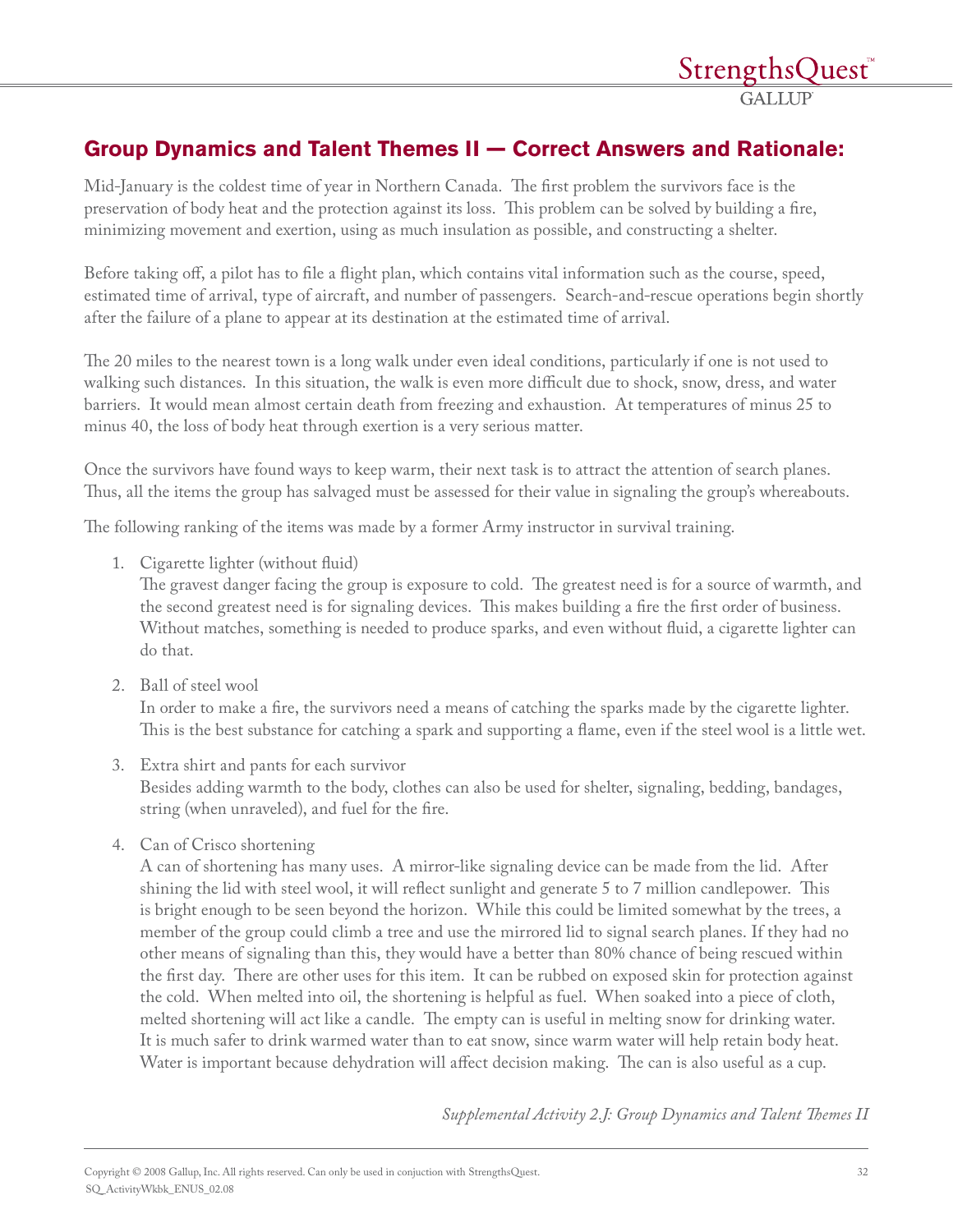# **Group Dynamics and Talent Themes II — Correct Answers and Rationale:**  (Continued)

#### 5. 20 x 20 foot piece of canvas

The cold makes shelter necessary, and canvas would protect against wind and snow. (Canvas is used in making tent.) Spread on a frame made of trees; it could be used as a tent or a wind screen. It might also be used as a ground cover to keep the survivors dry. Its shape, when contrasted with the surrounding terrain, makes it a signaling device.

#### 6. Small ax

Survivors needs a constant supply of wood in order to maintain the fire. The ax could be used for this as well as for clearing a sheltered campsite, cutting tree branches for ground insulation, and constructing a frame for the canvas tent.

- 7. Family size chocolate bars (one per person) Chocolate will provide some food energy. Since it contains mostly carbohydrates, it supplies the energy without making digestive demands on the body.
- 8. Newspapers (one per person)

These are useful in starting a fire. They can also be used as insulation under clothing when rolled up and placed around a person's arms and legs. A newspaper can also be used as a verbal signaling device when rolled up in a megaphone shape. It could also provide reading material for recreation.

9. Loaded .45-caliber pistol

The pistol provides a sound-signaling device. (The international distress signal is 3 shots fired in rapid succession.) There have been numerous cases of survivors going undetected because they were too weak to make a loud enough noise to attract attention. The butt of the pistol could be used as a hammer, and the powder from the shells will assist in fire building. By placing a small bit of cloth in a cartridge emptied of its bullet, one can start a fire by firing the gun at dry wood on the ground. The pistol also has some serious disadvantages. Anger, frustration, impatience, irritability, and lapses of rationality may increase as the group awaits rescue. The availability of a lethal weapon is a danger to the group under these conditions. Although a pistol could be used in hunting, it would take an expert marksman to kill an animal with it. Then the animal would have to be transported to the crash site, which could prove difficult to impossible depending on its size.

10. Quart of 100 proof whiskey

The only uses of whiskey are as an aid in fire building and as a fuel for a torch (made by soaking a piece of clothing in the whiskey and attaching it to a tree branch). The empty bottle could be used for storing water. The danger of whiskey is that someone might drink it, thinking it would bring warmth. Alcohol takes on the temperature it is exposed to, and a drink of minus 30 degrees Fahrenheit whiskey would freeze a person's esophagus and stomach. Alcohol also dilates the blood vessels in the skin, resulting in chilled blood being carried back to the heart, resulting in a rapid loss of body heat. Thus, a person who is drunk is more likely to get hypothermia than a sober person is.

*Supplemental Activity 2.J: Group Dynamics and Talent Themes II*

StrengthsOuest<sup>®</sup> **GALLUP**